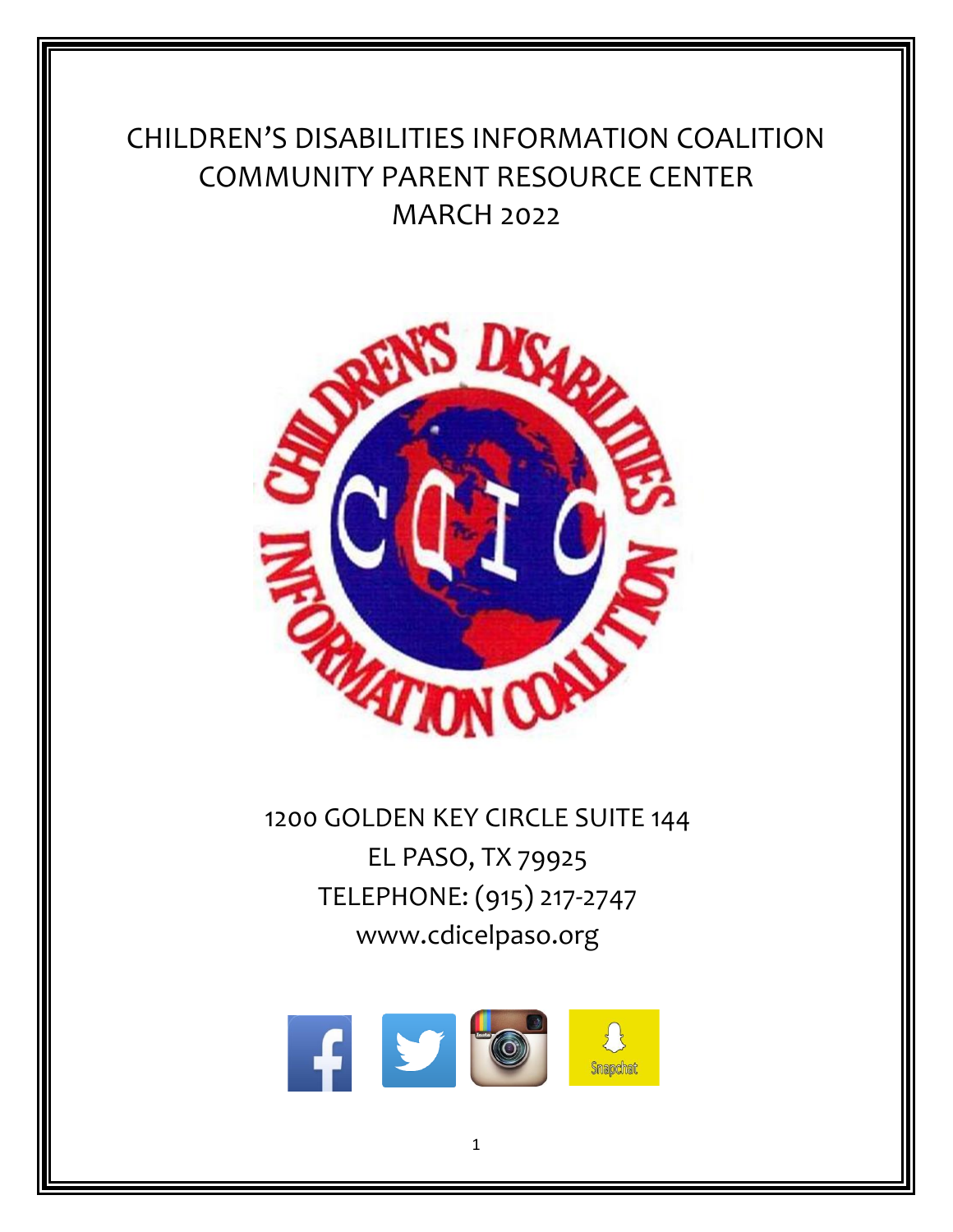# DISCLAIMER STATEMENT

The contents of this Parent Resource Directory were developed under a grant from the U.S. Department of Education, #H328C210005. However, those contents do not necessarily represent the policy of the U.S. Department of Education, and you should not assume endorsement by the Federal Government.



**Office of Special Education Programs U.S. Department of Education**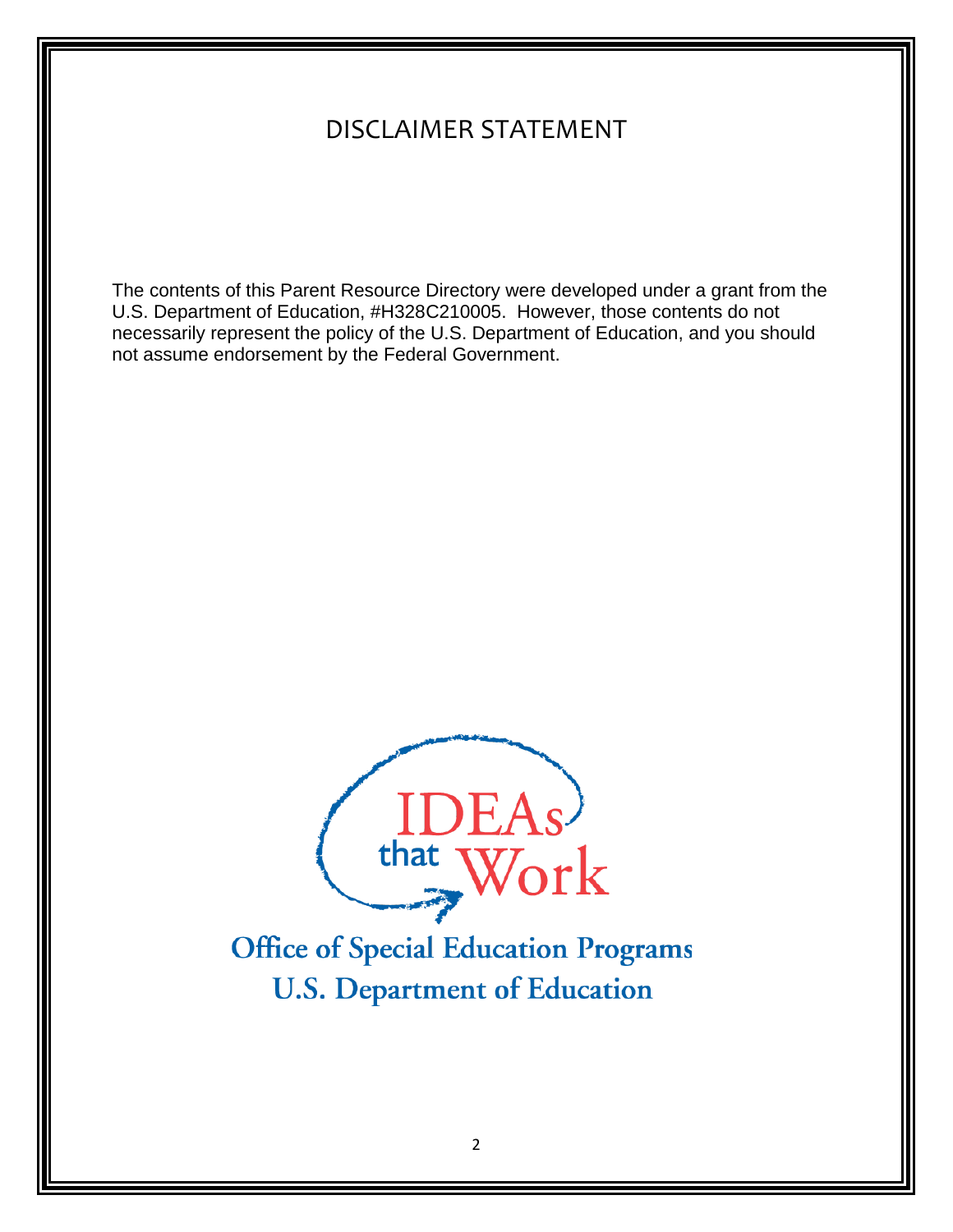CHILDREN'S DISABILITIES INFORMATION COALITION COMMUNITY PARENT RESOURCE CENTER 1200 GOLDEN KEY CIRCLE SUITE 144 EL PASO, TX 79925 TELEPHONE: (915) 217-2747 [www.cdicelpaso.org](http://www.cdicelpaso.org/)

#### RESOURCE DIRECTORY

The purpose of the Resource Directory is to help anyone who lives and works in the El Paso, TX area find federal, state, and local resources that assist children, youth, and young adults 0-26 years old with a disability. Enclosed you will find resources that pertain to health and human services, education, recreation, and emergency needs. Inclusion of an agency in the Resource Directory does not imply endorsement by CDIC-Community Parent Resource Center. The information contained in the Resource Directory is for information purposes only. CDIC-Community Parent Resource Center is not responsible for the quality of the services provided by the listed and referenced agencies and shall not be held liable as a result of the use of any of the services described in the Directory, subsequent revisions, or appendices.

To update agency changes, add your agency to the Resource Directory, or for information please contact CDIC-Community Parent Resource Center (915) 217-2747

Patricia A. Santibañez Project Director [patricia.santibanez@cdicelpaso.org](mailto:patricia.santibanez@cdicelpaso.org)

Lourdes Torres Parent Educator [lourdes.torres@cdicelpaso.org](mailto:lourdes.torres@cdicelpaso.org)

Estefania Garcia Youth Leadership Coordinator estefania.garcia@cdicelpaso.org

Josue Gutierrez Youth Leadership Coordinator josue.gutierrez@cdicelpaso.org

Diana Serrano Community Outreach Specialist diana.serrano@cdicelpaso.org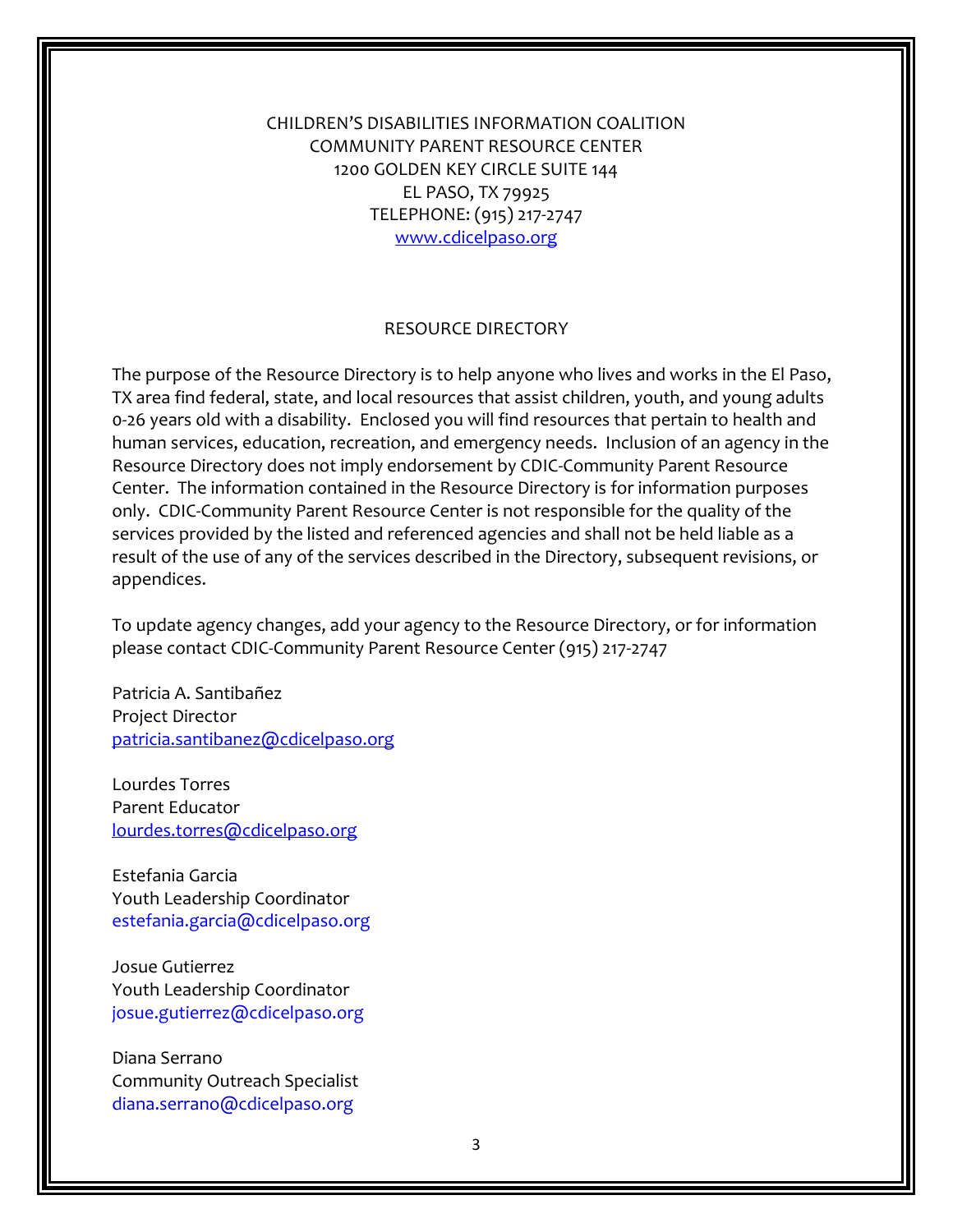# **TABLE OF CONTENTS**

| AGENCIES FOR CHILDREN, YOUTH, AND YOUNG ADULTS WITH A DISABILITY23 |    |
|--------------------------------------------------------------------|----|
|                                                                    |    |
|                                                                    |    |
|                                                                    |    |
|                                                                    |    |
|                                                                    |    |
|                                                                    |    |
|                                                                    |    |
|                                                                    | 44 |
|                                                                    |    |
|                                                                    |    |
|                                                                    |    |
|                                                                    |    |
|                                                                    |    |
|                                                                    | 52 |
|                                                                    |    |
|                                                                    | 55 |
|                                                                    |    |
|                                                                    | 61 |
|                                                                    | 65 |
|                                                                    | 66 |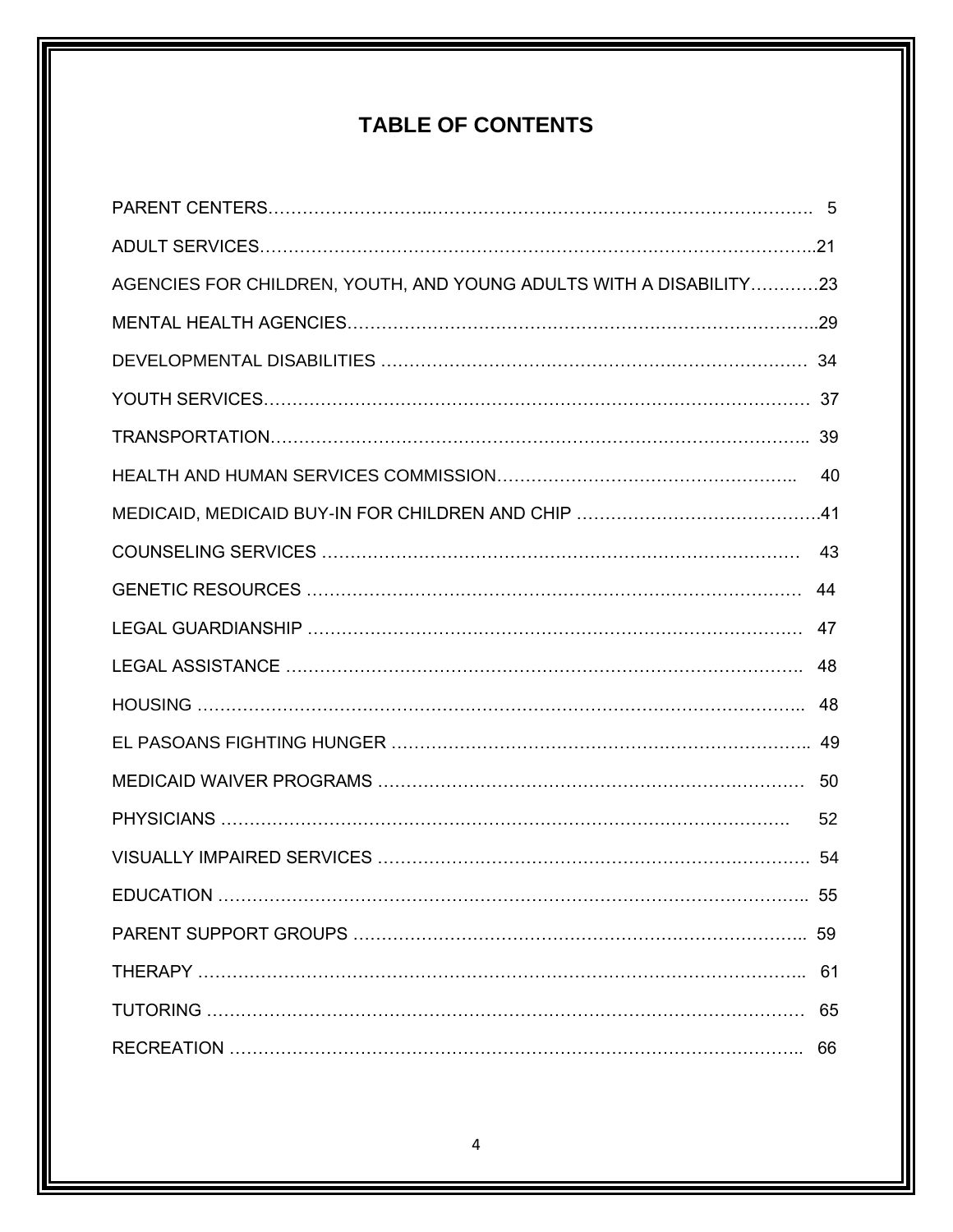#### **CENTER FOR PARENT INFORMATION & RESOURCES**

There are nearly 100 Parent Training and Information Centers (PTIs) and Community Parent Resource Centers (CPRCs) in the US and Territories. These Centers perform a variety of direct services for children and youth with disabilities, families, professionals, and other organizations that support them. Find your Parent Training Center or Community Parent Resource Center.

#### **Alabama Parent Education Center (APEC) – PTI**

10520 US Highway 231 Wetumpka, AL 36092 Toll-Free: (866) 532-7660 (in AL) Phone: (334) 567-2252 E-mail: apec@alabamaparentcenter.com Website: http://www.alabamaparentcenter.com

#### **LINKS Mat-Su – CPRC**

3161 E. Palmer-Wasilla Highway, Suite 2 Wasilla, AK 99654 Toll-Free: (907) 373-3632 E-mail: linksinfo@linksprc.org E-mail 2: linksmspr@mtaonline.net Website: http://linksprc.org

#### **Stone Soup Group – PTI**

307 E. Northern Lights Blvd., Suite 100 Anchorage, AK 99503 Toll-Free: (877) 786-7327 (in AK) Phone: (907) 561-3701 E-mail: info@stonesoupgroup.org Website: http://www.stonesoupgroup.org

#### **Raising Special Kids – PTI**

5025 E. Washington St., Suite 204 Phoenix, AZ 85034-2005 Toll-Free: (800) 237-3007 (in AZ only) Phone: (602) 242-4366 E-mail: info@raisingspecialkids.org Website: http://www.raisingspecialkids.org

#### **The Center for Exceptional Families – PTI**

1702 Stone Street, Suite A Jonesboro, AR 72401 Toll-Free: (888) 360-9654 Phone: (870) 336-3012 E-mail: Staff@tcfef.org E-mail 2: shelby.knight@tcfef.org Website: http://thecenterforexceptionalfamilies.org/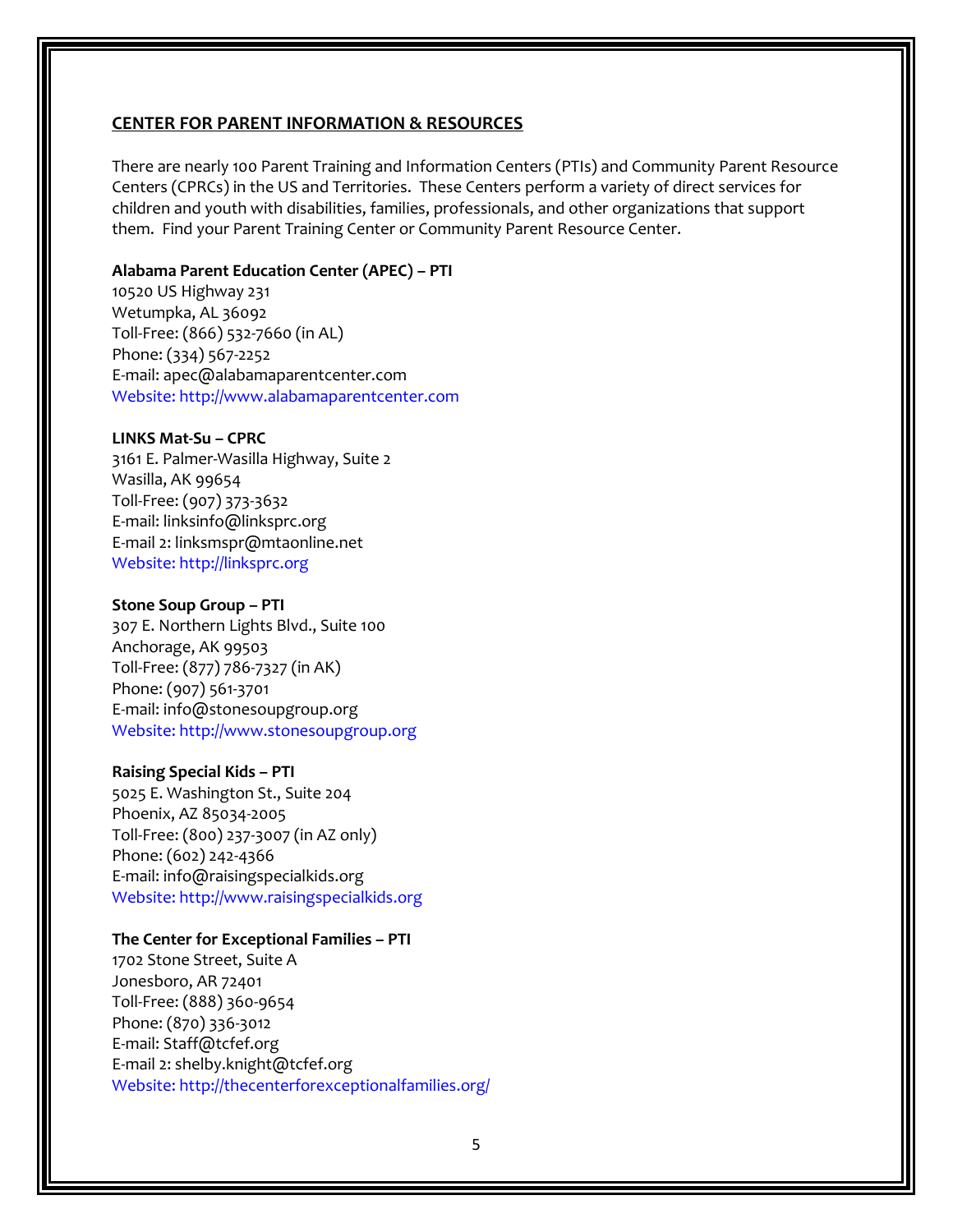#### **CARES (CALIFORNIA HANDS AND VOICES) – CPRC**

15274 Andorra Way San Diego, CA 92129 Toll-Free: (858) 432-3238 Website: https://carescprc.org/

#### **Disability Rights Education and Defense Fund (DREDF) - PTI**

Region 4: Serving Alameda, and Contra Costa counties Region 5: Serving Calaveras, Del Norte, El Dorado, Humboldt, Nevada, Placer, Plumas, Sacramento, San Joaquin, Sierra, Siskiyou, Stanislaus, Trinity, and Tuolumne counties 3075 Adeline Street, Suite 210 Berkeley, CA 94703 Toll-Free: (800)348-4232Phone: (510) 644-2555 Email: info@dredf.org Website: https://dredf.org/

#### **Exceptional Parents Unlimited - PTI**

Region 3: Serving Fresno, Inyo, Kern, Kings, Madera, Mariposa, Merced, Mono, San Luis Obispo, Santa Barbara, Tulare, and Ventura counties 4440 N. 1st Street Fresno, CA 93726 Toll-Free: (888) 774-8981Phone: (559) 229-2000 Email: info@epuchildren.org Website: https://epuchildren.org/

#### **Fiesta Educative, Inc. = CPRC**

Serving Los Angeles 2310 Pasadena Ave, Suite 204 Los Angeles, CA 90031 Toll-Free: (323) 221-6696E Email: info@fiestaeducativa.org Website: https://fiestaeducativa.org/

#### **Matrix Parent Newtowork and Resource Center - PTI**

Region 4: Serving Marin, Napa, Solano, and Sonoma Counties Region 5: Serving Alpine, Amador, Butte, Colusa, Glenn, Lake, Lassen, Mendocino, Modoc, Shasta, Sutter, Tehama, Yolo, and Yuba counties 94 Galli Drive, Suite C Novato, CA 94949 Toll-Free: (800) 578-2592 Phone: (415) 884-3535E Email: info@matrixparents.org Website: http://www.matrixparents.org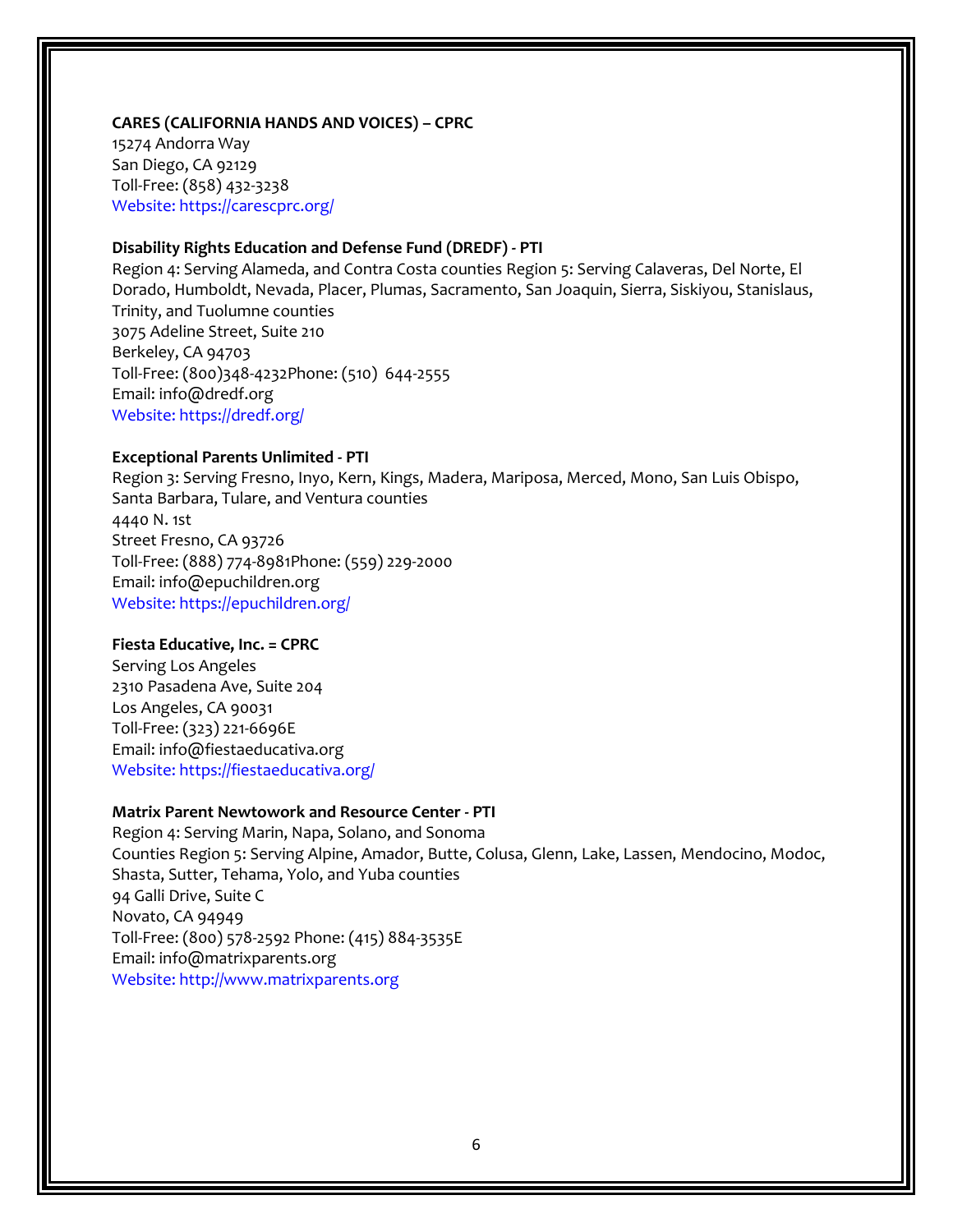#### **Parents Helping Parent – PTI**

Region 4: Serving Monterey, San Benito, San Mateo, Santa Clara, Santa Cruz counties Sobrato Center For Nonprofits 1400 Parkmoor, Suite 100 San Jose, CA 95126 Toll-Free: (855) 727-5775 Phone: (408) 727-5775 Email: info@php.com Website: http://www.parentscan.org

#### **PARENTSCAN – CPRC**

Serving Napa County 1909 Jefferson St. Napa, CA 94559 Phone: (707) 253-7444 Email: parents@parentscan.org Website: http://www.parentscan.org

#### **Support for Families of Children with Disabilities - PTI**

Region 4: Serving families in San Francisco 1663 Mission Street, Ste. 700 San Francisco, CA 94110 Phone: (415) 920-5040E Email: info@supportforfamilies.org Website: http://www.supportforfamilies.org

#### **TASK – PTI**

Region 1 – Los Angeles county Region 2 – Imperial, Orange, Riverside, San Bernardino, and San Diego counties 3040 Saturn Street, #103 Brea, CA 92821 Toll-Free: Region 1 – (866) 828-8275 Phone: Region 1 – (714) 533-8275 Toll-Free: Region 2 – (866) 828-8276Phone: Region 2 – (714) 533-8276 Email: task@taskca.org Website: http://www.taskca.org

#### **PEAK Parent Center – PTI**

917 E. Moreno Ave, Suite 140 Colorado Springs, CO 80903 Phone: (719) 531-9400 Email: info@peakparent.org Website: http://www.peakparent.org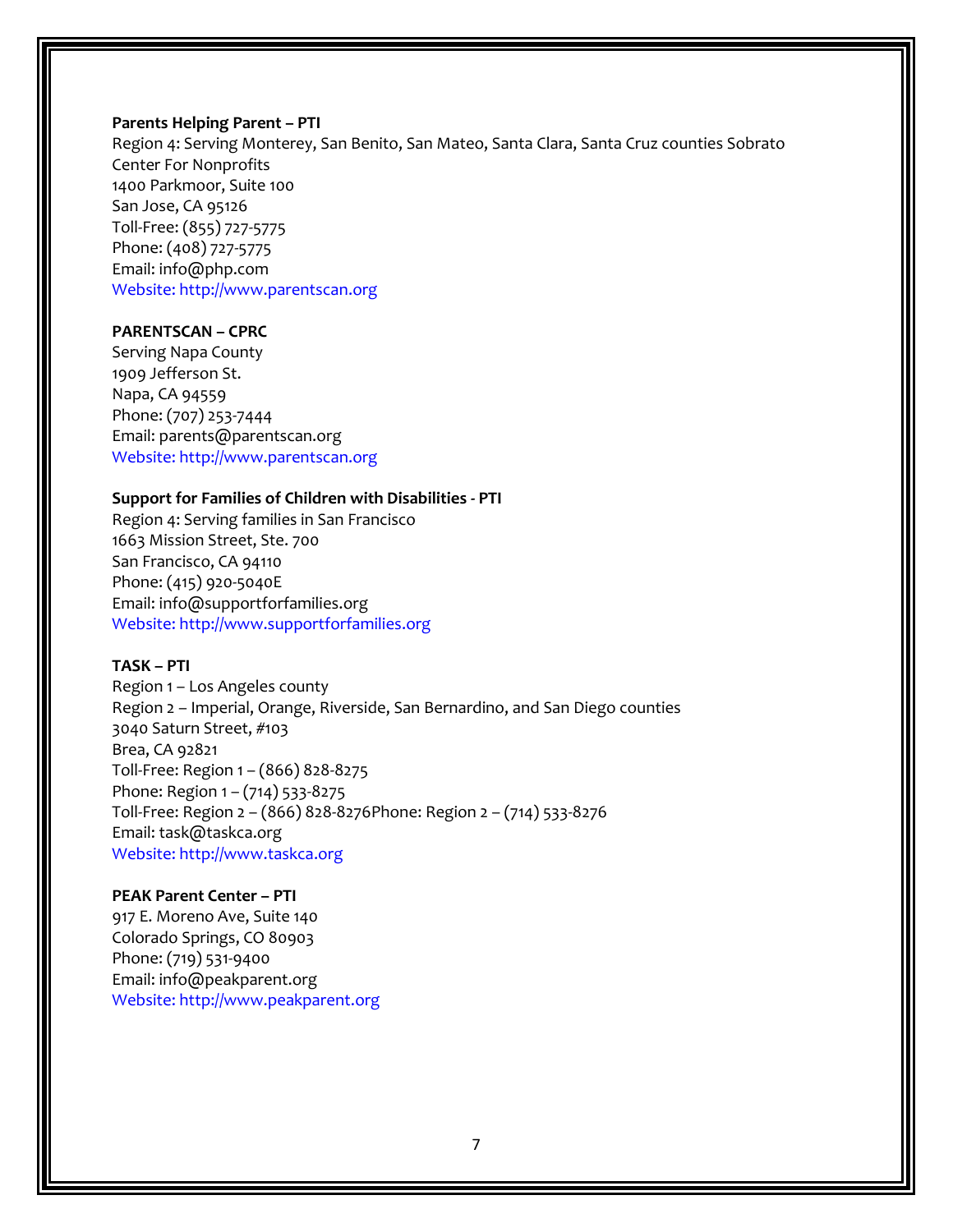#### **Thrive Center - CPRC**

Serving families in Arapahoe, Adams, Broomfield, Boulder, Denver, Douglas, and Jefferson Counties 3131 S. Vaughn Way, #214 Aurora, CO 80014 Phone: (303) 632-6840 Phone: (303) 923-3973 (fax) Email: info@ThriveCtr.org Website: http://www.thrivectr.org

#### **AFCAMP, Hartford New Haven – CPRC**

49 Woodland St. Hartford CT 06105 Phone: (860) 548-9959 Email: info@afcamp.org Website: https://www.afcamp.org/

#### **Connecticut Parent Advocacy Center (CPAC) – PTI**

338 Main Street Niantic, CT 06357 Toll-Free: (800) 445-2722 (in CT) Phone: (860) 739-3089 Email: cpac@cpacinc.org Website: https://cpacinc.org/default.aspx

#### **Parent Information Center of Delaware (PIC) - PTI**

404 Larch Circle Wilmington, DE 19804 Toll-Free: (888) 547-4412 (DE only) Toll-Free: (888) 547.4412; (302) 856-9880 (Kent/Sussex County) Email: picofdel@picofdel.org Website: https://picofdel.org/

#### **Advocates for Justice and Education, Inc. - PTI**

The DC Parent Training and Information Center 1200 G Street, NW, Suite 725 Washington, DC 20005 Toll-Free: (888) 327-8060Phone: (202) 678-8060 Website: https://www.aje-dc.org/

#### **Family Network on Disabilities Parent Support Network (PSN) - PTI**

Region 2: Charlotte, Citrus, Collier, DeSoto, Glades, Hardee, Hendry, Hernando, Highlands, Hillsborough, Lee, Manatee, Pasco, Pinellas, Sarasota, and Sumter counties 26750 U.S. Highway 19 North, Suite 410 Clearwater FL 33761 Toll-Free: (800) 825-5736 (in FL)Phone: (727) 523-1130 Email: fnd@fndusa.org Website: https://fndusa.org/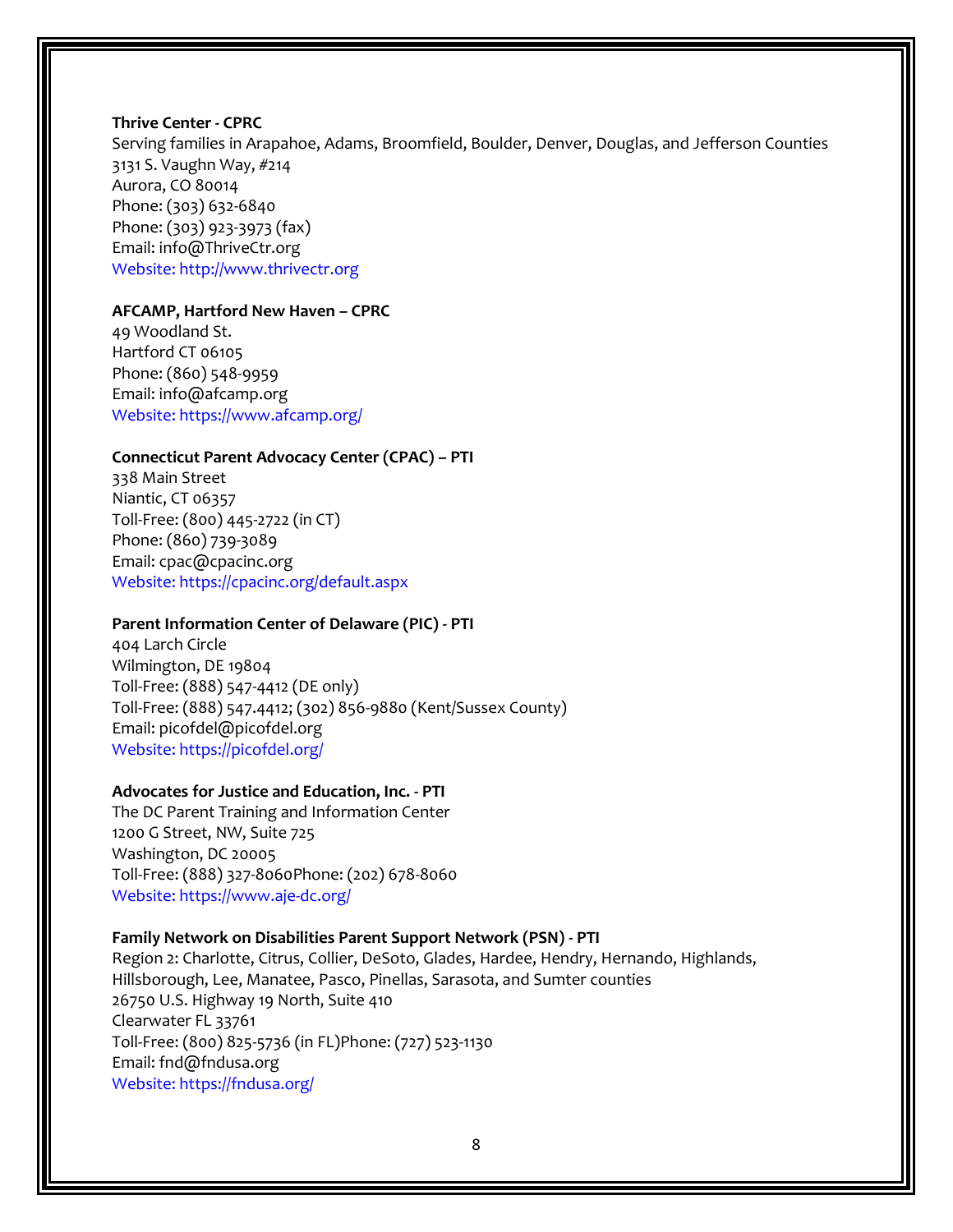#### **Parent Education Network Project (PEN) - PTI**

Region 3 of FL: Broward, Indian River, Lake, Martin, Miami-Dade, Monroe, Okeechobee, Orange, Osceola, Palm Beach, Polk, and St. Lucie counties 26750 U.S. Highway 19 North, Suite 410 Clearwater, FL 33761Toll-Free: (800) 825-5736 (in FL only)Phone: (727) 523-1130 Email: fnd@fndusa.org Website: https://fndusa.org/

#### **Parent to Parent of Miami, Inc. - CPRC**

Serving Miami, Dade, and Monroe Counties 7990 S.W. 117th Avenue, Suite 201 Miami, FL 33183Phone: (305) 271-9797 Email: info@ptopmiami.org Website: https://www.ptopmiami.org/

#### **Parents of the Panhandle Information Network (POPIN) - PTI**

Region 1 of FL: Alachua, Baker, Bay, Bradford, Brevard, Calhoun, Clay, Columbia, Dixie, Duval, Escambia, Flagler, Franklin, Gadsden, Gilchrist, Gulf, Hamilton, Holmes, Jackson, Jefferson, Lafayette, Leon, Levy, Liberty, Madison, Marion,Nassau, Okaloosa, Putnam, Santa Rosa, Seminole, St. Johns, Suwannee, Taylor, Union, Volusia, Wakulla, Walton, and Washington counties 26750 U.S. Highway 19 North, Suite 410 Clearwater, FL 33761Toll-Free: (800) 825-5736 (in FL)Phone: (727) 523-1130 Email: fnd@fndusa.org Website: https://fndusa.org/

#### **Parent to Parent of Georgia, Inc. - PTI**

3070 Presidential Parkway, Suite 130 Atlanta, GA 30340Toll-Free: (800) 229-2038Phone: (770) 451-5484 Email: info@p2pga.org Website: https://www.p2pga.org/

#### **Leadership In Disabilities & Achievement of Hawaii - PTI**

Serving Hawai'i, American Samoa, the Federated States of Micronesia, Guam, the Republic of the Marshall Islands, the Commonwealth of the Northern Mariana Islands, and the Republic of Palau 245 N. Kukui St., Ste 205 Honolulu, HI 96817 Toll-Free: (800) 533-9684 (in HI)Phone: (808) 536-9684 (V/TTY) Email: RRowe@ldahawaii.org Website: http://www.ldahawaii.org

#### **Idaho Parents Unlimited, Inc. (IPUL) - PTI**

4619 Emerald St., Ste E Boise, ID 83706 Toll-Free: (800) 242-4785 (in ID only) Phone: (208) 342-5884 (V/TTY) Email: parents@ipulidaho.org Website: http://ipulidaho.org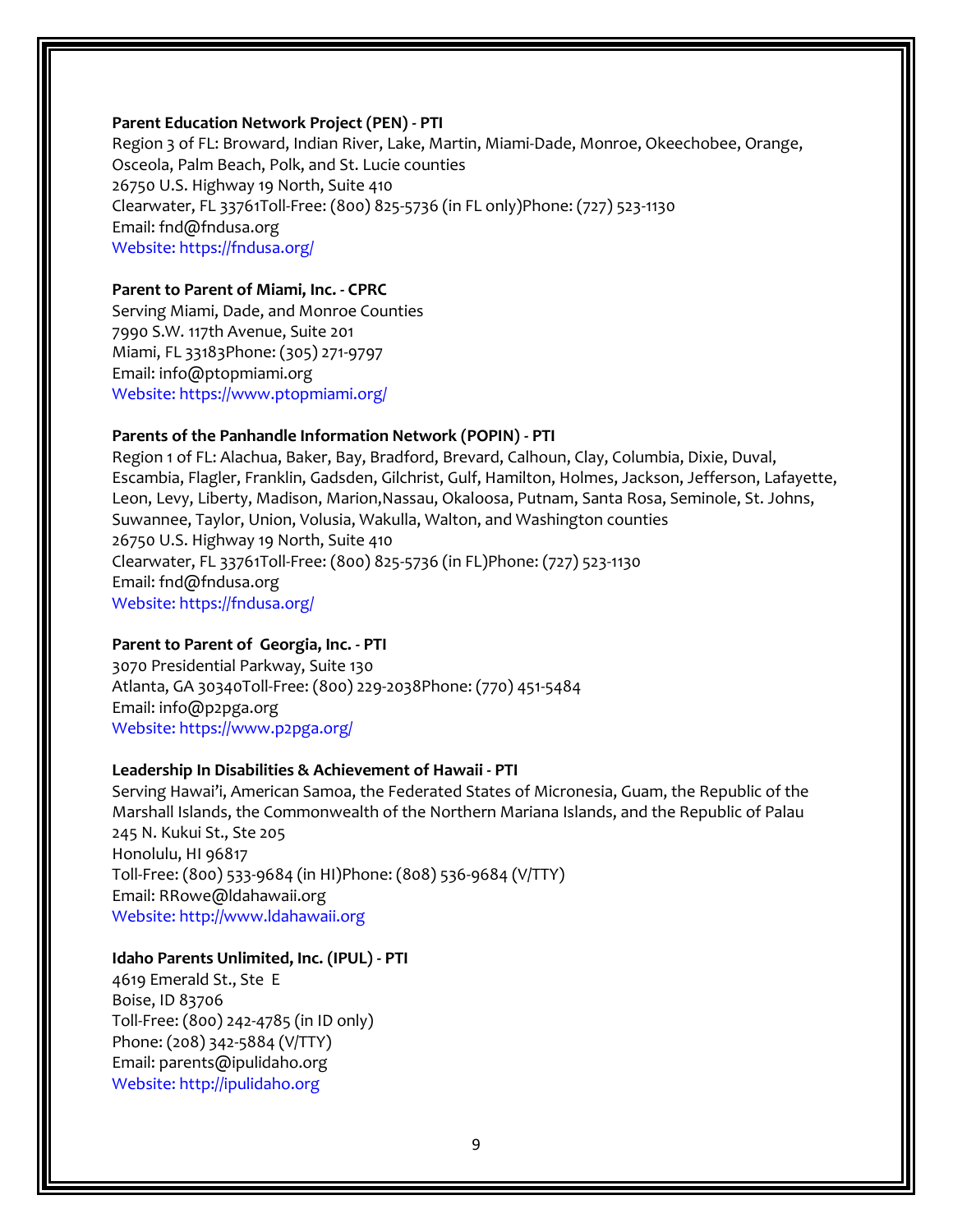#### **Family Matters - PTI**

Serving 94 counties in IL, except the counties of Cook, DuPage, Grundy, Kane, Kendall, Lake, McHenry, and Will1901 S. 4th Street, Suite 209 Effingham, IL 62401 Toll-Free: (866) 436-7842 Phone: (217) 717-8016 Email: info@fmptic.org Website: https://www.fmptic.org/

#### **Family Resource Center on Disabilities - PTI**

Serving Chicago Area 120 E. Jackson Boulevard, Room 300 Chicago, IL 60604Toll-Free: (800) 952-4199 (in IL) Phone: (312) 939-3513 Email: info@frcd.org Website: https://frcd.org/

#### **IN\*SOURCE – PTI**

1703 S. Ironwood Drive South Bend, IN 46613 Toll-Free: (800) 332-4433 (in IN) Phone: (574) 234-7101 (V/TTY) Email: insource@insource.org Website: http://www.insource.org

#### **Access for Special Kids Resource Center (ASK) - PTI**

5665 Greendale Rd, Suite D Johnston, IA 50131 Toll-Free: (800) 450-8667 Phone: (515) 243-1713 Email: info@askresource.org Website: http://askresource.org

#### **Families Together, Inc. - PTI**

5611 SW Barrington Court South, Suite 120 Topeka, KS 66614 Toll-Free: (800) 264-6343 (Topeka office) Phone: (785) 233-4777 Email: topeka@familiestogetherinc.org Website: https://familiestogetherinc.org/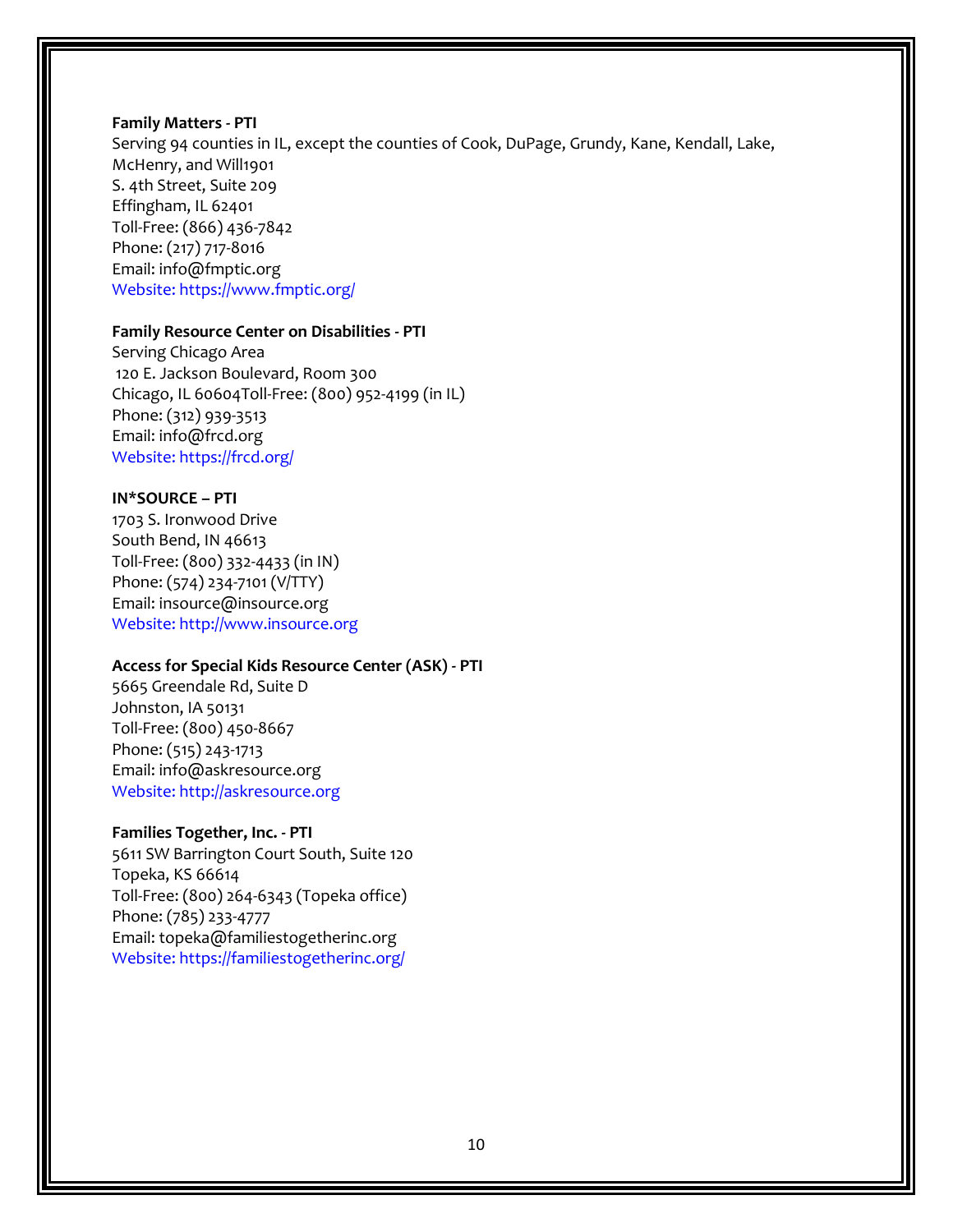#### **Kentucky Special Parent Involvement Network (KY-SPIN) - PTI**

301-B Deering Road Louisville, KY 40272 Toll-Free: (800) 525-7746 Phone: (502) 937-6894 Email: spininc@kyspin.com Website: http://www.kyspin.com

#### **Louisiana Parent Training and Information Center - PTI**

Families Helping Families of Greater New Orleans 201 Evans Road, Building 1, Suite 100Harahan, LA 70123 Toll-Free: (800) 766-7736 Phone: (504) 888-9111 Email: info@fhfofgno.org Website: https://fhfofgno.org/laptic

#### **Pyramid Community Parent Resource Center - CPRC**

3132 Napoleon Avenue New Orleans, LA 70125 Phone: (504) 218-8922 Email: info@pyramidparentcenter.org Website: http://www.pyramidparentcenter.org/home.php

Maine Parent Federation - PTI P.O. Box 2067 Augusta, ME 04338-2067 Toll-Free: (800) 870-7746 (in ME) Phone: (207) 588-1933 Email: parentconnect@mpf.org Website: https://www.mpf.org/

#### **Parents' Place of Maryland, Inc. - PTI**

802 Cromwell Park Drive, Suite Q Glen Burnie, MD 21061 Toll-Free: (800) 394-5694 Phone: (410) 768-9100 Email: info@ppmd.org Website: https://www.ppmd.org/

#### **Federation for Children with Special Needs - PTI**

The Schrafft Center529 Main Street, Suite 1M3 Boston, MA 02129Toll-Free: (800) 331-0688 (in MA only) Phone: (617) 236-7210 (V/TTY) Email: fcsninfo@fcsn.org Website: https://fcsn.org/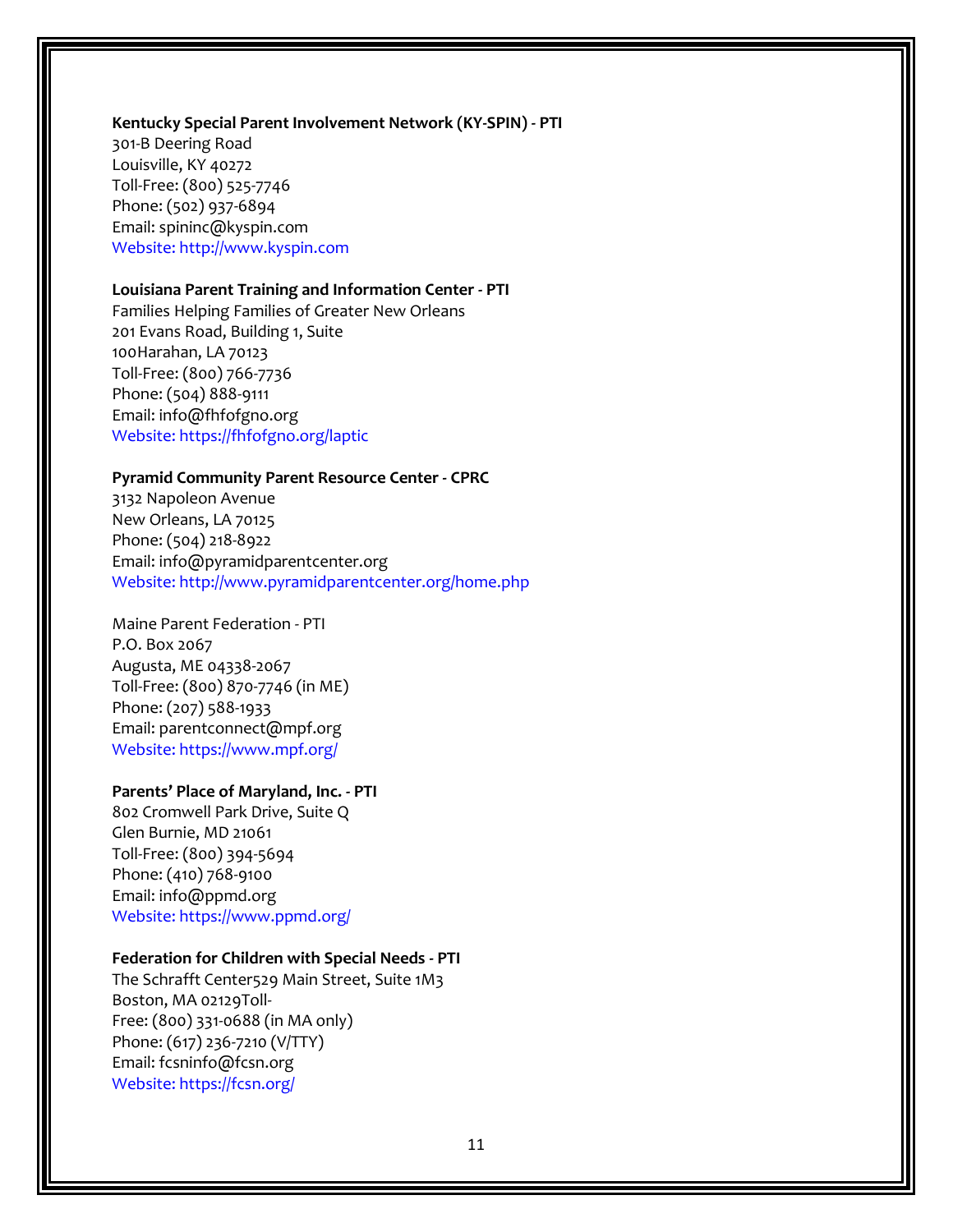#### **Michigan Alliance for Families - PTI**

1325 S. Washington Avenue Lansing, MI 48910 Toll-Free: (800) 552-4821 (Statewide) Email: info@michiganallianceforfamilies.org Website: http://www.michiganallianceforfamilies.org

#### **PACER Center, Inc. - PTI**

8161 Normandale Boulevard Bloomington, MN 55437-1044 Toll-Free: (888) 248-0822 (National)Phone: (952) 838-9000 Email: pacer@pacer.org Website: https://www.pacer.org/

#### **Coalition for Citizens with Disabilities - PTI**

Mississippi Coalition for Citizens with Disabilities 2 Old River Place, Suite M Jackson, MS 39202 Toll-Free: (800) 721-7255 Phone: (601) 969-0601 Website: http://www.mspti.or

#### **Missouri Parents Act (MPACT) - PTI**

1530 S Main St Suite 4 Joplin, MO 64804 Toll-Free: (800) 743-7634 (V/TTY) Email: info@missouriparentsact.org Website: http://www.missouriparentsact.org

#### **Montana Empowerment Center, INC.**

Serving all 56 counties in the state of Montana. PO Box 2307 Great Falls, MT 59403 Toll-Free: 1-877-870-1190 Phone: 406-403-6592E-mail: info@mtempowermentcenter.org Website: http://mtempowermentcenter.org

#### **PTI Nebraska - PTI**

1941 S. 42nd St., Suite 205 Omaha, NEToll Free: (800) 284-8520 (in NE) Phone: (402) 346-0525 Email: reception@pti-nebraska.org Website: http://www.pti-nebraska.org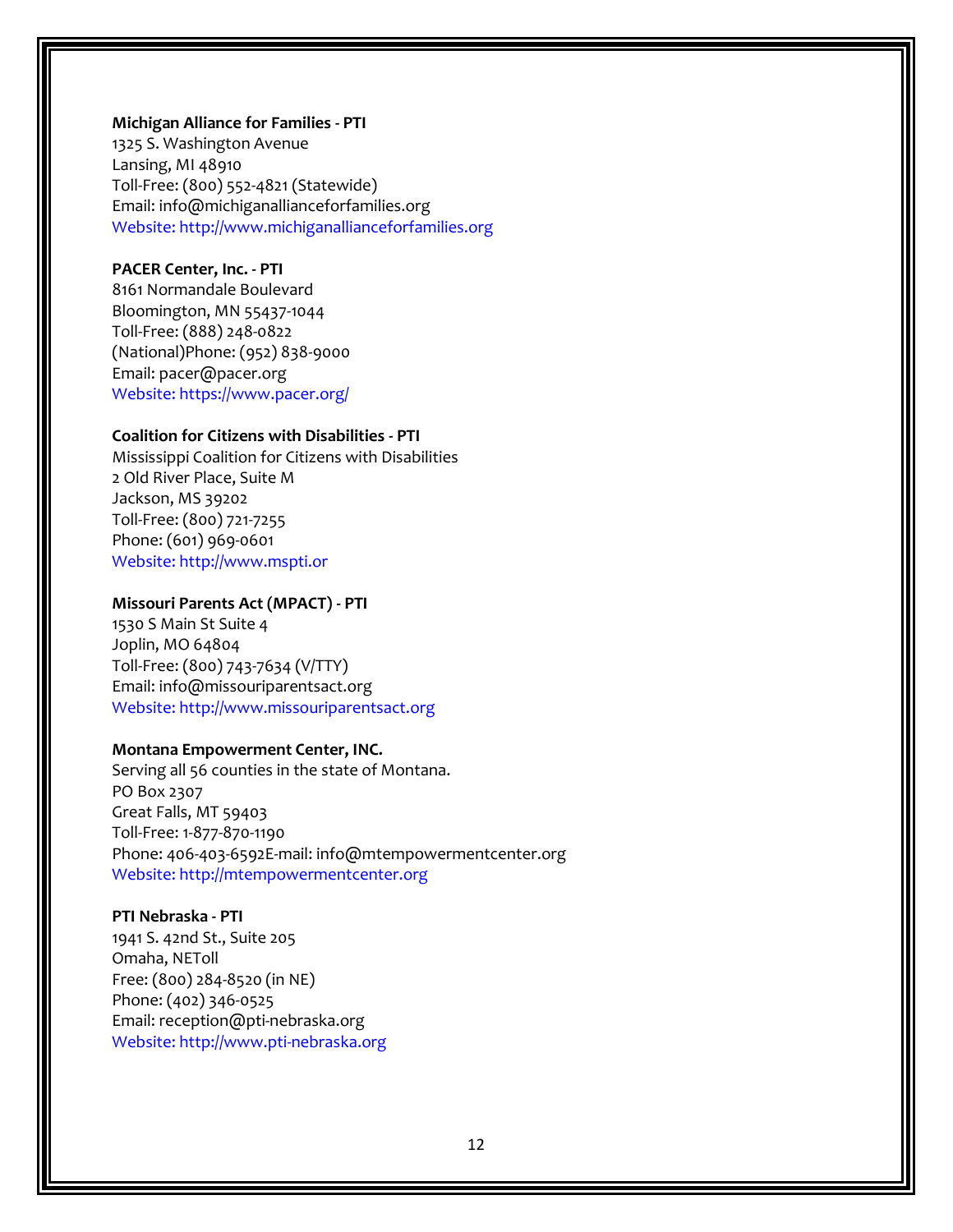#### **NEVADA PEP – PTI**

7211 W. Charleston Blvd. Las Vegas, NV 89117 Toll-Free: (800) 216-5188 (in NV) Phone: (702) 388-8899Phone: (775) 448-9950 (Satellite Office, Reno) Email: pepinfo@nvpep.org Website: http://www.nvpep.org

#### **Parent Information Center (PIC) - PTI**

P.O. Box 2405 Concord, NH 03302-2405 Toll-Free: (800) 947-7005 (in NH) Phone: (603) 224-7005 (V/TTY) Email: info@nhspecialed.org Website: http://www.picnh.org

#### **Association for Special Children and Families - CPRC**

Serving Northern Passaic County PO Box 494 Hewitt, NJ 07421 Phone: (973) 728-8744 Email: ascfamily@hotmail.com Website: https://ascfamily.org/

#### **SPAN Parent Advocacy Network - PTI**

35 Halsey Street, 4th Floor Newark, NJ 07102 Toll-Free: (800) 654-7726 (in NJ) Phone: (973) 642-8100 Email: info@spanadvocacy.org Website: https://spanadvocacy.org/

#### **Education for Parents of Indian Children with Special Needs (EPICS) Project - CPRC**

Serving the 22 tribes in New Mexico 2201 Buena Vista Dr. SE, Suite 201 Albuquerque, NM 87106 Toll-Free: (888) 499-2070 Phone: (505) 767-6630 Email: emartin@epicsnm.org Website: https://www.epicsnm.org/

#### **Parents Reaching Out (P.R.O.) - PTI**

1920 B Columbia, S.E. Albuquerque, NM 87106 Toll-Free: (800) 524-5176 (in NM) Phone: (505) 247-0192 Email: smaxwell@parentsreachingout.org Website: http://www.parentsreachingout.org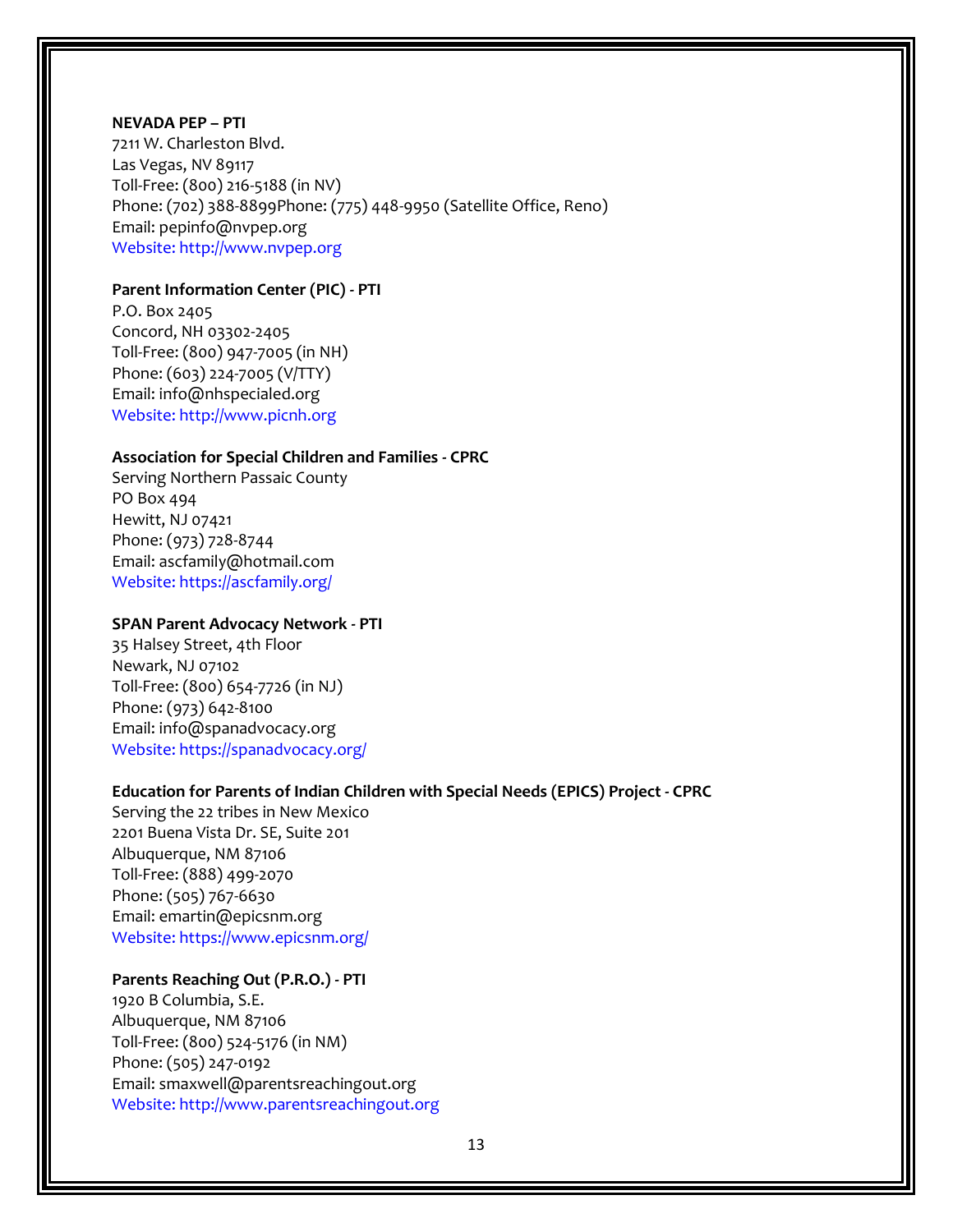#### **Advocates for Children of New York - PTI**

Serving the 5 boroughs of New York City 151 W. 30th Street, 5th Floor New York, NY 10001 Toll-Free: (866) 427-6033 Phone: (212) 947-9779 Email: info@advocatesforchildren.org Website: https://www.advocatesforchildren.org/

#### **Community Inclusion & Leadership Development Alliance, Inc. - CPRC**

Serving Queens & Long Island 38-50 Bell Blvd., Suite B Bayside, NY 11361 Phone: (718) 224-8197 Email: cidaofny@gmail.com Website: https://cidainfo.com/community-parent-resource-center/

#### **INCLUDENYC – CPRC**

Serving Northern Manhattan and the South Bronx 116 E. 16th Street, 5th Floor New York, NY 10003 Phone: (212) 677-4650 Phone: (212) 677-4660 Email: info@includenyc.org Website: https://includenyc.org/

#### **INCLUDENYC – PTI**

Serving the 5 boroughs of New York City 116 E. 16th Street, 5th Floor New York, NY 10003 Phone: (212) 677-4650 Phone: (212) 677-4660 Email: info@INCLUDEnyc.org Website: https://includenyc.org/

#### **Long Island Advocacy Center, Nassau County - PTI**

Serving Nassau and Suffolk Counties Herricks Comunity Ctr. 999 Herricks Road New Hyde Park, NY 11040 Phone: (516) 248-2222 Email: info@theliac.org Website: https://theliac.org/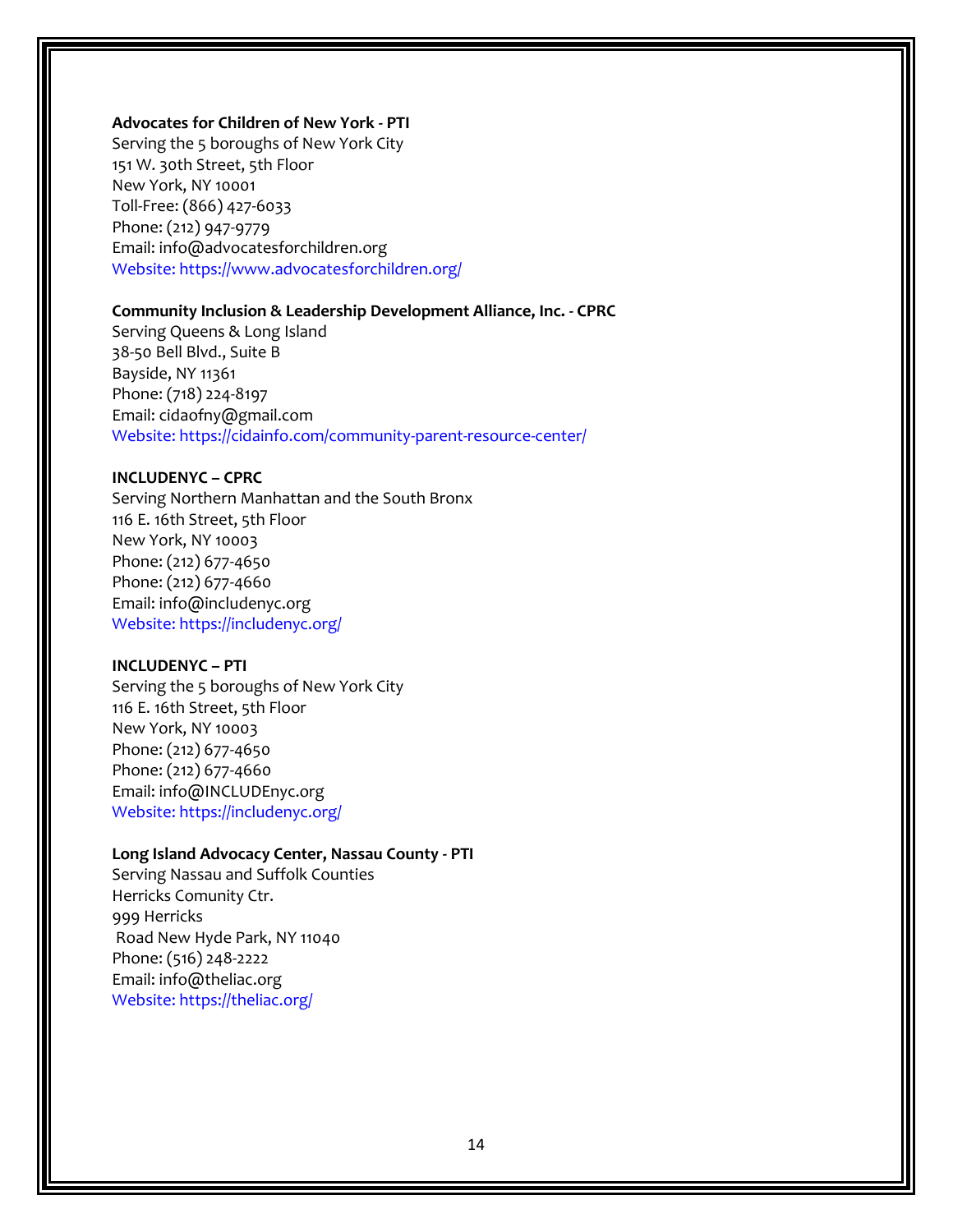#### **Long Island Advocacy Center, Suffolk County - PTI**

490 Wheeler Road, Suite 165 C Hauppauge, NY 11788 Phone: (631)234-0467 Email: info@theliac.org Website: http://www.theliac.org

#### **Sinergia/Metropolitan Parent Center - PTI**

Serving the 5 boroughs of New York City 2082 Lexington Ave., 4th Floor New York, NY 10035 Toll-Free: (866) 867-9665Phone: (212) 643-2840 Email: information@sinergiany.org Website: https://www.sinergiany.org/

#### **Starbridge - PTI**

Serving statewide except for the 5 boroughs of New York City and Long Island 1650 South Avenue, Suite 200 Rochester, NY 14620 Phone: (585) 546-1700 Email: info@starbridgeinc.org Website: https://www.starbridgeinc.org/

#### **United We Stand of New York**

Serving Brooklyn and Queens 91 Harrison Ave Brooklyn, NY 11206 Phone: (718) 302-4313/4314 Email: info@uwsofny.org Website: https://www.uwsofny.org/

#### **ECAC, In. (Exceptional Children's Assistance Center) = PTI**

907 Barra Row, Suites 102/103 Davidson, NC 28036 Toll-Free: (800) 962-6817 (Parent Info Line) Phone: (704) 892-1321 (V/TTY) Email: ecac@ecacmail.org Website: https://www.ecac-parentcenter.org/

#### **F.I.R.S.T. – CPRC**

Serving Buncombe, Henderson, and Madison counties P.O. Box 802 Asheville, NC 28802 Toll-Free: (877) 633-3178 (in NC)Toll-Free: (828) 277-1315 Email: info@firstwnc.org Website: https://firstwnc.org/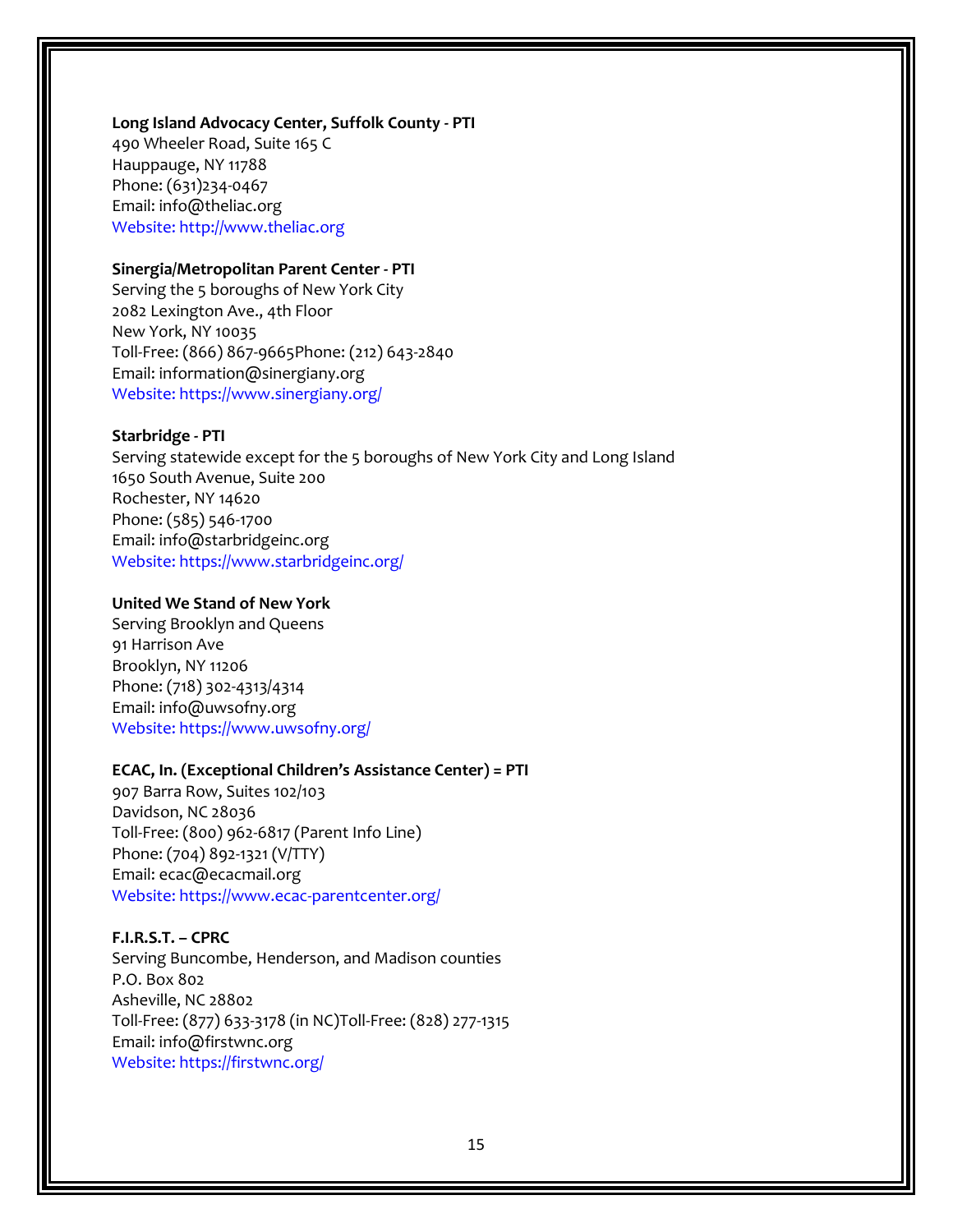Hope Parent Resource Center - CPRC Serving Alexander, Burke, Catawba, Caldwell, Lincoln, and McDowell counties PO Box 11395 Hickory, NC 28603 Phone: (828) 256-5202 (English) Phone: 828-449-9927 (Spanish) Phone: (828) 403-1286 (Hmong) Email: vbdieter@fsnhope.org Website: https://www.fsnhope.org/

#### **Pathfinder Parent Center - PTI**

1015 S Broadway, Suite 42 Minot, ND 58701 Phone: (701) 837-7500 Email: info@pathfinder-nd.org Website: http://www.pathfinder-nd.org

#### **Ohio Coalition for the Education of Children with Disabilities - PTI**

165 W. Center Street, Suite 302, 3rd Floor Chase Bank Building Marion, OH 43302-3741 Phone: (844) 382-5452, For Parents, ext 20, Martha Lause Email: ocecd@ocecd.org Website: http://www.ocecd.org

#### **Oklahoma Parent Center - PTI**

223 North Broadway P.O. Box 512 Holdenville, OK 74848 Toll-Free: (877) 553-4332 Phone: (405) 379-6015 (V/TTY) Email: info@oklahomaparentscenter.org Website: https://oklahomaparentscenter.org/

#### **Pervasive Parenting - CPRC**

1507 S. McKenna, Suite 502 Poteau, OK 74953 Phone: (918) 647-1255 Email: ktoney@pervasiveparentingcenter.org Website: http://www.pervasiveparentingcenter.org/home.html

#### **Family and Community Together (FACT) - PTI**

2475 SE Ladd Avenue, Suite 430 Portland, OR 97214 Toll-Free: (888) 988-3228 Phone: (503) 786-6082 Email: support@factoregon.org Website: https://www.factoregon.org/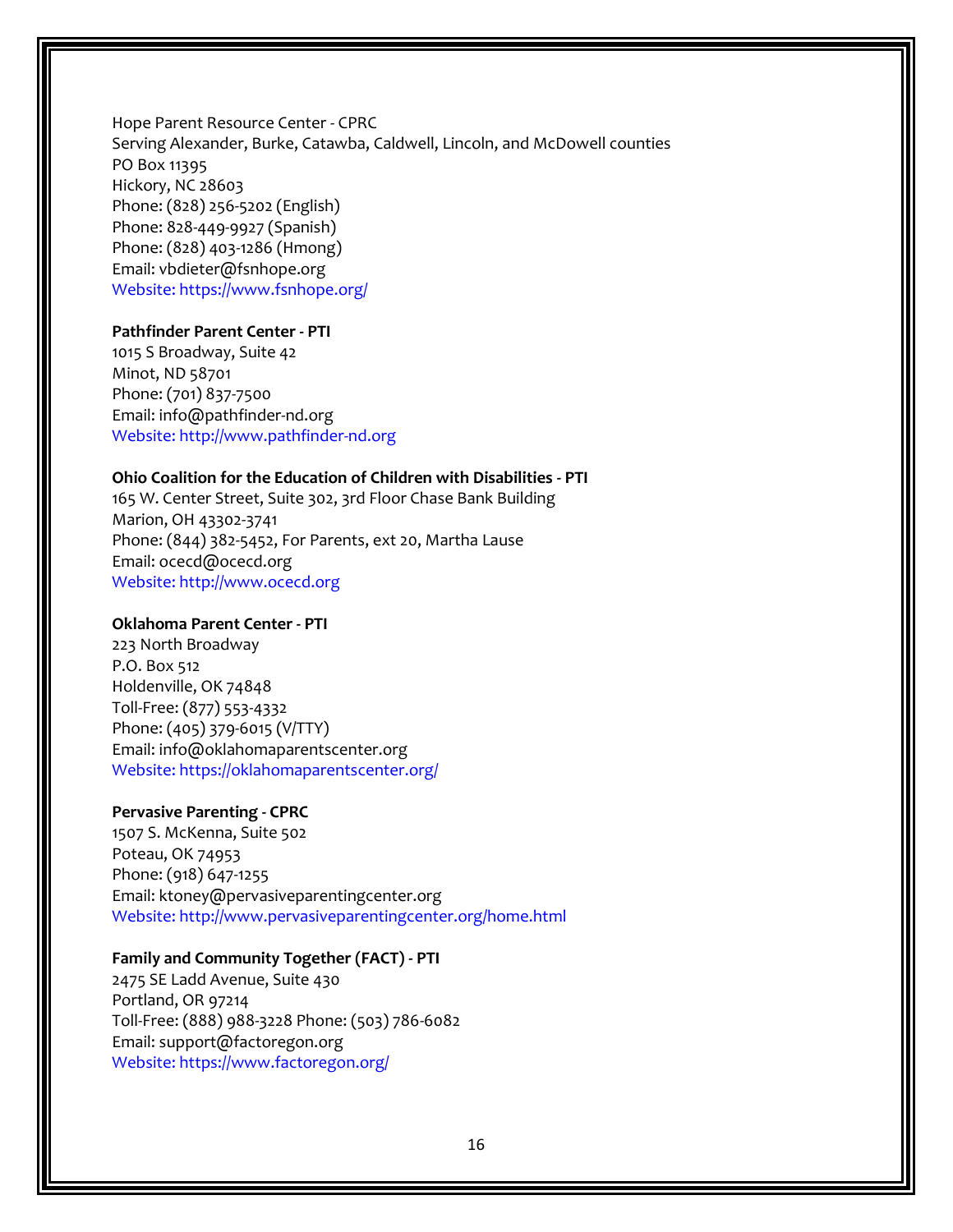#### **Hispanos Unidos Para Niños Excepcionales (Philadelphia Hune) - CPRC**

Serving American Street Empowerment Zone and providing intense training sessions to parents of children with disabilities in Philadelphia 2215 N. American St. Philadelphia, PA 19133 Phone: (215) 425-6203 Email: contactus@huneinc.org Website: https://www.huneinc.org/

#### **Mission Empower - CPRC**

Serving Erie County1611 Peach Street, Ste 120 Erie, PA 16501 Toll-Free: (844) 370-1529 Phone: (814) 825-0788 Email: info@missionempower.org Website: https://missionempower.org/

#### **Parent Education and Advocacy Leadership Center (PEAL) - PTI**

Serving families across PA, with offices in Pittsburgh and Philadelphia 2325 East Carson Street, Suite 100A Pittsburgh, PA 15203 520 N. Christopher Columbus Blvd., Suite 602 Philadelphia, PA 19123 Toll-Free: (866) 950-1040 Phone: (412) 281-4404 Phone: (215) 567-6143 Email: info@pealcenter.org website: https://www.pealcenter.org/

#### **APNI, Inc. – PTI**

P.O. Box 21280San Juan, PR 00928-1280 Phone: (787) 763-4665 Phone: (787) 250-4552 Email: centroinfo@apnipr.org Website: https://apnipr.org/

#### **Rhode Island Parent Info Network (RIPIN) - PTI**

1210 Pontiac Avenue C Cranston, RI 02920 Toll-Free: (800) 464-3399 (in RI) Phone: (401) 270-0101 Email: info@ripin.org Website: https://ripin.org/

#### **Family Connection of SC - PTI**

1800 St. Julian Place, Suite 104 Columbia, SC 29204 Toll-Free: (800) 578-8750; (888) 808-7462 (Spanish) Phone: (803) 252-0914 Email: info@familyconnectionsc.org Website: https://www.familyconnectionsc.org/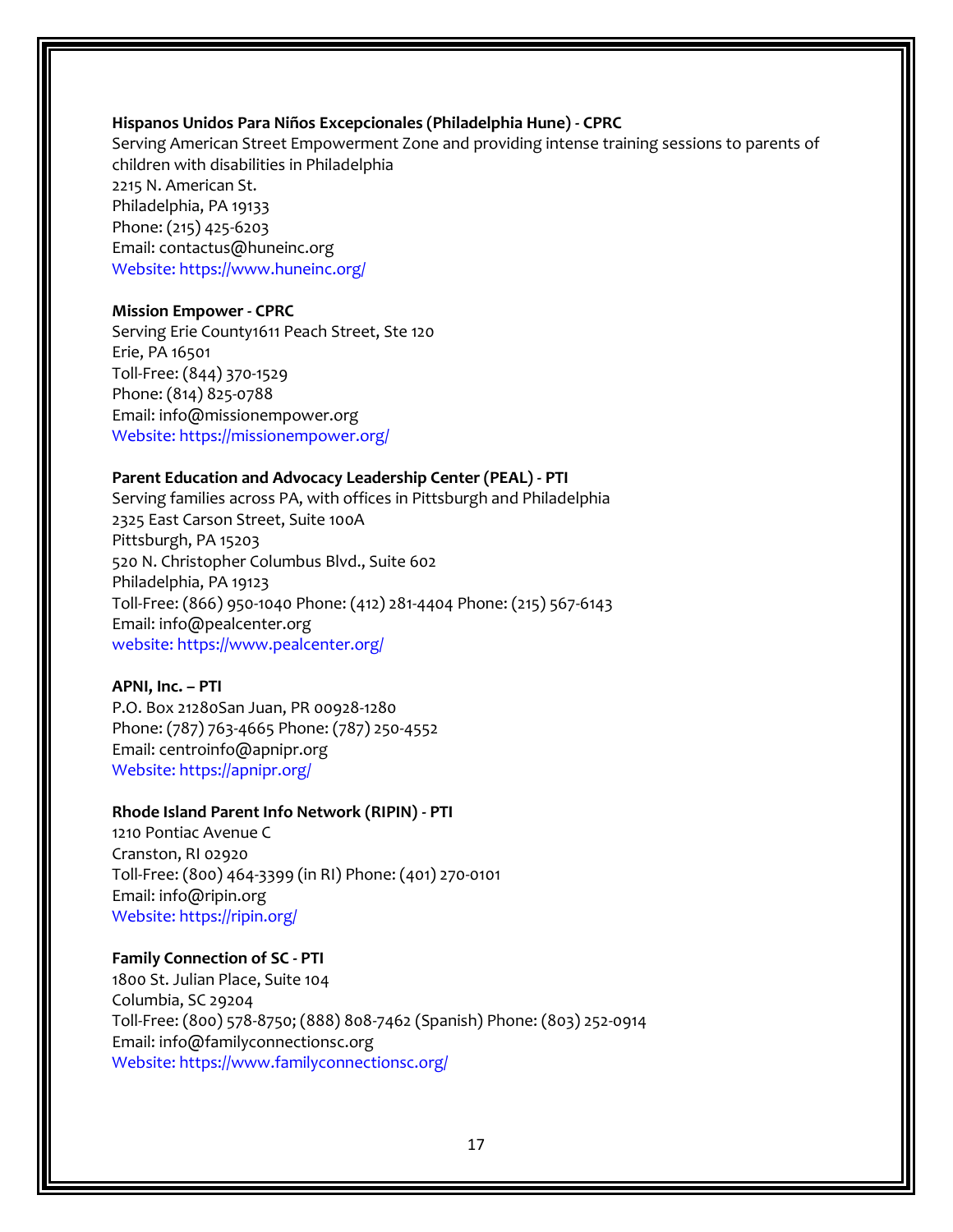#### **Family Resource Center for Disabilities and Special Needs, Inc. - CPRC**

Serving Berkeley, Dorchester, and Charleston counties 1575 Savannah Highway, Suite 6 Charleston, SC 29407 Phone: (843) 266-1318 Email: frc@frcdsn.org Website: https://frcdsn.org/

#### **South Dakota Parent Connection - PTI**

3701 W. 49th Street, Suite 102 Sioux Falls, SD 57106 Toll-Free: (800) 640-4553 (in SD) Phone: (605) 361-3171 (V/TTY) Email: sdpc@sdparent.org Website: http://www.sdparent.org

#### **Support and Training for Exceptional Parents, Inc. (STEP) - PTI**

712 Professional Plaza Greeneville, TN 37745 Toll-Free: (800) 280-7837 (English toll-free in TN only)Toll-Free: (800) 975-2919 (Spanish toll-free in TN only) Phone: (423) 639-0125Phone: (423) 639-8802 (TDD) Email: information@tnstep.org Website: http://www.tnstep.org

#### **Children's Disabilities Information Coalition (CDIC) - CPRC**

1200 Golden Key Circle Suite 144 El Paso, TX 79925 Phone: (915) 217-2747 Email: info@cdicelpaso.org Website: https://www.cdicelpaso.org/

#### **PACT PROJECT**

1331 Airport Fwy 76040 Ste. 303 Euless, TX 76040 Phone: 469.712.8409Toll-Free: 1.855.974.1368 Email: prnpactproject@gmail.com Website: PACT Project

#### **PATH PROJECT – PTI**

Serving Aransas, Austin, Bee, Brazoria, Brazos, Brooks, Burleson, Calhoun, Chambers, Colorado, DeWitt, Duval, Fort Bend, Galveston, Goliad, Grimes, Hardin, Harris, Houston, Jackson, Jasper, Jefferson, Jim Wells, Karnes, Kenedy, Kleberg, Lavaca, Leon, Liberty, Live Oak, Madison, Matagorda, McMullen, Milam, Montgomery, Newton, Nueces, Orange, Polk, Refugio, Robertson, San Jacinto, San Patricio, Trinity, Tyler, Victoria, Walker, Waller, Washington, and Wharton counties 1090 Longfellow Drive, Suite B Beaumont, TX 77706-4819 Toll-Free: (800) 866-4726 (in TX) Phone: (409) 898-4684 Email: pathproject@sbcglobal.net Website: http://prntexas.org/texas-ptis/path-project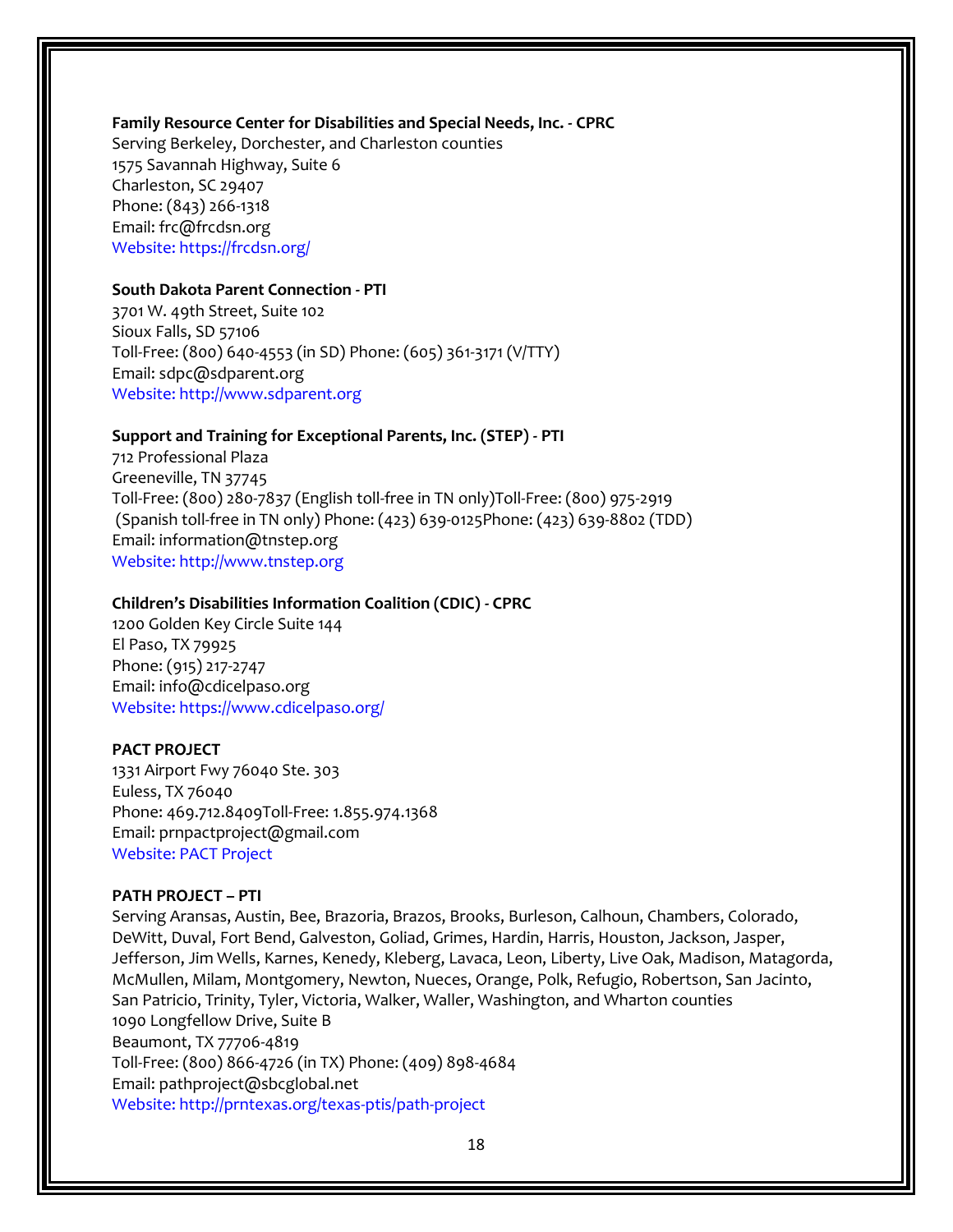#### **PEN PROJECT – PTI**

Serving all other counties in western Texas, including El Paso 3 Butterfield Trail, Suite 128A El Paso, TX 79906 Toll-Free: (877) 762-1435 (in TX) Phone: (806) 762-1434 Email: penproject@sbcglobal.net Website: http://prntexas.org/texas-ptis/pen-project

#### **TEAM Project, Partners Resource Network, Inc. - PTI**

Serving Atascosa, Bandera, Bastrop, Bexar, Blanco, Burnet, Caldwell, Cameron, Comal, Dimmit, Fayette, Frio, Gillespie, Gonzales, Guadalupe, Hays, Hidalgo, Jim Hogg, Kendall, Kerr, Kinney, La Salle, Lee, Llano, Maverick, Medina, Real, Starr, Travis, Uvalde, Webb, Willacy, Williamson, Wilson, Zapata, and Zavala counties 4501 Cartwright Rd, Suite 605 Missouri City, TX 77459 Toll-Free: (877) 832-8945 (in TX) Phone: (281) 969-5944 Email: prnteam@sbcglobal.net Website: http://prntexas.org/texas-ptis/team-project-2

**Utah Parent Center - PTI**

230 West 200 South, Suite 1101 Salt Lake City, UT 84101 Toll-Free: (800) 468-1160 (in UT) Phone: (801) 272-1051 (V/TTY) Email: info@utahparentcenter.org Website: http://utahparentcenter.org

#### **Vermont Family Network - PTI**

600 Blair Park Road, Suite 240 Williston, VT 05495 Phone: (802) 876-5315 Email: info@vtfn.org Website: https://www.vermontfamilynetwork.org/

#### **Disability Rights of the Virgin Islands - PTI**

Main Office, 63 Cane Carlton Fredericksted, VI 00840 Phone: (340) 772-1200 Phone: (340) 772-1280 Website: https://drcvi.org/

#### **Disability Rights of the Virgin Islands - PTI**

St. Thomas Office 9003 Havensight Mall, Suite 313St Thomas, VI 00802 Phone: (340) 776-4303 Website: https://drcvi.org/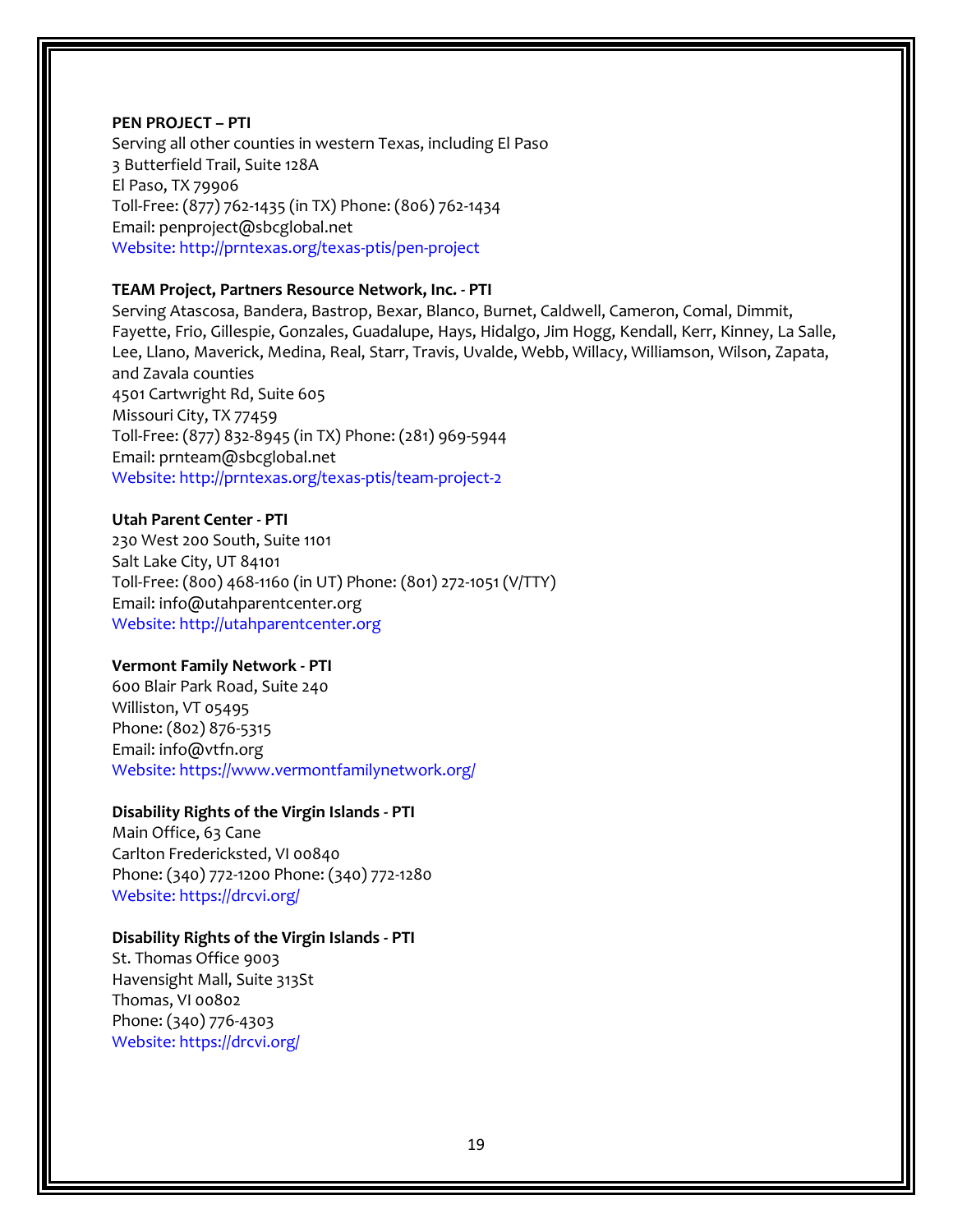#### **Formed Families Forward - CPRC**

Serving foster, adoptive, and kinship families in Arlington, Fairfax, Loudoun, and Prince William Counties, and the city of Alexandria 4031 University Drive, Suite 100 Fairfax, VA 22030Phone: (703) 539-2904 Email: info@formedfamiliesforward.org Website: https://formedfamiliesforward.org/

#### **Parent Educational Advocacy Training Center (PEATC) - PTI**

8003 Forbes Place, Suite 310 Springfield, VA 22151 Toll-Free: (800) 869-6782 Phone: (703) 923-0010 E-mail: partners@peatc.org Website: http://www.peatc.org

#### **Open Doors For Multicultural Families - CPRC**

Serving multicultural families in South King County 24437 Russell Rd., Suite 220 (Office Location) 4327 S. 253rd St. (Mailing Address) Kent, WA 98032 Phone: (253) 216-4479 Email: gingerk@multiculturalfamilies.org Email: olgal@multiculturalfamilies.orgFamilyReferral Website: http://www.multiculturalfamilies.org

#### **PAVE – PTI**

6316 S. 12th Street Tacoma, WA 98465-1900 Toll-Free: (800) 572-7368 (V/TTY) Phone: (253) 565-2266 (V/TTY) Email: pave@wapave.org Website: https://wapave.org

#### **West Virginia Parent Training and Information - PTI**

99 Edmiston Way, Suite 101 Buckhannon, WV 26201 Toll-Free: (800) 281-1436 Phone: (304) 472-5697 Email: wvpti@aol.com Website: http://www.wvpti-inc.org/

#### **Alianza Latina Aplicando Soluciones (A.L.A.S.) - CPRC**

1615 S. 22nd St., Ste 310 Milwaukee, WI 53204 Toll-Free: (866) 249-5055Phone: (414) 643-0022 Email: alasinc@alianzalatinawi.org Website: https://www.alianzalatinawi.org/ALAS.htm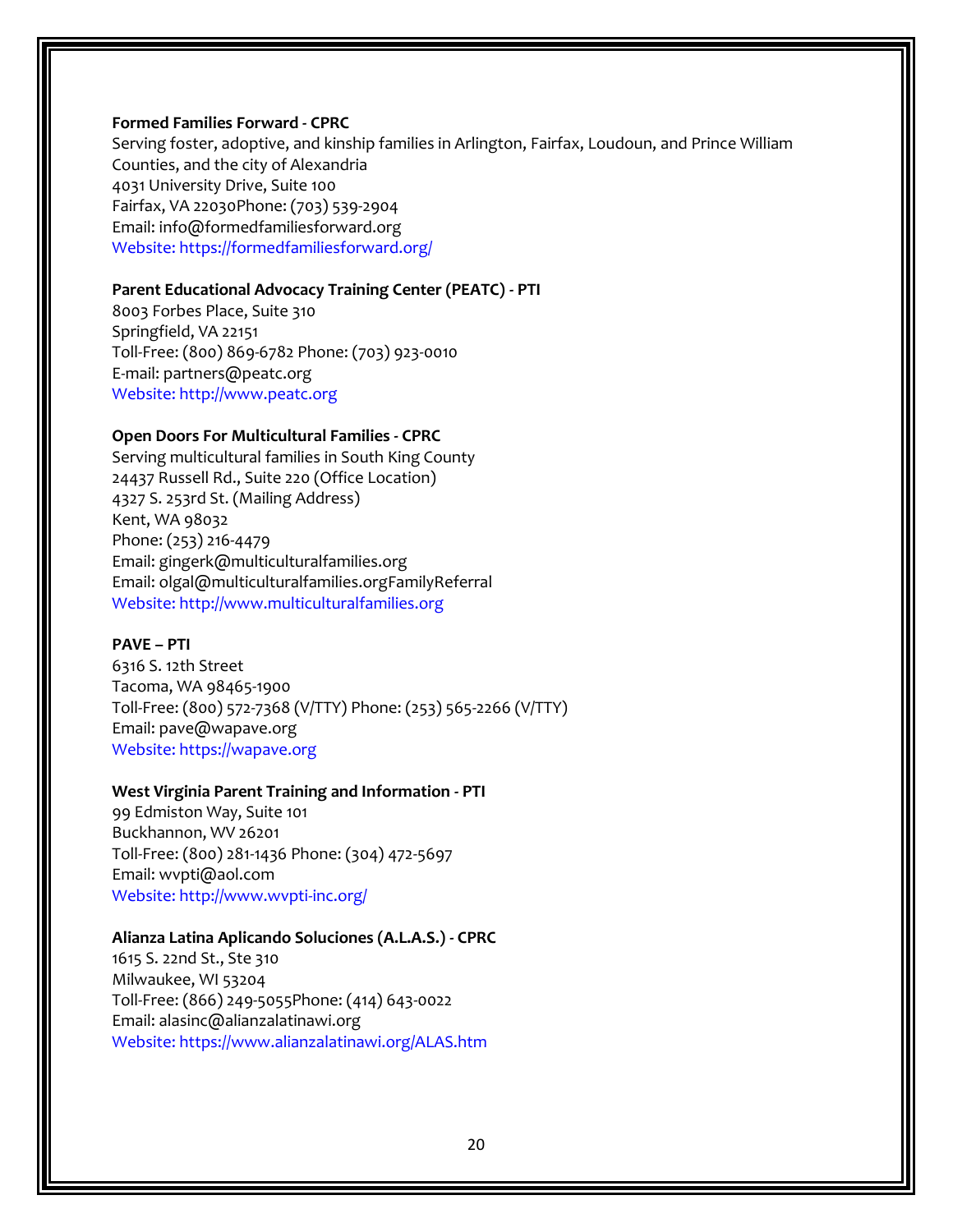#### **Wisconsin FACETS - PTI**

600 W. Virginia Street , Suite 501 Milwaukee, WI 53204 Toll-Free: (877) 374-4677 (Statewide) Toll-Free: (877) 374-0511 (Milwaukee) Phone: (414) 374-4645 Email: wifacets@wifacets.org Website: http://www.wifacets.org

#### **Parents Helping Parents of WY, Inc. - PTI**

2232 Dell Range Blvd, Suite 204 Cheyenne WY 82009 Toll-Free: (800) 660-9742 (in WY) Phone: (307) 684-2277 Email: tdawson@wpic.org Website: http://www.wpic.org

#### **ADULT SERVICES**

#### **TX Workforce Solutions/Vocational Rehabilitation Services (TWS/VR)**

As of September 1, 2016, programs and services previously administered or delivered by the former Texas Department of Assistive and Rehabilitative Services (DARS) have been transferred by the Texas Legislature to the Texas Workforce Commission or the Texas Health and Human Services Commission.

Texas Workforce Solutions-Vocational Rehabilitation Services supports people with disabilities to prepare for, obtain, maintain, and advance in meaningful employment by providing a range of services based on an individual's employment goals. Our Vocational Rehabilitation (VR) counselors work closely with job seekers to determine an employment goal, and then identify and arrange for the high-quality services that lead to successful employment.

Vocational Rehabilitation – Adults Vocational Rehabilitation – Youth & Students Criss Cole Rehabilitation Center Vocational Rehabilitation - Older Individuals who are Blind Program

El Paso - Franklin 401 E. Franklin Ave., Ste. 240 El Paso, TX 79901 (915) 834-7004 (Work)

## **Blind and Visually Impaired**

401 E. Franklin Avenue, Ste. 240 El Paso, TX 79901 (915) 834-7004 or 1-800-687-7020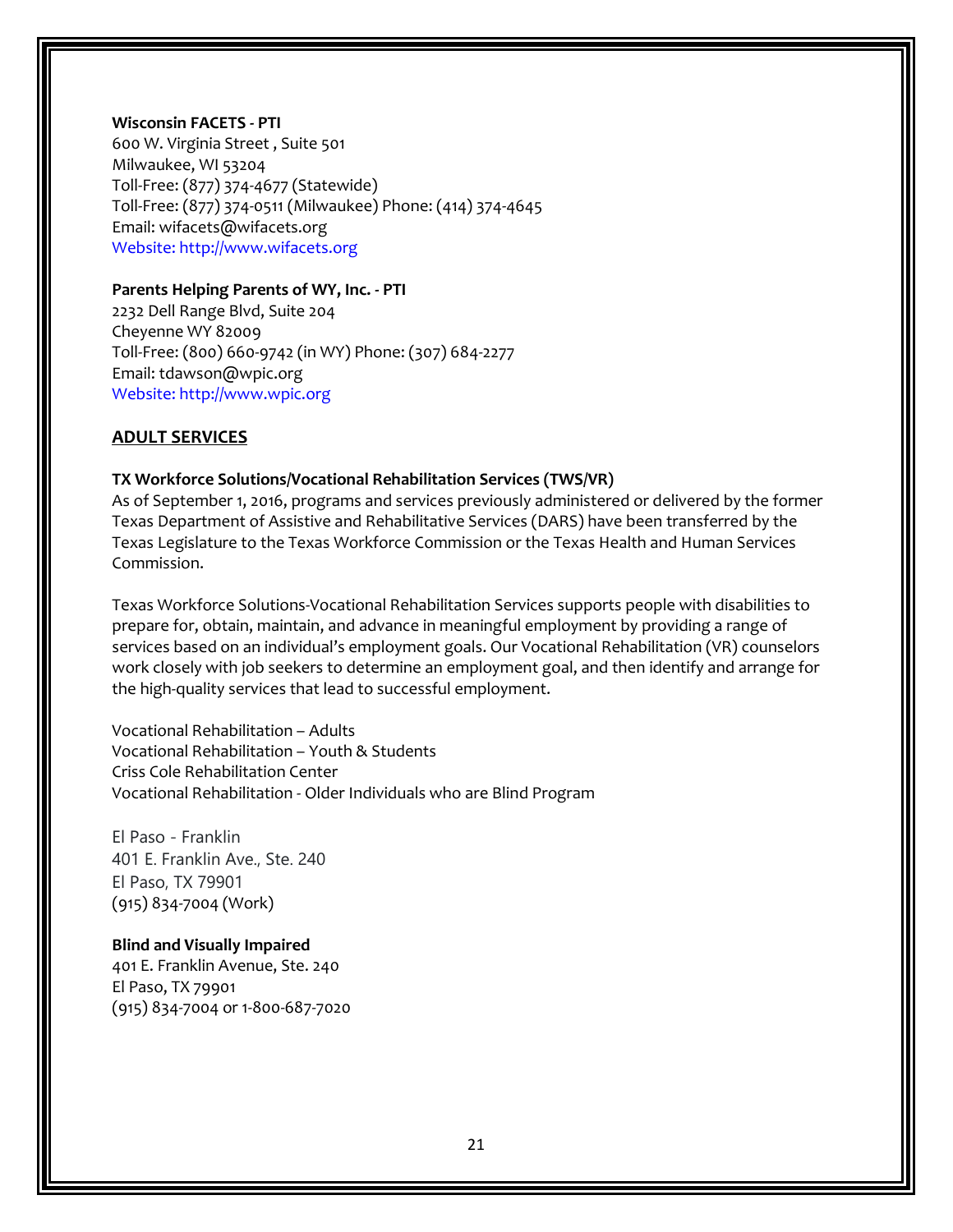#### **Deaf and Hard of Hearing Services**

401 E. Franklin Avenue, Ste. 240 El Paso, TX 79901 (915) 834-7757

# **Vocational Rehabilitation Program Central**

401 E. Franklin Avenue, Ste. 240 El Paso, TX 79901 (915) 834-7004

#### **Southeast**

1030 N. Zaragosa Road, Ste. H El Paso, TX 79907 (915) 782-7180

#### **Workforce Solutions Borderplex**

Administrative Offices Blue Flame Building 304 Texas Ave. Suite 1401 El Paso, TX 79901 915-887-2600

#### **NORTH LOOP CENTER**

8825 N. Loop, Ste. 122 El Paso, TX 79907 915-887-2600

#### **MILITARY AFFILIATED SATELLITE CENTER**

Building 503 B, Basement Room 2 Ft. Bliss, TX 79906 915-887-2600

#### **NORTHEAST CENTER**

8941 Dyer St. El Paso, TX 79904 915-887-2600

#### **ARTCRAFT JOB LINK SITE**

6351 South Desert - Suite 127 El Paso, TX 79932 915-887-2600

#### **Peoplecare**

Services for adult individuals with an intellectual disability. 20 Founders Blvd. El Paso, TX 79906 (915) 843-7773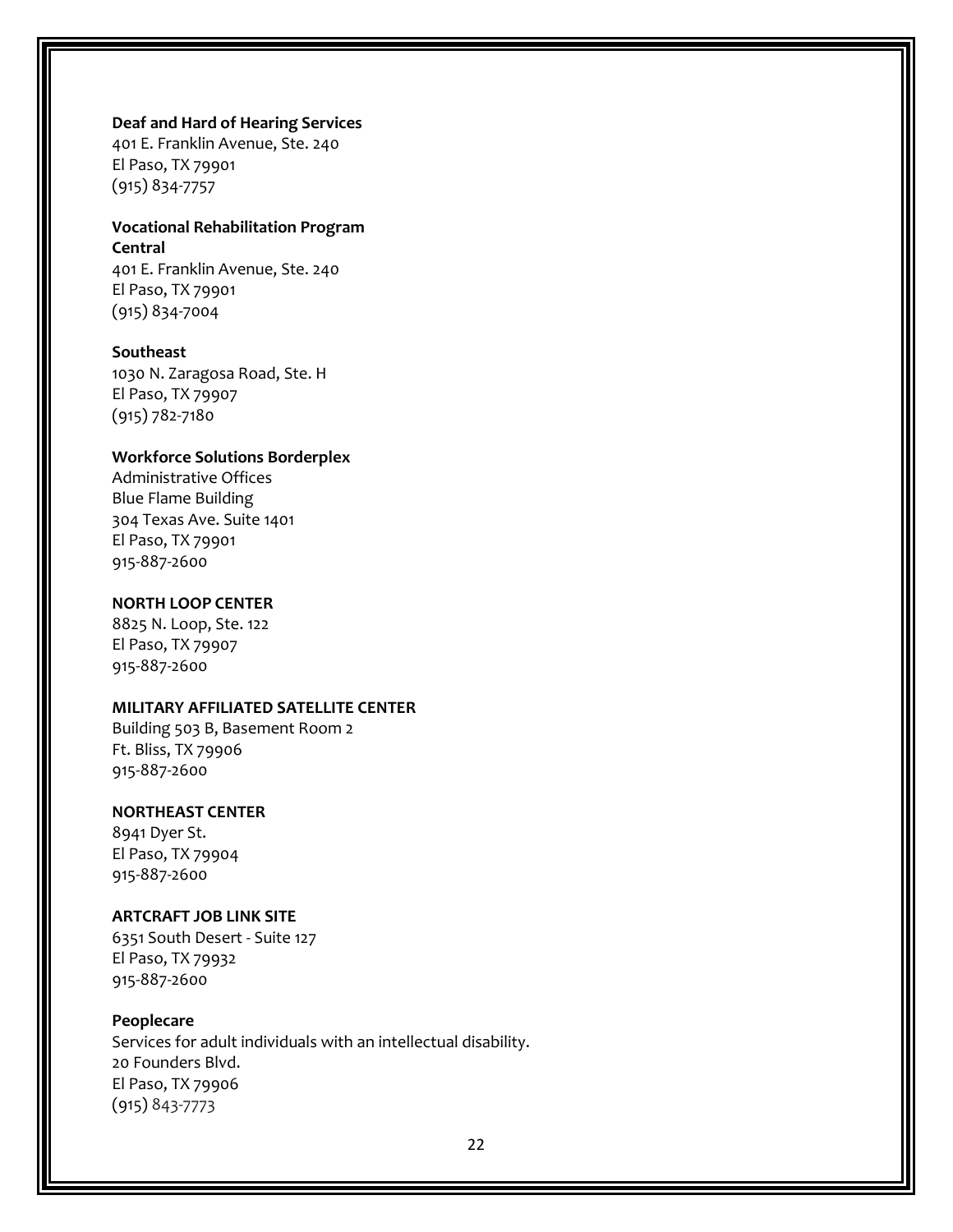#### **Community Options, Inc.**

Community Options, Inc. of El Paso was established in 1997 to provide residential and employment support services to individuals with disabilities in El Paso, Texas. 2525 E. Missouri Ave. El Paso, TX 79903 (915) 771-7764

#### **AGENCIES FOR CHILDREN, YOUTH AND YOUNG ADULTS WITH A DISABILITY**

#### **Imagine Enterprises**

Free accurate information on how wages affect your social security benefits. P.O. Box 961755 El Paso, TX 79996 (915) 799-1887

#### **Texas Department of State Health Services Specialized Health and Social Services**

Personal care services for individuals with a medical need from birth to 20 years old. Case management services also provided. Angel Zubia 401 E. Franklin, Ste. 210 El Paso, TX 79901 (915) 834-7684

#### **VOLAR Center for Independent Living**

Individual advocacy, independent living skills training, peer counseling, information and referral, consumer managed personal assistance services, school advocacy and transition, and outreach services.

1220 Golden Key Circle El Paso, TX 79925 (915) 591-0800 www.volarcil.org/

#### **Children's Disabilities Information Coalition (CDIC)-Community Parent Resource Center (CPRC)**

Children's Disabilities Information Coalition (CDIC) is a federally funded Community Parent Resource Center (CPRC) serving parents of children, youth, and young adults with a disability 0-26 years old. The overall goal of a CPRC is to improve the outcome of children with disabilities by providing training, information, and related services to parents. Services offered; trainings on Special Education, Section 504, Transition, Advocacy, ADHD, Autism, CONNECT ALL: Transition Conference for Parents, and the Annual Children's Disabilities Symposium. 1200 Golden Key Circle Suite 144 El Paso, TX 79925

(915) 217-2747 [www.cdicelpaso.org](http://www.cdicelpaso.org/)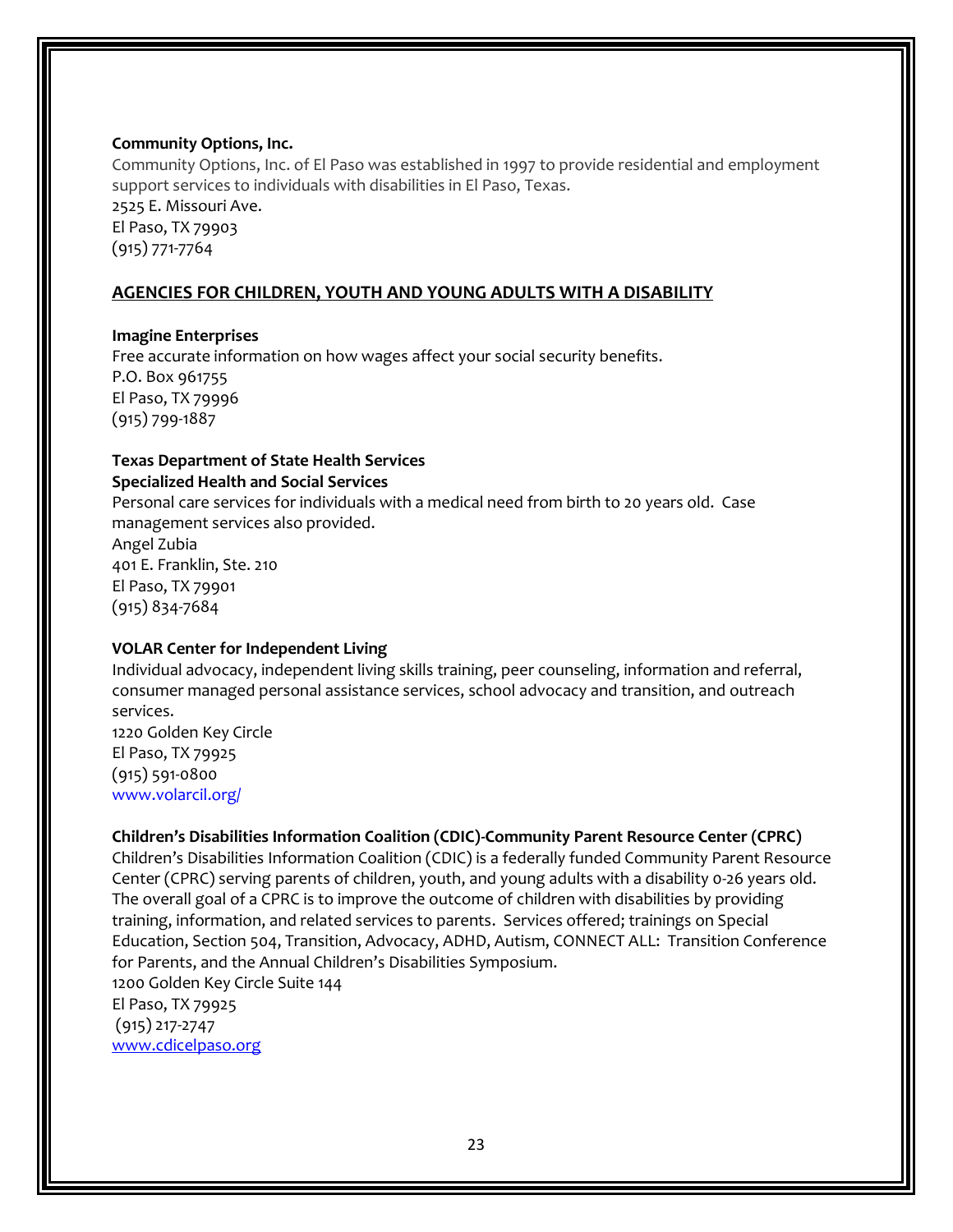#### **Non-Education Respite Funds/Community Resource Coordination Group (CRCG)**

Is a multi-agency group comprised of public and private child service providers that meets on a regular basis to review service needs and provide limited case management services for students who have multiple personal and family needs

Katherine Wellborn-Chacon (915) 780-5350 [kchacon@esc19.net](mailto:kchacon@esc19.net)

Gilda Lopez (915) 544-8484 [gilda.lopez@pdnchildrens.org](mailto:gilda.lopez@pdnchildrens.org)

#### **Autism Society of El Paso**

The Autism Society envisions individuals and families living with autism are able to maximize their quality of life, are treated with the highest level of dignity, and live in a society in which their talents and skill are appreciated and valued. Services provided, Youth Transitioning Program, ASPIE Girls Social Group, and Sibling Workshops.

750 Sunland Park Dr. Suite P06-B-c El Paso, TX 79912 (915) 772-9100 Email: autsmsocietyep@gmail.com

#### **Disability Rights Texas**

Disability Rights of Texas is the federally designated legal protection and advocacy agency (P&A) for people with disabilities in Texas. Our mission is to help people with disabilities understand and exercise their rights under the law, ensuring their full and equal participation in society. El Paso Regional Office 2211 E. Missouri Avenue, Suite 243 El Paso, Texas 79903 (915) 542-0585 [www.disabilityrightstx.org](http://www.disabilityrightstx.org/)

#### **Partners Resource Network PEN Project**

The PEN Project is one of three federally funded Parent Training and Information Centers (PTI) serving Texas parents of children and youth with disabilities ages 0-26. 3 Butterfield Trail, Suite 128A (915) 259-8717 [www.partnerstx.org](http://www.partnerstx.org/)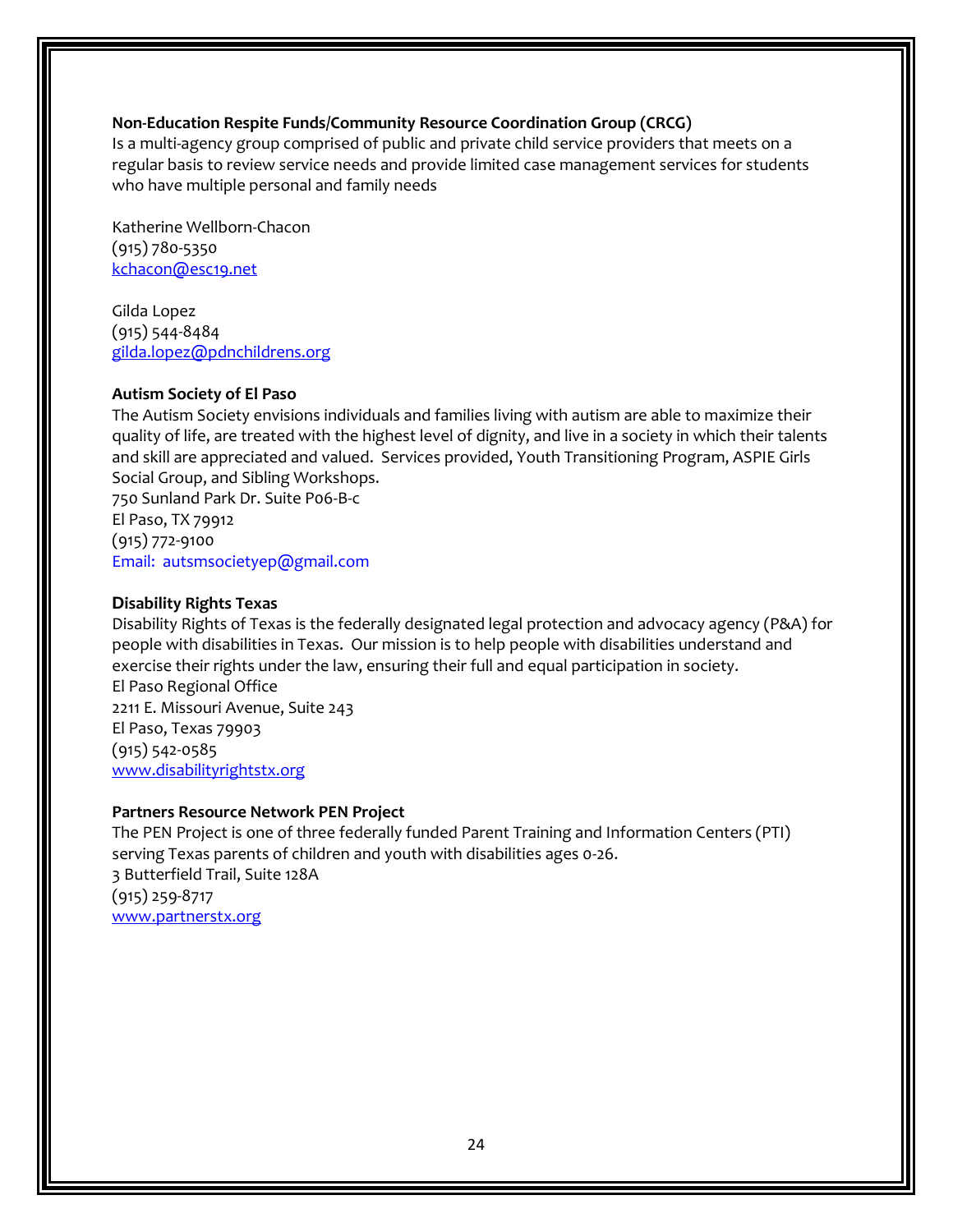#### **The Arc of El Paso**

The Arc of El Paso envisions a society and culture that values and supports individuals with different abilities to pursue full and productive lives. The Arc of El Paso is committed to providing high-quality, caring, efficient home and community-based services to individuals with intellectual and development disabilities (IDD), their families and caregivers. We can help with job development, day habilitation, residential living, respite care and advocacy.

750 Sunland Park Dr. P08 El Paso, TX 79912 (915) 564-4978 [info@thearcofelpaso.org](mailto:info@thearcofelpaso.org)

#### **The Arc of Texas**

The Arc teaches individuals and their families how to effectively advocate for themselves and the people they care about. The Arc offers an array of services, such as trainings in advocacy, education, and independent living skills, and information and referral.

8001 Centre Park Drive Suite 100 Austin, TX 78754 (512) 454-6694 [www.thearcoftexas.org](http://www.thearcoftexas.org/)

#### **Texas Council for Developmental Disabilities**

Committed to creating change so people with disabilities are fully included in their own communities and exercise control over their own lives.

6201 E. Oltorf St., Suite 600 Austin, TX 78741-7509 Phone: 512-437-5432 Toll Free: 1-800-262-0334 Email: tcdd@tcdd.texas.gov

#### **Early Childhood Intervention Program (ECI)**

Early Childhood Intervention is a statewide program for families with children, birth to three, with disabilities and developmental delays. ECI supports families to help their children reach their potential through developmental services. Services are provided by a variety of local agencies and organizations across Texas. ECI provides evaluations and assessments, at no cost to families, to determine eligibility and need for services.

#### **Paso del Norte Children's Development Center ECI**

1101 E. Schuster Ave. El Paso, TX 79902 (915) 544-8484

#### **Region 19 Education Service Center ECI**

6611 Boeing El Paso, TX 79925 (915) 780-6576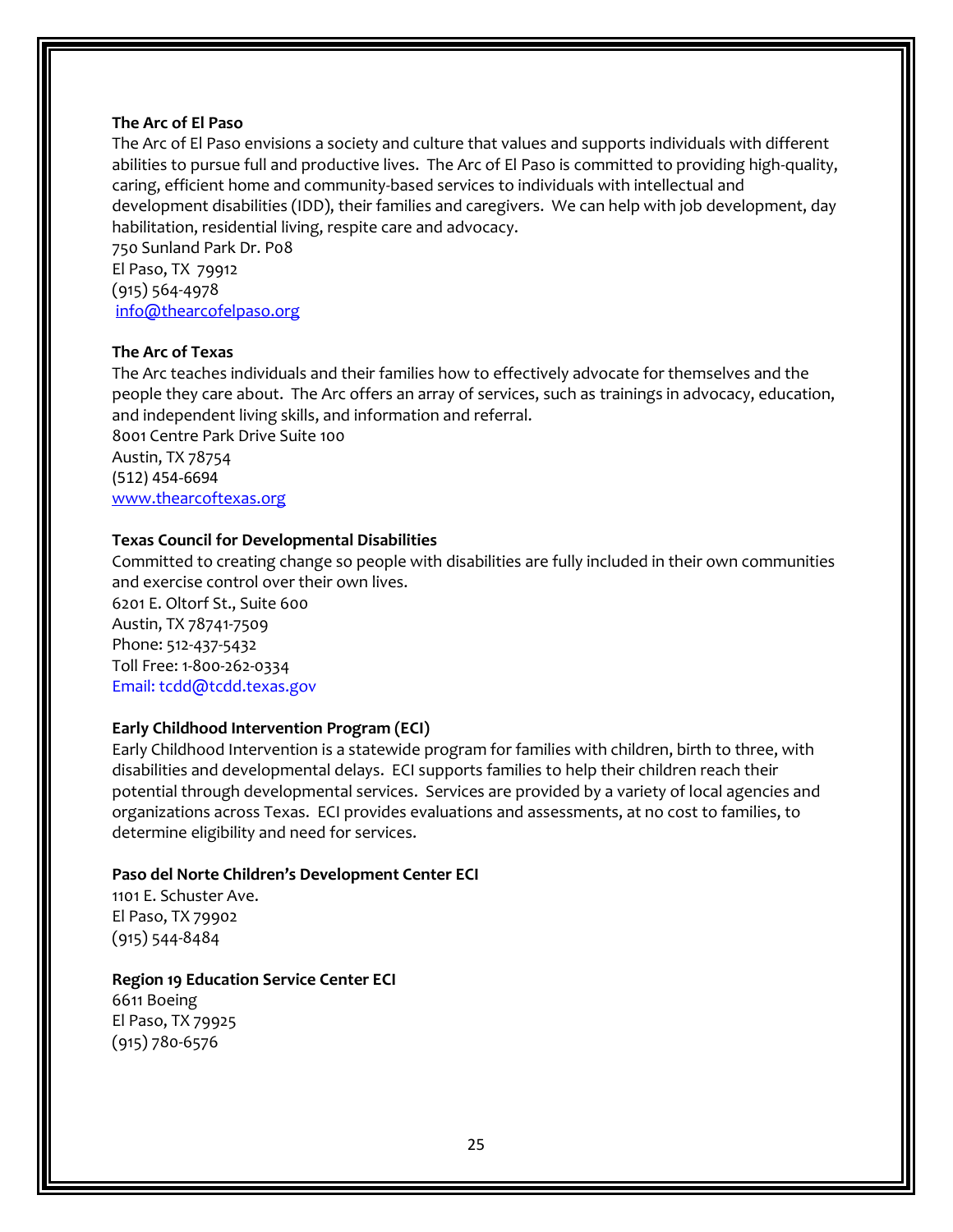#### **The Child Crisis Center of El Paso**

Circle of Love Nursery and Children's Shelter provides 24/7 emergency shelter for up to 31 children, ages newborn through 12 years for families experiencing a crisis. Services may include critical need for parental stress relief, parent/sibling hospitalization, an incarcerated parent, a parent being admitted into an alcohol/drug rehabilitation program, homelessness, deportation, a temporary Child Protective Placement (CPS), and/or utilities disconnect. Parenting classes are also available. 2100 N. Stevens St.

El Paso, TX 79930 (915) 562-7955

#### **Children with Special Health Care Needs (CSHCN)**

The Children with Special Health Care Needs (CSHCN) Services Program provides services to children with extraordinary medical needs, disabilities, and chronic health conditions. The CSHCN Services Program includes payments for medical care, and related services not covered by, private insurance or other "third party payers." The program also contracts with agencies through the state to provide an array of clinical and support services to children with special health care needs and their families. The CSHCN Services Program also assists children and their families by supporting case management at DSHS regional offices through Texas.

401 E. Franklin, Ste. 410I & 410F El Paso, TX 79901 (915) 834-70418 [www.dshs.state.tx.us/cshcn](http://www.dshs.state.tx.us/cshcn)

#### **Department of Family and Protective Services**

If you suspect or witness child abuse and/or neglect, use either of the following contact information to make a report. 501 Hawkins Blvd. El Paso, TX 79915 (915) 542-4535 [www.txabusehotline.org](http://www.txabusehotline.org/) 1-800-252-5400

# **Exceptional Family Member Program (EFMP)**

EFMP is a mandatory enrollment program that works with other military and civilian agencies to provide housing, community support, and personnel services to families with special needs. EFMP is a Department of the Army program which functions under the provisions of Army Regulation AR 608-75. It is designed to assist active-duty personnel during assignments/reassignments sponsoring exceptional family members (EFM) with special physical, emotional, developmental or intellectual needs. In a dual military family, both Soldiers must be enrolled. Enrollment is based upon the medical and education requirements of family members of active-duty personnel. Enrollment updates are required every three years or if the condition changes.

2494 Ricker Road Fort Bliss, TX 79916 (915) 569-5375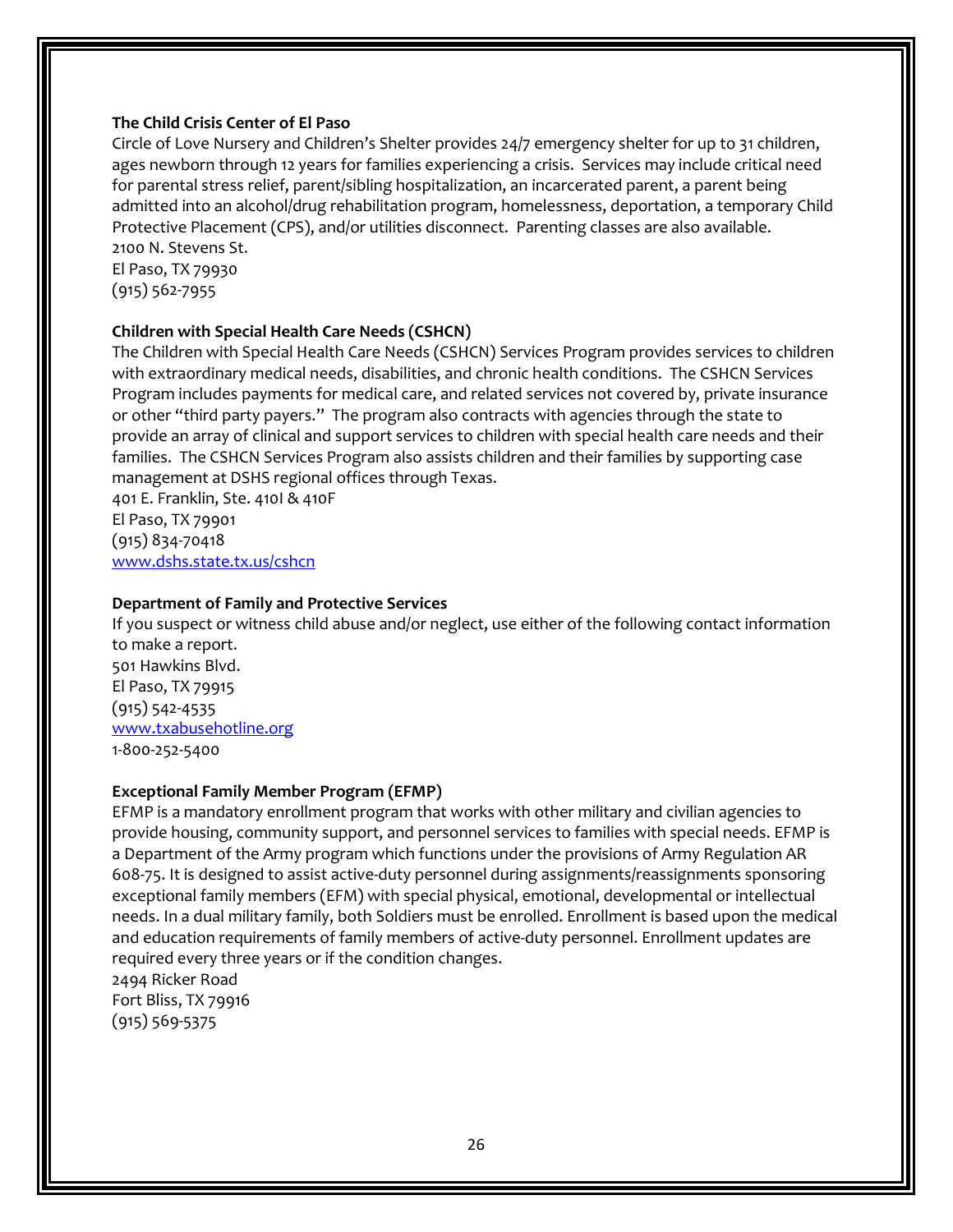#### **Gigi's Playhouse**

GiGi's Playhouse is a one-of-a-kind achievement center for individuals with Down syndrome, their families, and the community. GiGi's Playhouse offers more than 30 therapeutic and educational programs that advance literacy, math skills, and motor skills, all of which are free of charge. 750 Sunland Park Drive P01-A El Paso, TX 79903

(915) 799-PLAY Email: elpaso@gigisplayhouse.org

#### **Downs in Motion El Paso. TX**

A connect group for young adults with Down Syndrome and Intellectual Disabilities. (915) 242-9423 Email: info@downsinmotion.org

#### **El Maida Shrine El Paso, TX**

The Shriners main mission is to provide the highest quality care to children with neuromusculoskeletal conditions, burn injuries and other special healthcare needs. Shriners provide their services through advanced care within a compassionate family-centered and collaborative care environment, focused on maximizing a child's quality of life, regardless of the family's ability to pay. A Shriners mission is the Shriners Children hospitals across the Unites States, Canada & Mexico. Here in El Paso Texas, El Maida Shriners mission is to provide transportation help to patients in our region going to our hospitals.

El Maida Shrine 6331 Alabama El Paso, Texas 79904 (915) 462-1444

#### **MCH Family Outreach**

MCH Family Outreach in El Paso offers family preservation services through its community services program. Services are designed to help meet the needs of families with one or more children between the ages of 0 to 17. Whether it is illness, conflict, school difficulties, or parenting challenges, families facing these situations can turn to the professional caring staff at MCH Family Outreach in El Paso.

(915) 781-0005 Email: ZVilla@MCH.org

#### **Tu Mundo es Mi Mundo**

Concientización sobre Autismo, donde estamos uniendo fuerza y levantando la voz, para un mundo de inclusión e integración. (915) 407-9077 https://www.facebook.com/T%C3%BA-Mundo-Es-Mi-Mundo-Your-World-Is-My-World Email: tumundoesmimundo.016@gmail.com

#### **Angel 's Mission**

Angel's Mission is created by family members of people with disabilities working for integration through inclusion, creating support in the community. Resources and Educational trainings available. (915) 667-7330 Email: AngelsMissionEP@gmail.com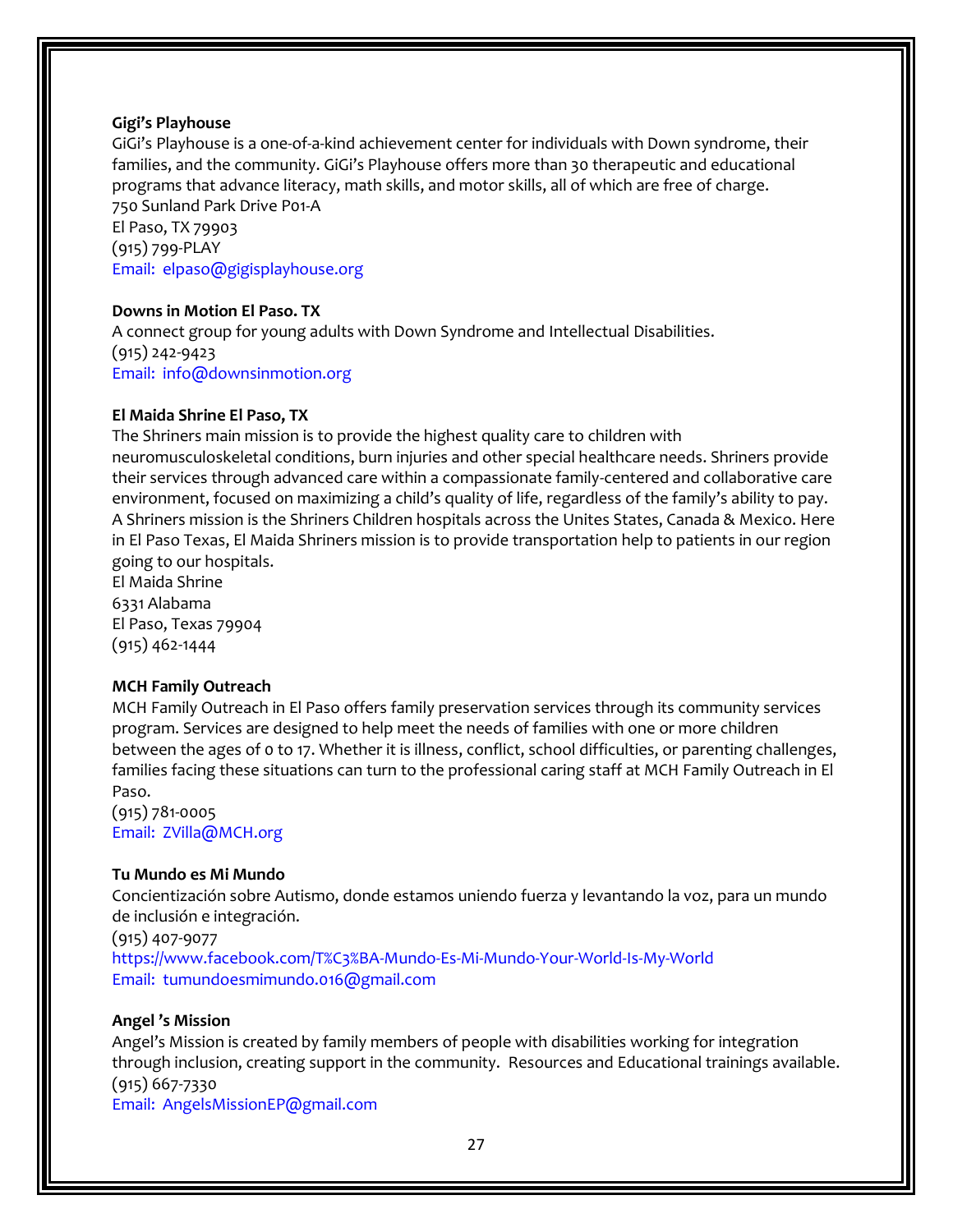#### **Project Amistad**

The Peer Support Specialist Network empowers Adults with Developmental Disabilities (DD/IDD) in institutional settings. Individuals who live in institutions such as the State Supported Living Centers (SSLCs), Nursing Homes, or Intermediate Care Facilities (ICF-DD) settings are guided to Understand, Learn and Lead.

3210 Dyer St. El Paso, TX 79930 Phone: (915) 532-3790 Fax: (915) 532-7463 Email: info@projectamistad.org

#### **El Paso Child Guidance Center**

The Center's mission is to benefit the El Paso Community by providing quality mental health services to children, families, and individuals of all ages. The Center's vision is to promote a healthy and happy community where comprehensive mental health treatment is available to everyone. Please contact us with any questions about our services and all the wonderful opportunities to help... 2211 E. Missouri Suite 310 (Temporary Location) (915) 562-1999

#### **Navigate Life Texas (Website)**

This website is especially for families and parents of children with disabilities or special health care needs and is designed to offer support, inspiration, resources, and links to services available in the state of Texas

https://www.navigatelifetexas.org/en/contact

#### **Parent Companion First Five Years (Website)**

A guide for Texas parents and caregivers of children with diagnosed with a disability or suspected disability from birth through 5 years of age. Parent Companion was written by parents like you to give you support and inspiration with trustworthy, relevant information, like: First Steps, Family Life & Support Advice, Diagnosis and Disability Information, Tips & Strategies, Developmental Milestones, and Inspirational Videos.

[www.parentcompanion.org](http://www.parentcompanion.org/) Email: [parentcompanion@esc13txed.net](mailto:parentcompanion@esc13txed.net)

#### **Paso del Norte Children's Development Center (PdNCDC)**

At Paso Del Norte Children's Development Center, we strive to provide quality services to children with special needs and their families. We offer services such as the Inclusive Early Learning Center, Early Childhood Intervention (ECI) Program for infants through 3 years of age, Community Resources to include Information & Referral Services, a Leadership Academy for Families, Respite and Parenting Classes.

1101 E. Schuster Ave. El Paso, TX 79902 (915) 544-8484 [https://pdnchildrens.org](https://pdnchildrens.org/)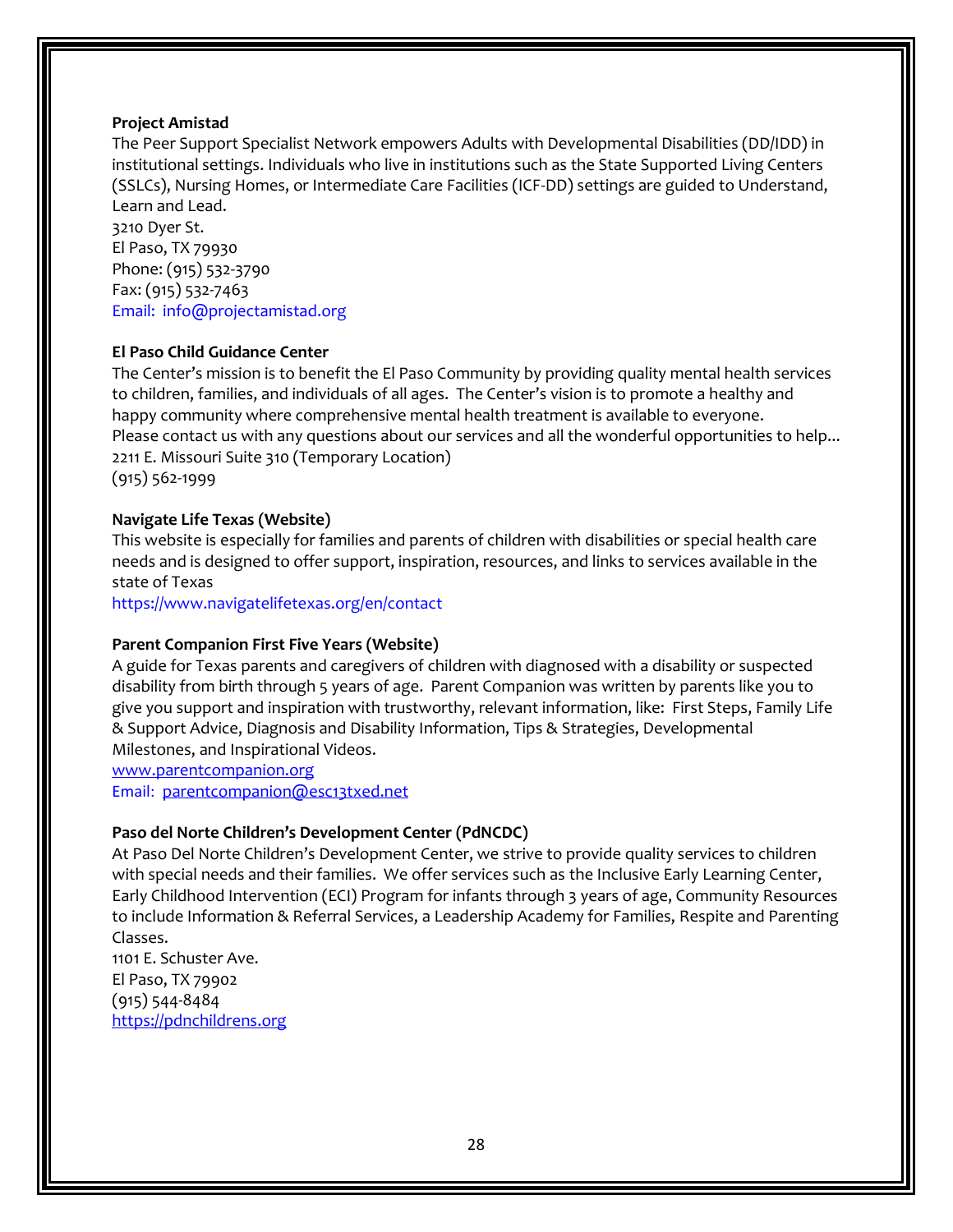#### **Paso del Norte Children's Development Center Academies for Parents (PdNCDC)**

PdNCDC offers educational classes for parents of children, youth, and young adults with a disability. PdNCDC offers a Parent as Leaders Academy, Parent Academy on ADHD, and a Parent Academy on Autism.

Isabel Rubiera 1101 E. Schuster Ave. El Paso, TX 79902 (915) 544-8484 Email: isabel.rubiera@pdnchildrens.org

#### **211 Of Texas**

This number is a referral service that gives you information on social services agencies. [www.211texas.org](http://www.211texas.org/) Dial 2-1-1

#### **Findhelp.org**

Search and connect to support. Financial assistance, food pantries, medical care, and other free or reduced-cost help starts here:

https://www.findhelp.org/

#### **Your Texas Benefits**

State benefit programs help people with little or no money who are in need https://www.yourtexasbenefits.com/Learn/Home

#### **MENTAL HEALTH AGENCIES**

#### **La Familia del Paso**

Offers an array of services to benefit the mental health community in the El Paso area. These services were initiated per behavioral health consumers to target specific needs and behaviors that are distinct to the mental health population.

1225 E. Cliff Dr. Bldg. 1D. El Paso, TX. 79912 (915) 239-2955

#### **Juvenile Justice Center El Paso, TX Clinical Services**

The mission of the Clinical Unit is to create a safe and compassionate environment in which clinicians' aid in empowering youth and families to grow by assisting them in recognizing and utilizing their strengths to overcome mental and /or behavioral health issues as a means to facilitate personal growth and development. Clinical team members work in a variety of settings to address a myriad of mental/behavioral health issues.

6400 Delta Dr. El Paso, TX 79905 Phone: (915) 849-2500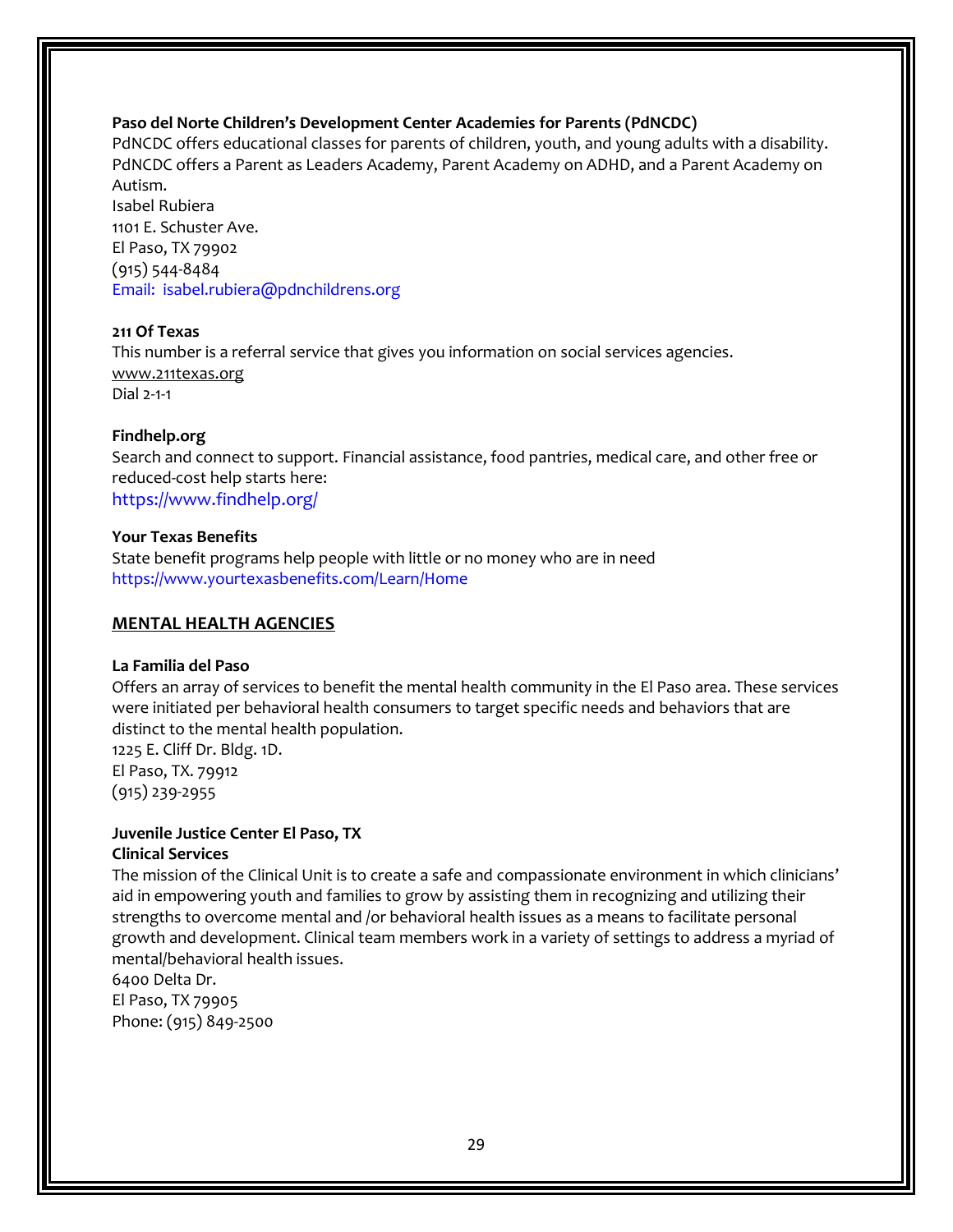#### **Emergence Health Network (EHN)**

Emergence Health Network (EHN) provides trauma-informed care centered around the needs of individuals with intellectual/developmental disabilities, behavioral health and/or substance use treatment needs. Designated as the Local Mental Health Authority (LMHA) and Local Intellectual/Developmental Disabilities Authority (LIDDA) in El Paso County, EHN offers a wide array of programs at multiple locations throughout the area. EHN is Joint Commission Accredited and recognized as Certified Community Behavioral Health Clinics.

EHN Administrative: 201 E. Main Suite 600 El Paso, TX 79901 (One San Jacinto Plaza Downtown) General Services: 1-844-225-7254 (915) 887-3410 (915) 351-4467 TTY Phone Number: (915) 599-6675

#### **Crisis Services**

Anyone can access the EHN Crisis Hotline any time of the day or night. The hotline is manned by qualified mental health professionals at EHN available to the public 24/7/365 who are trained to assist in verbal de-escalation and link individuals who need help to local mental health resources in the community, such as Emergence Health Network's Crisis Intake Unit and Extended Observation Unit. EHN Crisis Hotline: 915-779-1800 Toll Free Crisis Hotline: 1-877-562-6467 National Suicide Prevention Lifeline 1-800-273-8255 (TALK)

#### **Addiction**

#### **Medicated-Assisted Treatment (MAT) Program**

725 S. Mesa Hills Dr. El Paso, TX 79912 Information/Appointments: 915-242-0555

#### **Substance Use Disorder Treatment Programs**

Information/Appointments: 915-242-0555

#### **OSAR (Outreach, Screening, Assessment and Referral) program**

9565 Diana Dr. EL Paso, TX 79924 Information/Appointments: 915-242-0555

#### **Counseling Services**

Multiple EHN locations Information/Appointments: 915-242-0555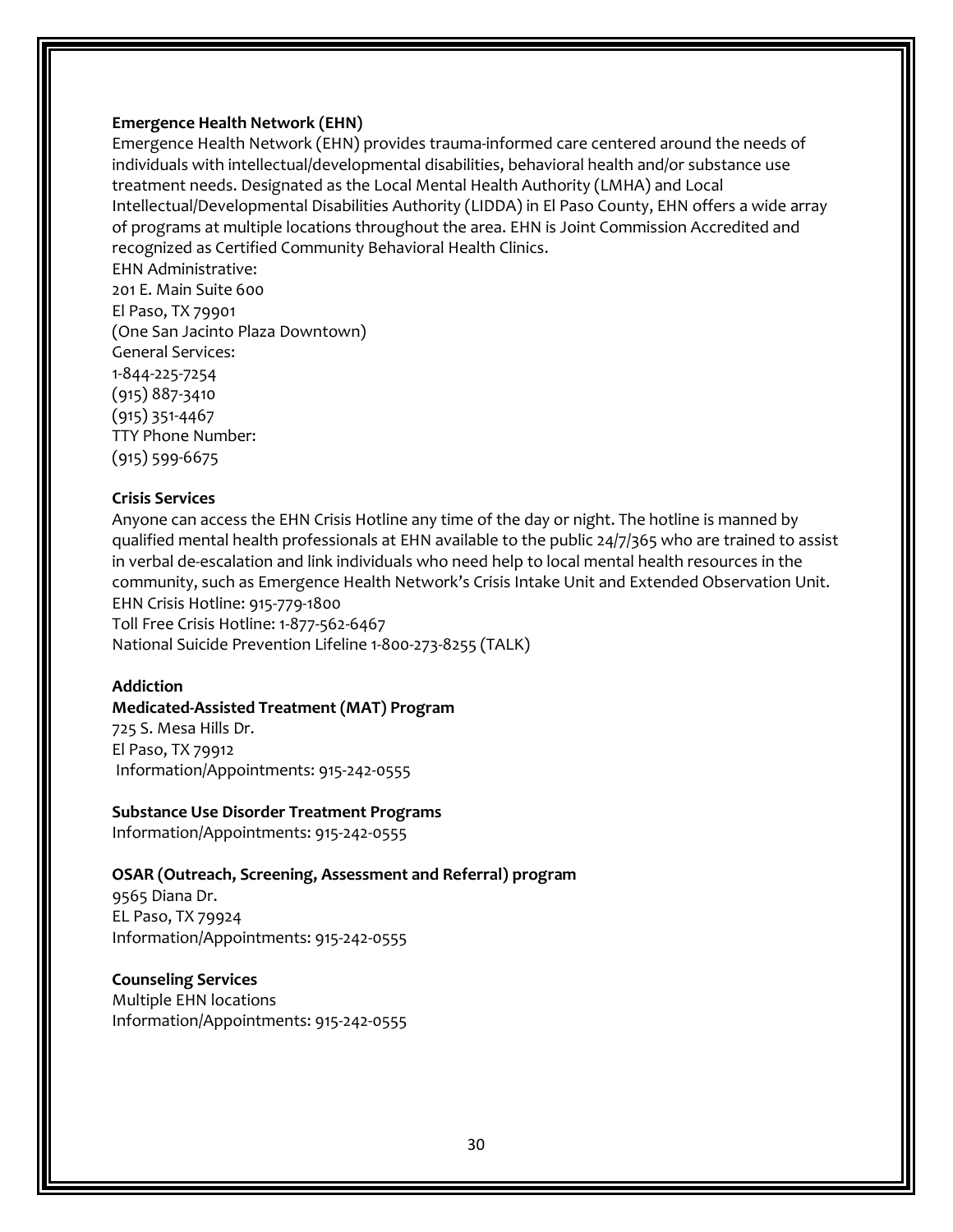#### **Partial Hospitalization Program (PHP)**

1551 Montana Ave. El Paso, TX 79902 Information/Appointments: 915-242-0555

Trawood Ste. 301 El Paso, TX 79936 Information/Appointments: 915-242-0555

#### **Intensive Outpatient Program (IOP)**

1551 Montana Ave. El Paso, TX 79902 Information/Appointments: 915-242-0555

Trawood Ste. 301 El Paso, TX 79936 Information/Appointments: 915-242-0555

#### **Mental Health**

#### **Crisis and Suicide Prevention**

24-hour Crisis Hotline

Anyone can access the EHN Crisis Hotline any time of the day or night. The hotline is manned by qualified mental health professionals and backed up by on-call professionals who are available to the public 24/7/365. EHN's Crisis Specialists are trained to assist in verbal de-escalation and link individuals who need help to local mental health resources in the community, such as Emergence Health Network's Crisis Intake Unit and Extended Observation Unit. EHN Crisis Hotline: 915-779-1800 Toll-Free Crisis Hotline: 1-877-562-6467 National Suicide Prevention Lifeline 1-800-273-8255 (TALK)

#### **Mental Health Community Trainings**

Through a partnership with the Paso Del Norte Health Foundation, EHN provides education in the El Paso community aimed increasing mental health awareness and response with a focus on training in schools, law enforcement agencies and other local organizations. Subjects include suicide prevention, self-harm prevention training, test anxiety education, grief education, and instructing on dealing with anxiety/stress.

#### **Outpatient Clinics**

EHN operates several outpatient clinics for mental health and/or substance use disorders throughout the El Paso area, two of which have pharmacies located nearby providing convenient access for clients to obtain their medication.

#### **Partial Hospitalization Program (PHP)**

Emergence Health Network offers the Partial Hospitalization Program (PHP) for clients with a mental health and/or chemical dependency issues. The PHP provides individuals with the care of a residential treatment program but allows the clients to spend evenings at home. This is beneficial for people who are dealing with problems too severe to be managed in outpatient therapy alone. The program involves a longer treatment visit, usually several hours, than what is typically offered in a doctor's or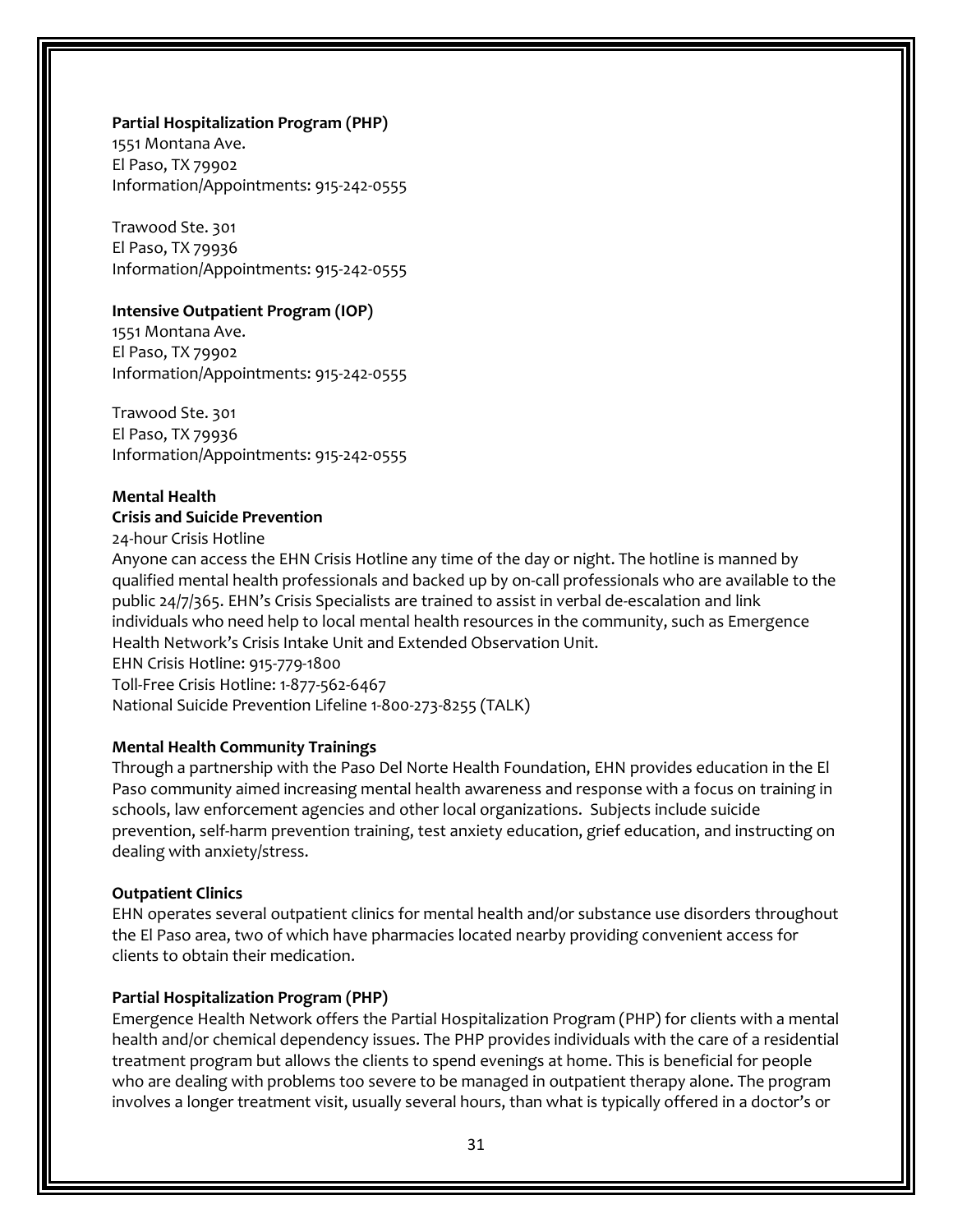therapist's office. The controlled environment is often a useful step-down transition from acute inpatient care or an alternative to inpatient treatment. 1551 Montana Ave. El Paso, TX 79902 (915) 242-0555

2400 Trawood Ste. 301 El Paso, TX 79936 ( 915) 242-0555

#### **Intensive Outpatient Program (IOP)**

Emergence Health Network offers an Intensive Outpatient Program for individuals who need a structured setting to work towards overcoming mental health, behavioral health, and/or a substance use disorder but who do not need the more intensive care offered in the partial hospitalization program. However, the IOP provides a more structured therapeutic setting than what is typically offered in a traditional outpatient setting. The IOP allows the staffs to help clients several times a week .

1551 Montana Ave. El Paso, TX 79902 (915) 242-0555

2400 Trawood Ste. 301 El Paso, TX 79936 (915) 242-0555

#### **Counseling Services**

At EHN we are committed to serving the El Paso community's mental health needs. That is why we offer counseling services for individuals, families, groups and couples. This includes children ages 3-17 and adults who may need help with behavioral issues, eating disorders, grief and loss, marriage counseling, PTSD, depression, anxiety, ADHD, LGBTQ, anger issues, family conflict ,self –esteem and other life experiences. Multiple EHN locations

Contact: 915-242-0555

#### **Coordinated Specialty Care (CSC) Program**

Through its Coordinated Specialty Care (CSC) Program, EHN has mental health providers specially trained in First-Episode Psychosis Treatment. CSC consumers are provided with psychotherapy, family support and education, medication management, supported employment, housing, and education, along with case management. The use of Coordinated Specialty Care has shown to more effective at reducing symptoms, improving quality of life and increasing involvement in work and school.

8730 Boeing Dr. El Paso, TX 79925 (915) 242-0555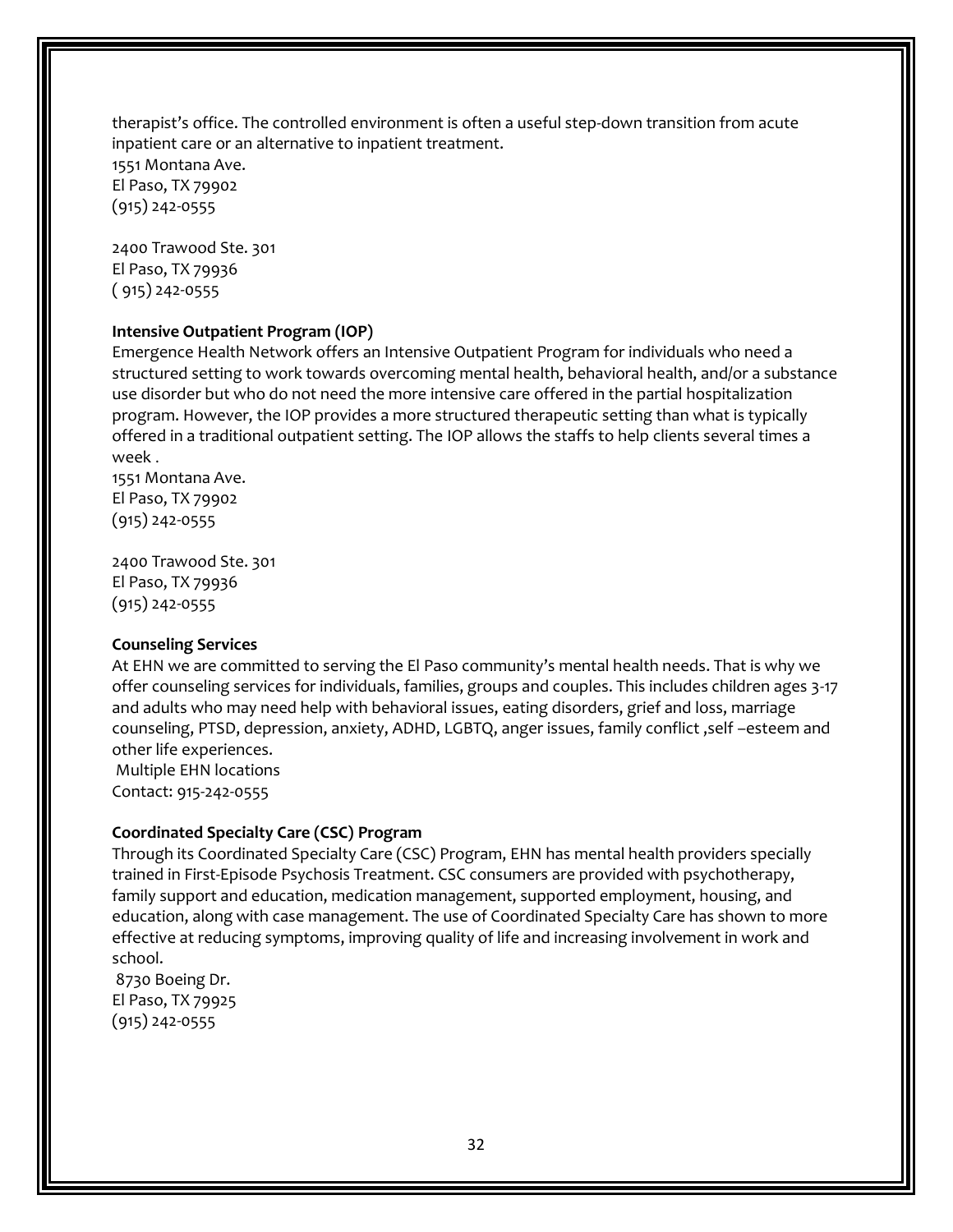#### **Jail Diversion Services**

EHN offers a variety of services for individuals involved in the legal system starting from when they are booked into a detention facility in El Paso County, to when they are placed on probation or parole. EHN works to stabilize the individual's mental health with services while incarcerated and when they are back in the community, with the goal of preventing further criminal activity and assisting the individuals with managing their mental health diagnosis.

1600 Montana Ave. El Paso, TX 79902 (915) 242-0555 Direct line: (915) 599-6670

#### **Veterans**

#### **Veteran One Stop Center**

The El Paso Veterans One Stop Center was created to help veterans and their families accelerate their access to support services at a a centralized location. Clinical services provided by a licensed mental health professional include counseling, Post- Traumatic Stress Disorder (PTSD) services, peer support, marriage, couples and family therapy, anger management, linkages to community veterans' services, support, trainings and enhancement programs. Programs include stigma reduction trainings for veterans, service members, families and individuals who work with the military. This program is supported by grants from the Texas Health and Human Services Department. (915) 242-0555

#### **Children & Adolescent Services**

EHN offers a wide array of services through its child and adolescent clinic to assist youth with behavioral health challenges. This includes counseling, Autism therapy, playroom therapy, and coordinated specialty care which is beneficial for those experiencing first episode psychosis. Through its Multi-Systemic Therapy program justice involved youth learn skills needed to stay in school and avoid re-arrests. Through the Children Adolescent Mental Health Program (ChAMHPs) EHN provides mental health services for children and adolescents who suffer from a variety of emotional disturbances which cause emotional and/or social disability. This includes individual and family counseling, substance use disorder recovery treatment, medication management, case management and skills training/development.

8500 Boeing Drive El Paso, TX 79925 (915) 242-0555

#### **Homeless Assistance**

EHN offers supported housing for individuals who are displaced and have been diagnosed with a mental health disorder through our Housing and Urban Development (HUD) Unit. 1600 Montana Ave. El Paso, TX 79902 (915) 887-3416 Email: vnoriega@ehnelpaso.org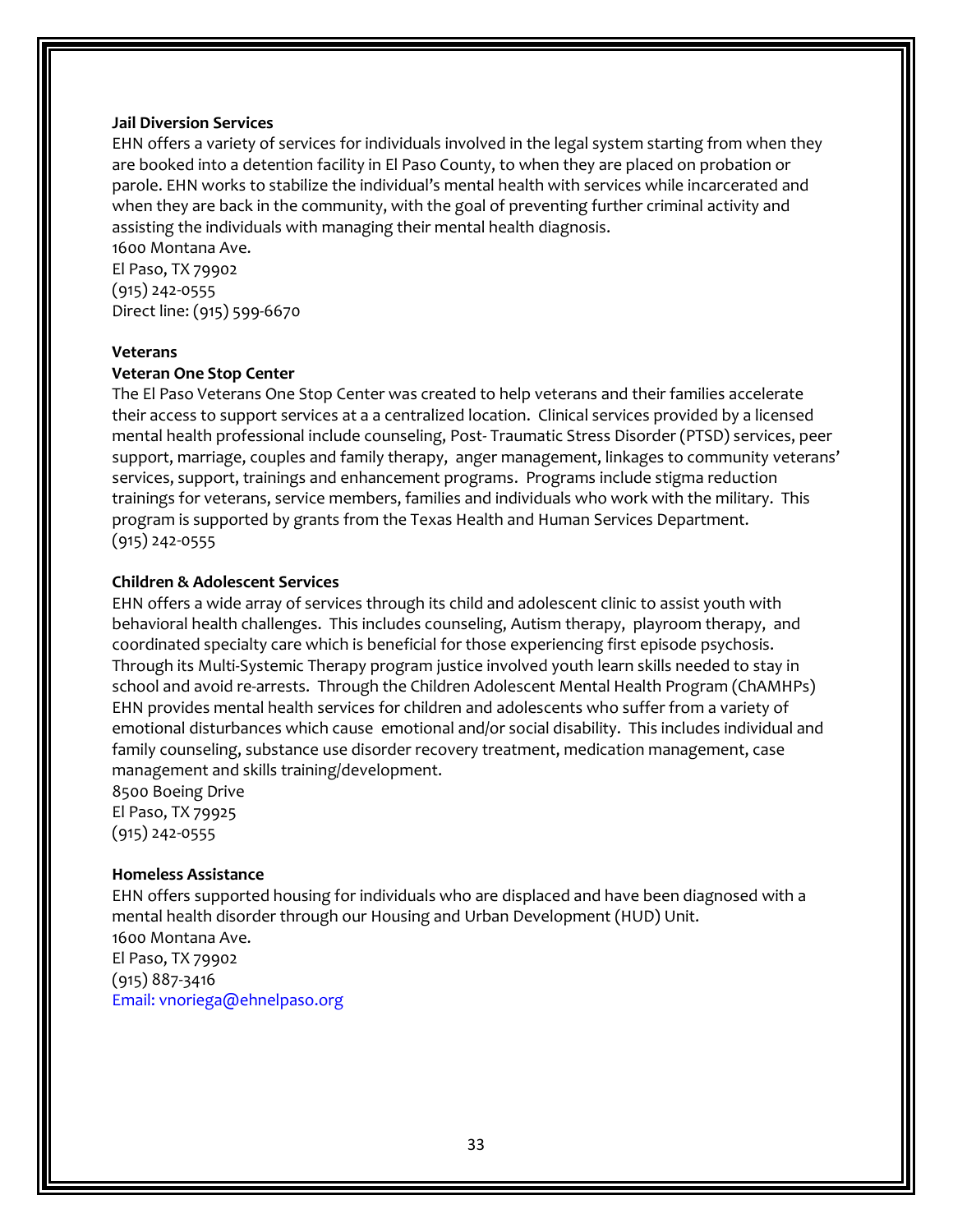#### **Assertive Community Treatment**

The objective of the ACT Team is to reduce inpatient admissions and to increase the quality of life of individuals who historically have difficulty remaining in a community setting. The EHN ACT Team provides aggressive intervention with consumers, family members, and service providers. The team provides an array of services, including medication monitoring, symptom management skills training, advocacy, coordination of services, and community-based hospitalization for consumers assigned to the unit. In addition to their normal hours of operation, team members remain "on-call" to provide intervention 24 hours a day if needed.

(915) 242-0555

#### **START Team Program**

**START (Systemic, Therapeutic, Assessment, Resources and Treatment)** is a person-centered solution-focused approach that employs positive psychology and other evidence-based practices. It's a national initiative that strengthens efficiencies and service outcomes for individuals with intellectual/developmental disabilities and mental/behavior health needs in the community. The model helps reduce the use of emergency services and state facility/hospital stays. (915) 599-6645

#### **DEVELOPMENTAL DISABILITIES**

#### **Day Habilitation Learning Center**

The EHN Day Habilitation location is a comprehensive Learning Center which allows EHN to provide services to its IDD consumers at one centralized location. We provided both recreational and prevocational activities to help consumers learn how to be more active in the community. The curriculum also includes life skills lessons to encourage independence and allows consumers to move between classrooms where they are engaged in such courses as math, science, writing, dance and art classes throughout the day.

1477 Lomaland Suite E-7 El Paso, TX 79935 Direct Number: (915) 599-6680 Information/Appointments: (915) 242-0555

#### **Intermediate Care Facilities**

Intermediate Care Facilities (ICF) for individuals with IDD is an additional service that EHN offers. EHN also refers to our ICF's as our EHN Casas because we provide residency for our qualified IDD consumers.

Direct Number: (915) 599-6645 Information/Appointments: (915) 242-0555

#### **Community First Choice**

Senate Bill 7 from the 2013 Texas Legislature requires the Health and Human Services Commission (HHSC) to put in place a cost-effective option for attendant and habilitation services for people with disabilities who have STAR+PLUS Medicaid coverage. Direct Number: (915) 599-6645 Information/Appointments: (915) 242-0555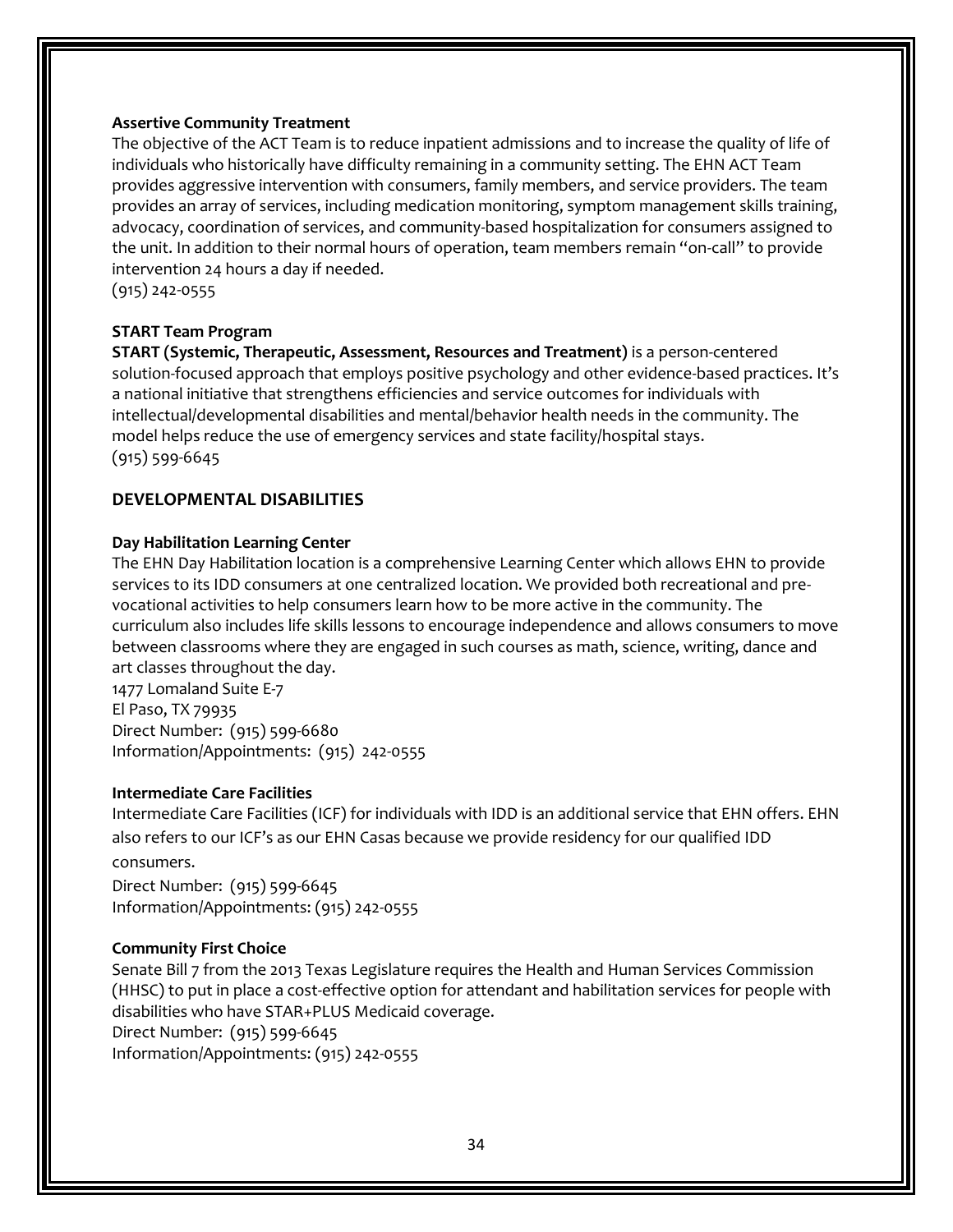#### **Home and Community Based Services**

Home- and Community-Based Services (HCBS) are types of person-centered care delivered in the home and community. A variety of health and human services can be provided. HCBS programs address the needs of people with functional limitations who need assistance with everyday activities, like getting dressed or bathing. HCBS are often designed to enable people to stay in their homes, rather than moving to a facility for care.

Direct Number: (915) 599-6645

Information/Appointments: (915) 242-0555

#### **Texas Home Living (TxHmL) Program**

TxHmL provides selected essential services and supports to people with intellectual and developmental disabilities who live in their family homes or their own homes. TxHmL is a Medicaid waiver program that supplies essential services and supports to Texans with an intellectual disability (ID) or a related condition so that they can continue to live in the community. TxHmL services are intended to supplement rather than replace services received from other programs, such as Texas Health Steps, or from natural supports, including families, neighbors, or community organizations. TxHmL may be available to any Texas resident living in his or her own home or family's home who: ● Has an IQ of 69 or below or has an approved related condition with an IQ of 75 or below.

- Has mild to severe deficits in adaptive behavior.
- Is eligible for Medicaid benefits.
- Is not enrolled in any other Medicaid waiver program.

Direct Number: (915) 599-6645

Information/Appointments: (915) 242-0555

#### **START Team Program**

START (Systemic, Therapeutic, Assessment, Resources and Treatment) is a person-centered solutionfocused approach that employs positive psychology and other evidence-based practices. It's a national initiative that strengthens efficiencies and service outcomes for individuals with intellectual/developmental disabilities and behavioral health needs in the community. The model helps reduce the use of emergency services and state facility/hospital stays. (915) 599-6645

#### **Money Follows the Persons Program (MFP)**

#### **Money Follows the Person (MFP)- Transition Support Team (TST)**

The Transition Support Team provides support activities to Local Intellectual and Developmental Disabilities Authorities (LIDDAs) and Home and Community Based Services (HCS) and Texas Home Living (TxHmL) program providers that serve individuals with Intellectual and Developmental Disabilities (IDD) at risk of being admitted to an institution, and those who have transitioned from institutional settings, including State Supported Living Centers (SSLCs) and Nursing Facilities (NFs). The program is designed to assist LIDDAs and providers in enhancing services and supports to assist individuals and prevent institutionalization.

Direct Number: (915) 599-6645

Information/Appointments: (915) 242-0555 Email: mfp-tst@ehnelpaso.org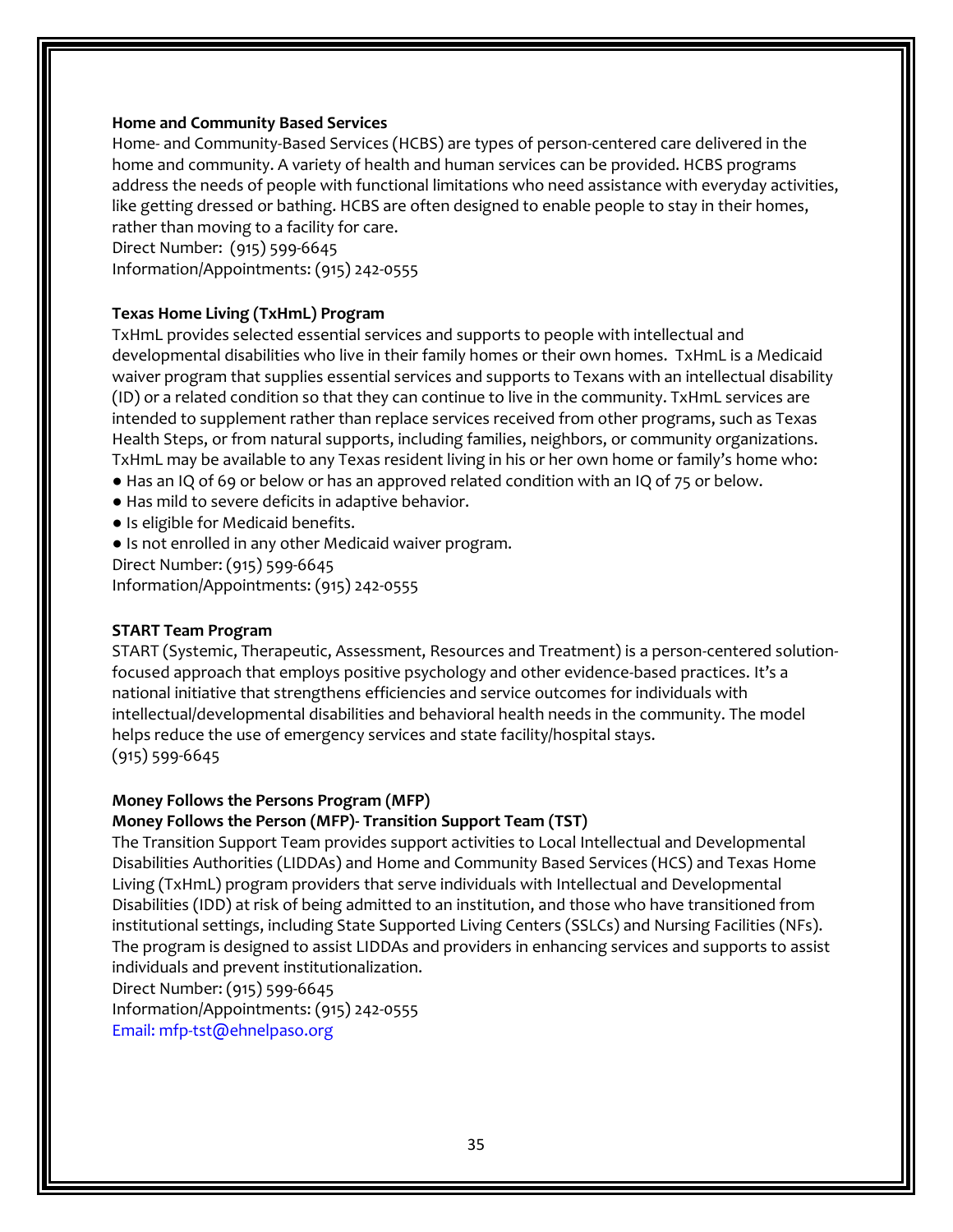#### **Children and Adolescent Services**

EHN offers a wide array of services through its child and adolescent clinic to assist youth with behavioral health challenges. This includes counseling and playroom therapy which is a form of counseling or psychotherapy that uses play to communicate with and help children prevent and resolve psychosocial challenges. This is a thought to help them with better social integration, growth and development, emotional adjustments, and trauma resolution.

#### **Children & Adolescent Mental Health (ChAMHPs)**

Through the Children and Adolescent Mental Health Program, EHN provides behavioral health services for children and adolescents who have a variety of emotional disturbances which cause emotional and/or social disabilities. This includes individual and family counseling, substance use disorder recovery treatment, medication management, case management and skills training/development.

#### **Multi-Systemic Therapy**

Multi-Systemic Therapy is an evidence-based practice aimed at serving justice-involved youth with behavioral health diagnoses. The juvenile treatment program was established locally by EHN to fulfill a gap in children and adolescent services identified in the El Paso Community Behavioral Health Needs Assessment. Since the program's commencement in 2012 more than 90% of individuals enrolled have avoided rearrests and stayed in school. builds upon the strengths of the adolescent by utilizing their family, friends and other long-term supports towards recovery. Utilizing these supports ensures that results can be sustained after completion of treatment. All services are directed toward the adolescent remaining in the community. Treatment is provided in the youth's home, as opposed to traditional in-office settings.

#### **Coordinated Specialty Care**

Through its Coordinated Specialty Care (CSC) Program, EHN has mental health providers specially trained in First-Episode Psychosis Treatment. For people who experience psychosis, the first symptoms typically occur between the ages of 15 and 25, yet it is common for a person to have symptoms for several months, sometimes more than a year and not seek treatment. However, reducing this time of untreated psychosis is important for a better recovery. CSC clients are provided with psychotherapy, family support and education, medication management, support employment, housing and education, along with case management. The use of Coordinated Specialty Car has shown to be effective at reducing symptoms, improving quality of life and increasing involvement in school.

#### **Youth Empowerment Services (YES)**

The YES program is a Medicaid Home and Community Bases service waiver designed to provide home and community-based services to children with serious emotional disturbances and their families, with a goal of reducing or preventing children's inpatient psychiatric treatment and the consequent removal from their families. The waiver currently serves eligible children who are at least three years of age and under 19 years of age. It also allows for more flexibility in the funding of intensive services to assist these children. It is beneficial in situations where parents have turned to state custody for care when they feel they have reached or exceeded their financial, emotional, or health care support resources and are unable to cover the costs of their child or adolescent's mental health treatment. The services that EHN provides for children and adolescents are family-centered, youth-guided, and developmentally appropriate.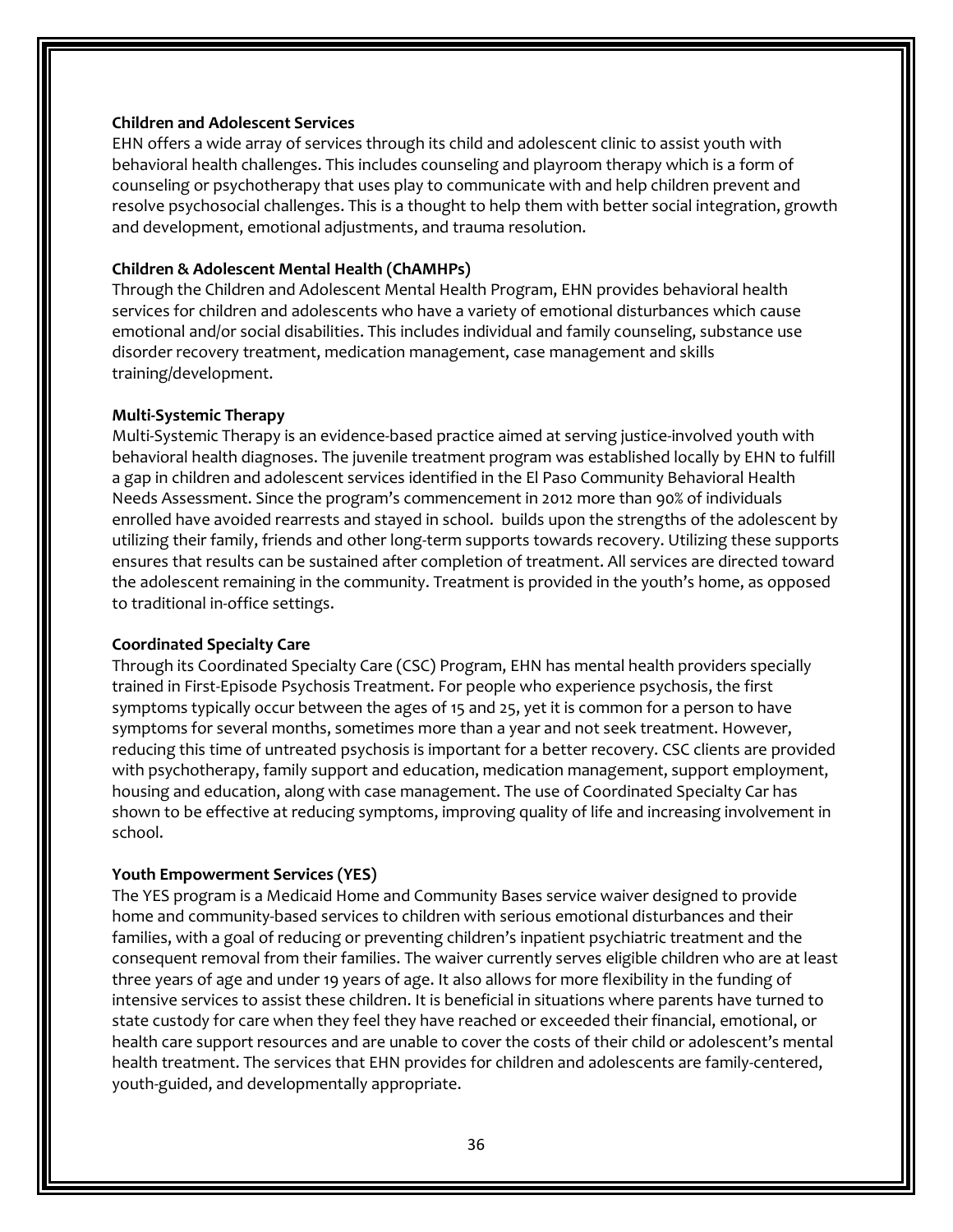#### **Intellectual/Developmental Disabilities (IDD) Child Services**

EHN provides services to families with young children with developmental delays to make sure these children have the resources and support they need to reach their potential. Research shows that growth and development are most rapid in the early years of life. The earlier problems are identified, the greater the chance of reducing their impact. The services that EHN provides for children and adolescents are family-centered, youth-guided, and developmentally appropriate. 1-844-225-7254 or (915) 887-3410

#### **YOUTH SERVICES**

#### **Project SEARCH**

Project SEARCH is a business-led collaboration that enables young adults with disabilities to gain and maintain employment through training and career exploration. It is a one-year, high school transition program which provides training and education leading to employment for individuals with disabilities.

EPISD Special Education Department 1014 N. Stanton El Paso, TX 79902 Main: 915-230-2000 info@episd.org

#### **Project HIGHER - Post-Secondary Program for Students with Disabilities**

This is an educational program after high school that opens an achievable path for students with mild to moderate disabilities. By valuing each student's unique abilities and developing their individual potential, the program provides educational enrichment and the skills for meaningful employment. Project HIGHER is an innovative program that assists individuals with intellectual and developmental disabilities (ages 18-25) in El Paso County to complete a level-one certificate at El Paso Community College (EPCC) and find employment in their area of study. (915) 831-2739

#### **Youth Leadership Forum (YLF)**

The YLF is a motivational forum in which a group of high school students 14-22 years of age, with various disabilities, come together to learn about leadership, advocacy, and goal setting. Children's Disabilities Information Coalition (CDIC) 1200 Golden Key Circle Suite 144 El Paso, TX 79925 estefania.garcia@cdicelpaso.org / josue.gutierrez@cdicelpaso.org (915) 217-2747

#### **Texas Council for Developmental Disabilities (TCDD) Leadership Development and Advocacy Training Project**

Provides monthly training on leadership development and advocacy to youth with disabilities, including adults with disabilities, family members, and the community. Children's Disabilities Information Coalition (CDIC) 1200 Golden Key Circle Suite 144 El Paso, TX 79925 estefania.garcia@cdicelpaso.org / josue.gutierrez@cdicelpaso.org (915) 217-2747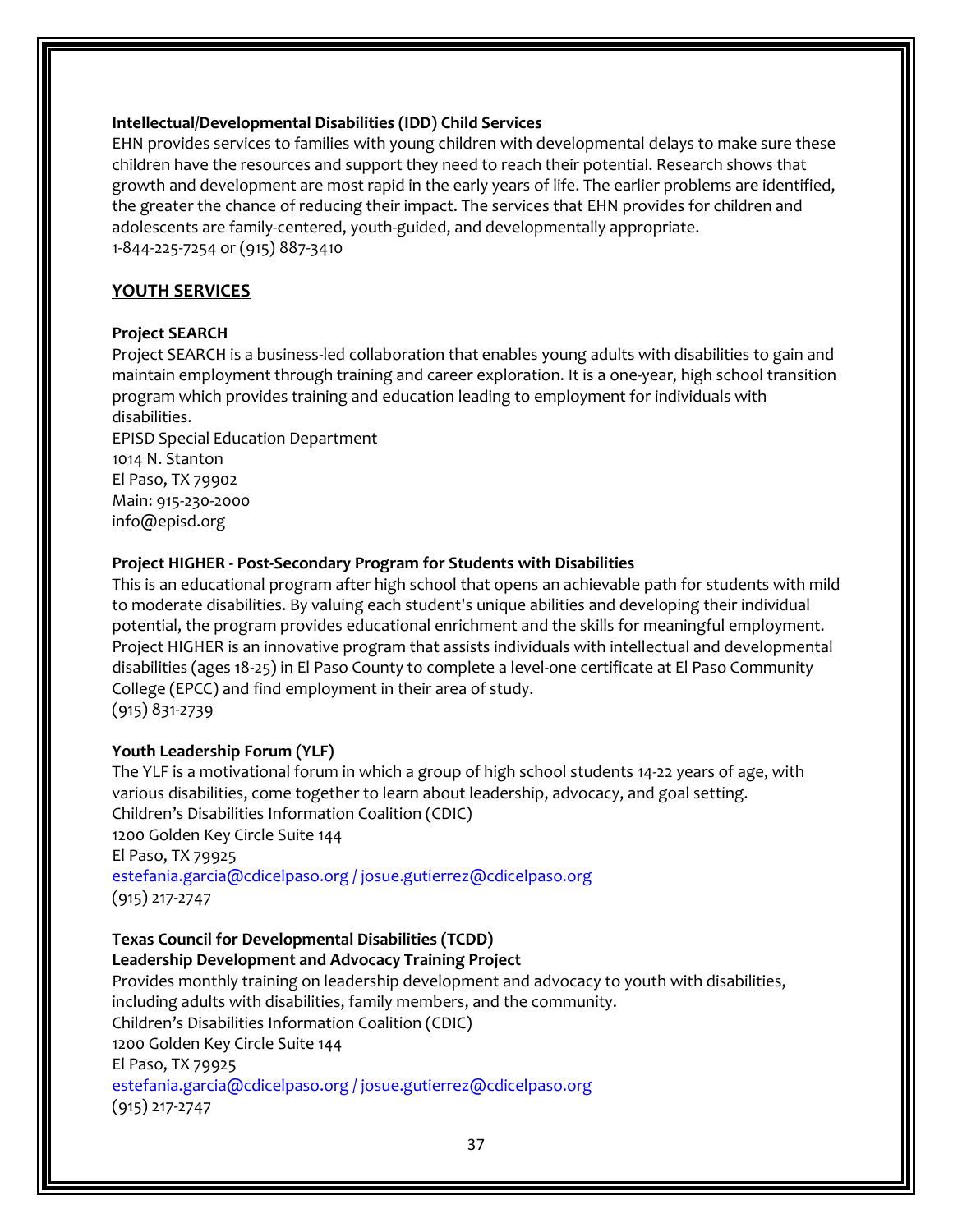#### **Camp ABILITY**

FUN and INTERACTIVE opportunity to make new friends, build self-confidence and develop your selfadvocacy skills through individual and team building activities. Camp ABILITY is open to students with disabilities ages 14 to 26 years old.

PEN Project 3 Butterfield Trail, Suite 128A El Paso, TX 79906 (915) 259-8717

#### **El Paso Behavioral Health System**

El Paso Behavioral Health is a private 163-bed psychiatric hospital located in El Paso, Texas, specializing in mental health and chemical dependency care. We provide a wide range of services and programs that offer evidence-based treatment proven to have positive outcomes for our patients. Our inpatient and day hospital, or outpatient, services offer supportive and compassionate care through specialty programs that are tailored to meet the needs of our patients.

In case of a medical emergency, psychiatric crisis, or if you are at risk of harming yourself or others, Call 911 or seek the nearest emergency room.

If you need to reach us immediately, call us at 800-967-3411.

Main (Inpatient & Outpatient) 1900 Denver Avenue El Paso, TX 79902 915-544-4000 1-800-967-3411

#### **EL Paso Psychiatric Center**

El Paso Psychiatric Center (EPPC) is a 74-bed psychiatric hospital that provides hospitalization to the citizens of far West Texas. The hospital is managed by the Department of State Health Services. EPPC provides care through two services - Adult Psychiatric Services and Child and Adolescent Services. The adult services program consists of one acute admission unit, one sub acute care unit, and one specialty unit for long term care and forensic services. The child and adolescent program offer services to children from 5 to the age of 12, and adolescents to the age of 17. 4615 Alameda Ave.

El Paso, TX 79905 (915) 532-2202

#### **El Paso State Supported Living Center**

Texas Health and Human Services (HHS) operates state supported living centers (SSLCs). The living centers provide campus-based direct services and supports to people with intellectual and developmental disabilities at 13 locations — Abilene, Austin, Brenham, Corpus Christi, Denton, El Paso, Lubbock, Lufkin, Mexia, Richmond, Rio Grande, San Angelo and San Antonio. They serve people with intellectual and developmental disabilities who are medically fragile or who have behavioral problems.

6700 Delta Dr. El Paso, TX 79905 (915) 782-6300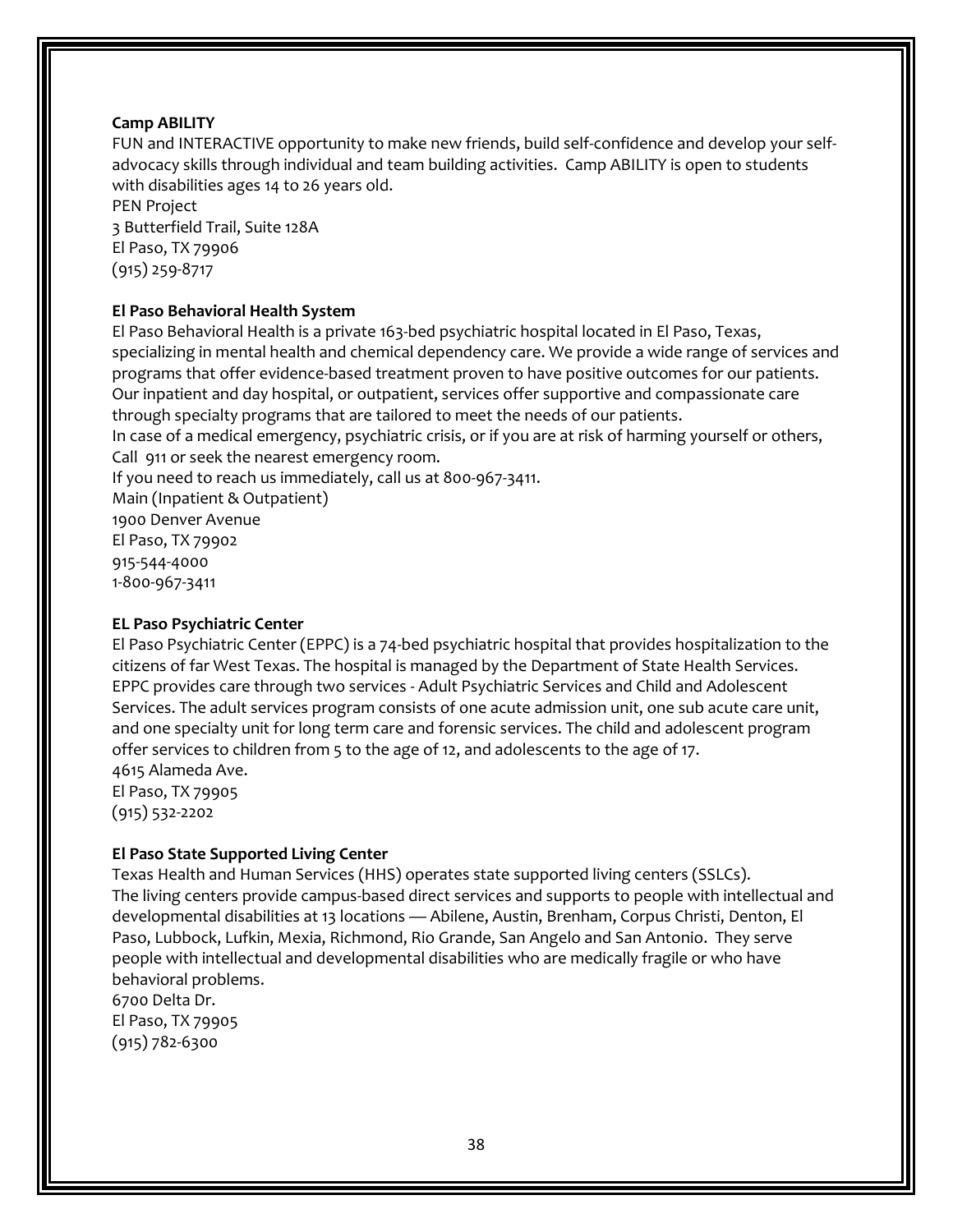#### **NAMI El Paso**

The National Alliance on Mental Illness in El Paso (NAMI El Paso) is grassroots, non-profit organization. NAMI El Paso is dedicated to improving the quality of life for people living with mental illness in El Paso. Through free public education classes and support groups, available in English and Spanish, we work to reduce the stigma that surrounds mental illness.

201 East Main St., Ste. 600 El Paso TX 79901 (915) 778-5726 Email: office@namiep.org

#### **TRANSPORTATION**

**Sun Metro**

10151 Montana Ave El Paso, TX 79925 (915) 533-3333 [www.sunmetro.net](file:///C:/Users/Sandra/Documents/A-LourdesTorres/Documentos/Resource%20Directory/www.sunmetro.net)

#### **Sun Metro Lift**

The LIFT is Sun Metro's paratransit service for ADA paratransit-eligible clients, providing origin to destination (curb-to-curb), on-demand transportation using small buses equipped with hydraulic mobility device lifts and tie downs; as well as contracting with private operators using regular passenger vehicles. 5801 Fred Wilson Ave.

El Paso, TX 79906 (915) 212-0100

#### **Elite Medical Transport**

Elite Medical Transport's ground transportation services are a cost-effective and efficient way to get patients where they need to go. Elite Provides both a ground and an air fleet, allowing for bedsideto-bedside transportation.

1000 Texas Ave El Paso, Texas 79901 (915) 542-1144 1-877-I-FLY-EMT

#### **Project Amistad**

Amistad offers a variety of transportation options to residents living in the Far West Texas region. The agency's fleet of more than 80 vehicles has become a constant presence on streets and highways in the far west region including El Paso and the Big Bend area. The agency transports thousands of elderly residents and persons with disabilities to their medical destinations each week. 3210 Dyer St. El Paso, TX 79930 Phone: (915) 532-3790

[info@projectamistad.org](file:///C:/Users/Angelica/AppData/Local/Microsoft/Windows/Temporary%20Internet%20Files/Content.Outlook/BV6E3883/info@projectamistad.org)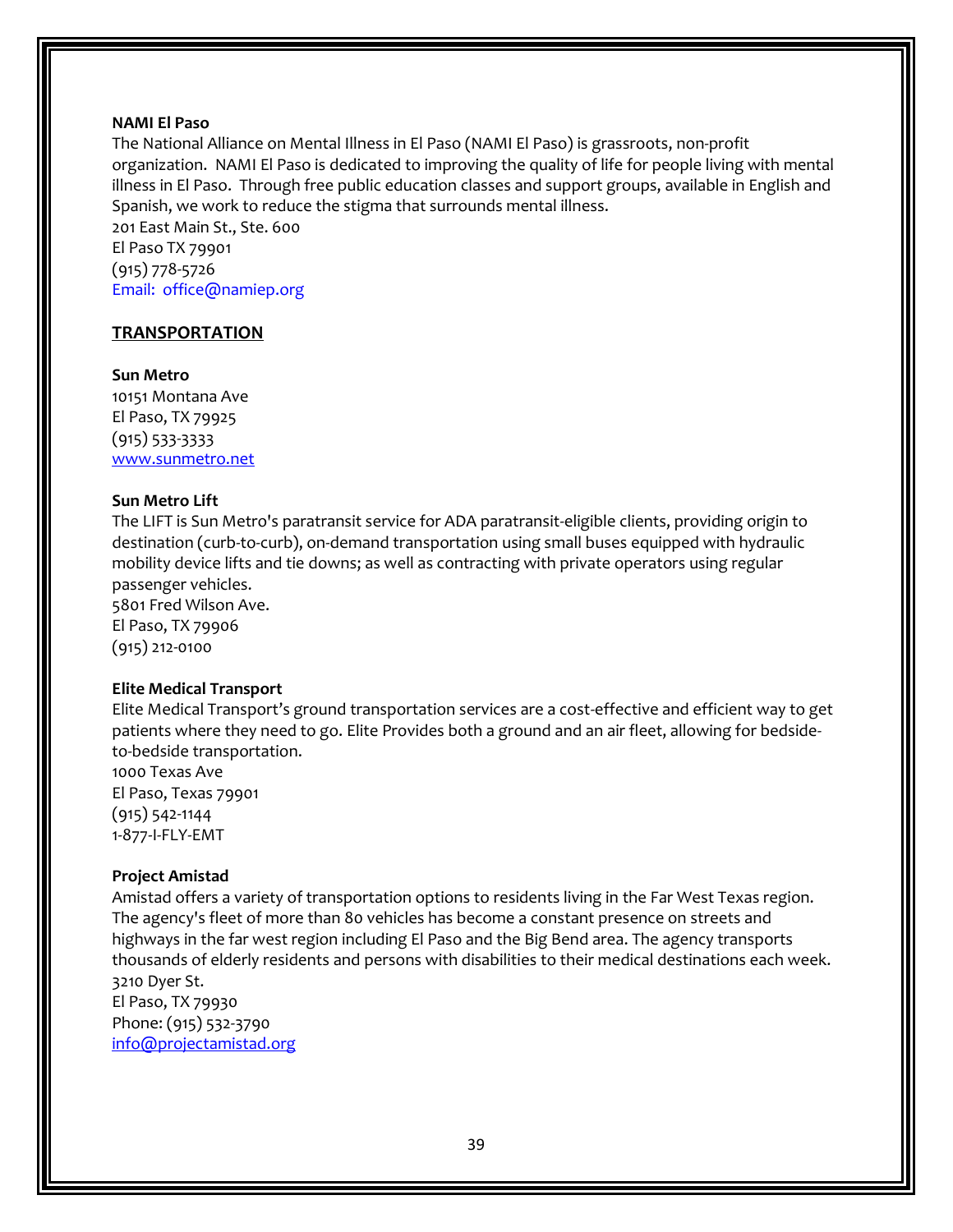#### **LULAC**

Transportation to medical appointments, job interviews, dialysis and work 1359 Lomaland, Suite 400 El Paso, TX 79935 (915) 532-3790 [www.projectamistad.com](http://www.projectamistad.com/)

#### **Call Center**

877-633-8747 M-F 7 a.m. - 5 p.m. MST

#### **Where's My Ride?**

915-532-3415 1-800-281-1636 M-F 5:30 a.m. - 7 p.m. MST

#### **HEALTH AND HUMAN SERVICES COMMISSION**

In September 2016, Texas began transforming how it delivers health and human services to qualified Texans, with a goal of making the Health and Human Services System more efficient and effective. Texas Health and Human Services now consists of 2 agencies: the Texas Health and Human Services Commission and the Texas Department of State Health Services. 401 E. Franklin, Suite 210 El Paso, TX 79901 (915) 834-7500

#### **Texas Health and Human Services Commission (HHSC)**

- Medicaid for families and children
- Long-term care for people who are older or who have disabilities
- SNAP food benefits and TANF cash assistance for families
- Behavioral health services
- Services to help keep people who are older or who have disabilities in their homes and communities
- Services for women and other people with special health needs

#### **Texas Department of State Health Services (DSHS)**

- Vital statistics, such as birth and death records
- Compiling and disseminating health data on more than 25 topics
- Chronic and infectious disease prevention and laboratory testing
- Licensing and regulating facilities on topics from asbestos to mobile food establishments to youth camps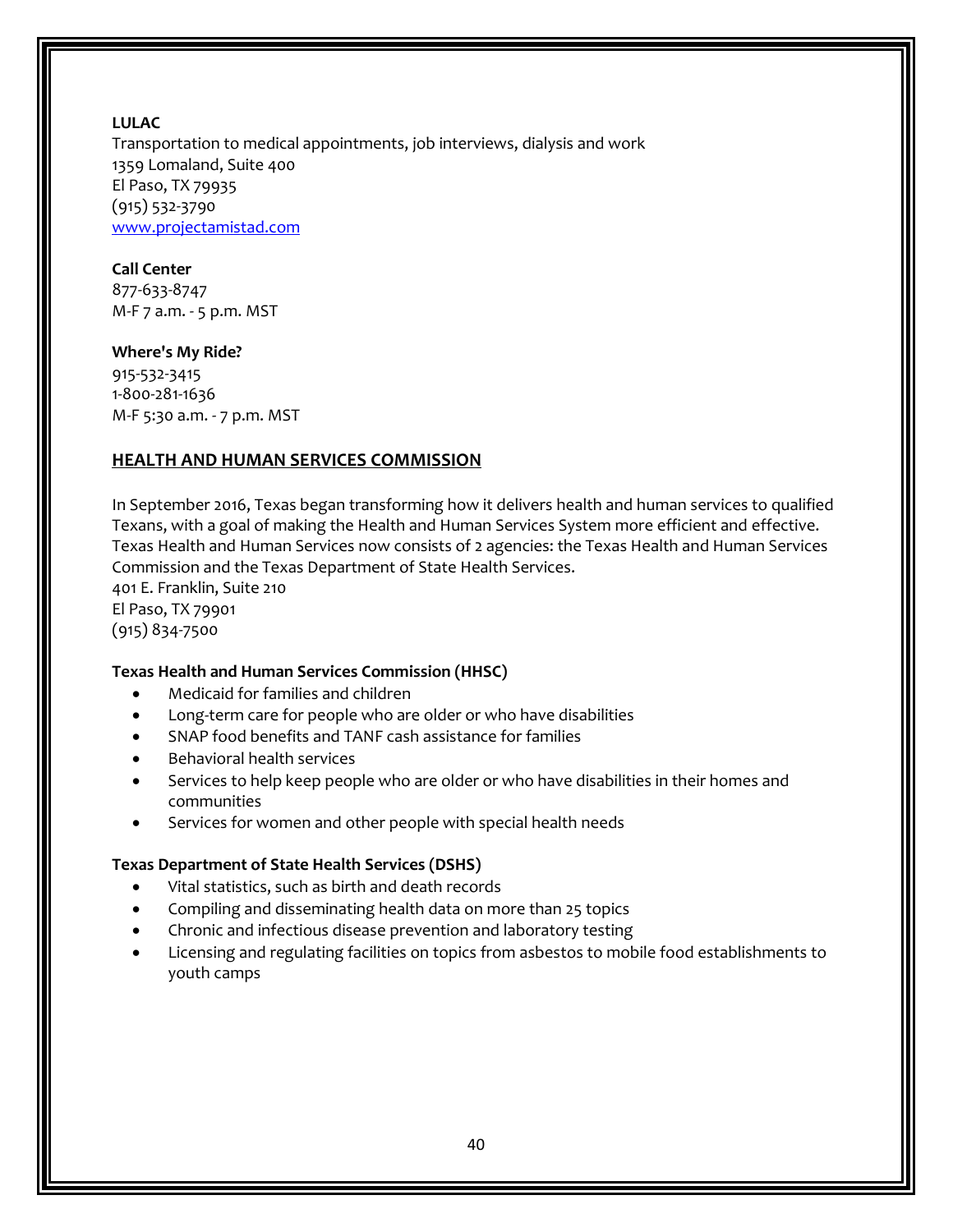#### **Texas Department of Aging and Disability Services (DADS)**

The 84th Texas Legislature, 2015, abolished this agency effective Sept. 1, 2017. DADS services were transferred to HHSC. Administers long-term services and supports for people who are aging as well as for people with intellectual and physical disabilities. DADS provides adult day care, assisted living facilities, home health care, Home and Community Based Programs, free standing nursing homes, hospital-based nursing homes and residential care for people with intellectual and developmental disabilities.

#### **Texas Department of Family and Protective Services (DFPS)**

House Bill 5, 85th Regular Legislative Session, 2017, established DFPS as an agency independent of Texas Health and Human Services effective Sept. 1, 2017. To comply with previous legislation, on Sept. 1, 2017, HHSC assumed responsibility for the childcare licensing function previously managed by DFPS.

#### **HHSC locations El Paso, TX**

**Canutillo Office** 6621 Doniphan El Paso, TX 79932 (915) 877-3112

#### **Fabens Office**

206 SE Eighth St. El Paso, TX 79838 (915) 764-6028

#### **Midtown Office**

2300 E. Yandell El Paso, TX 79903 (915) 534-7314

**Eastside Office** 11295 Edgemere El Paso, TX 79936 (915) 593-0272

**Lomaland Office** 1314 Lomaland El Paso, TX 79935 (915) 595-6711

**Mission Valley Office**  10640 North Loop Drive El Paso, TX 79927 (915) 858-1811 (Socorro)

**El Paso Drive Office**  5150 El Paso Drive El Paso, TX 79905 (915) 772-8383

**Lower Valley Office**  7904 Alameda El Paso, TX 79915 (915) 858-9699

**Mountain View Office**  7400 Diana El Paso, TX 79904 (915) 759-7667

#### **MEDICAID[, MEDICAID BUY-IN FOR CHILDREN](https://hhs.texas.gov/laws-regulations/handbooks/medicaid-elderly-people-disabilities-handbook/chapter-n-medicaid-buy-children/n-1000-medicaid-buy-children) AND CHIP**

Medicaid and the Children's Health Insurance Program (CHIP) help you cover medical expenses for children and people with disabilities who meet income requirements. [Medicaid Buy-In for](https://hhs.texas.gov/laws-regulations/handbooks/medicaid-elderly-people-disabilities-handbook/chapter-n-medicaid-buy-children/n-1000-medicaid-buy-children)  [Children](https://hhs.texas.gov/laws-regulations/handbooks/medicaid-elderly-people-disabilities-handbook/chapter-n-medicaid-buy-children/n-1000-medicaid-buy-children) can help pay medical bills for children with disabilities. This program helps families who need health insurance but make too much money to get traditional Medicaid. [Most Medicaid services](https://hhs.texas.gov/services/health/medicaid-chip/programs/medical-dental-plans) (plans) in Texas and all CHIP services are delivered through providers called managed care organizations. Go to YourTexasBenefits.com or call 1-800-252-8263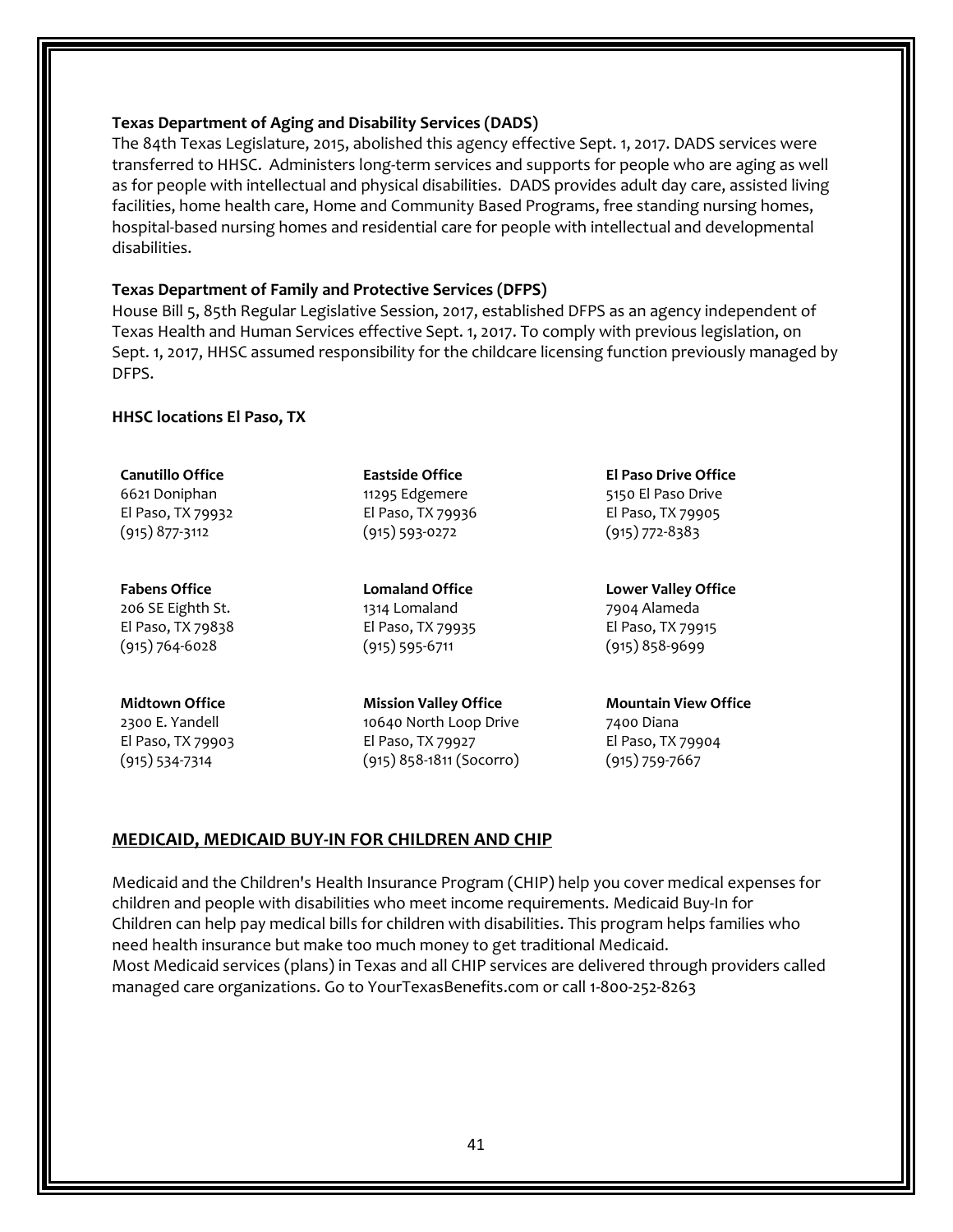#### **[STAR Kids](https://hhs.texas.gov/services/health/medicaid-chip/programs/star-kids)**

STAR Kids is a new Medicaid program for children and adults 20 or younger who have disabilities. Under STAR Kids, you will get basic medical and long-term services and supports through the health plan's provider network. You also will get Medically Dependent Children Program (MDCP) waiver services through the health plan's provider network, if you are eligible. Call 1-866-566-8989

#### **[STAR+PLUS](https://hhs.texas.gov/services/health/medicaid-chip/programs/starplus)**

STAR+PLUS is a Medicaid program for people who have disabilities or are age 65 or older. People in STAR+PLUS get Medicaid basic medical services and long-term services through a health plan, also called a managed care plan. Call 1-866-566-8989

#### **CHIP-Children's Health Insurance Program**

Children in Texas without health insurance may be able to get low cost or free health coverage from the Children's Health Insurance Program (CHIP) or Children's Medicaid. Both programs cover office visits, prescription drugs, dental care, eye exams, glasses, and much more.

To apply online for CHIP/Children's Medicaid and get information about your case if you are approved, is YourTexasBenefits.com or call 1-800-252-8263.

#### **Patient Protection and Affordable Care Act (Previously known as ObamaCare)**

Helps individuals get health insurance through expanding Medicaid and Medicare and offering cost assistance to Americans who cannot currently afford health care. 1-800-318-2596 / TTY: 1-855-889-4325 [http://www.HealthCare.gov](http://www.healthcare.gov/) [http://affordable-healthcare-plans.org](http://affordable-healthcare-plans.org/)

#### **Social Security Administration**

The Social Security and Supplemental Security Income disability programs are the largest of several Federal programs that provide assistance to people with disabilities. While these two programs are different in many ways, both are administered by the Social Security Administration and only individuals who have a disability and meet medical criteria may qualify for benefits under either program. 11111 Gateway West

El Paso TX 79935 (866) 593-0939 Ext 27404

600 Texas Ave El Paso TX 79901 (866) 964-6229 TTY: 1-800-325-0778 Fax: 1-833-939-2019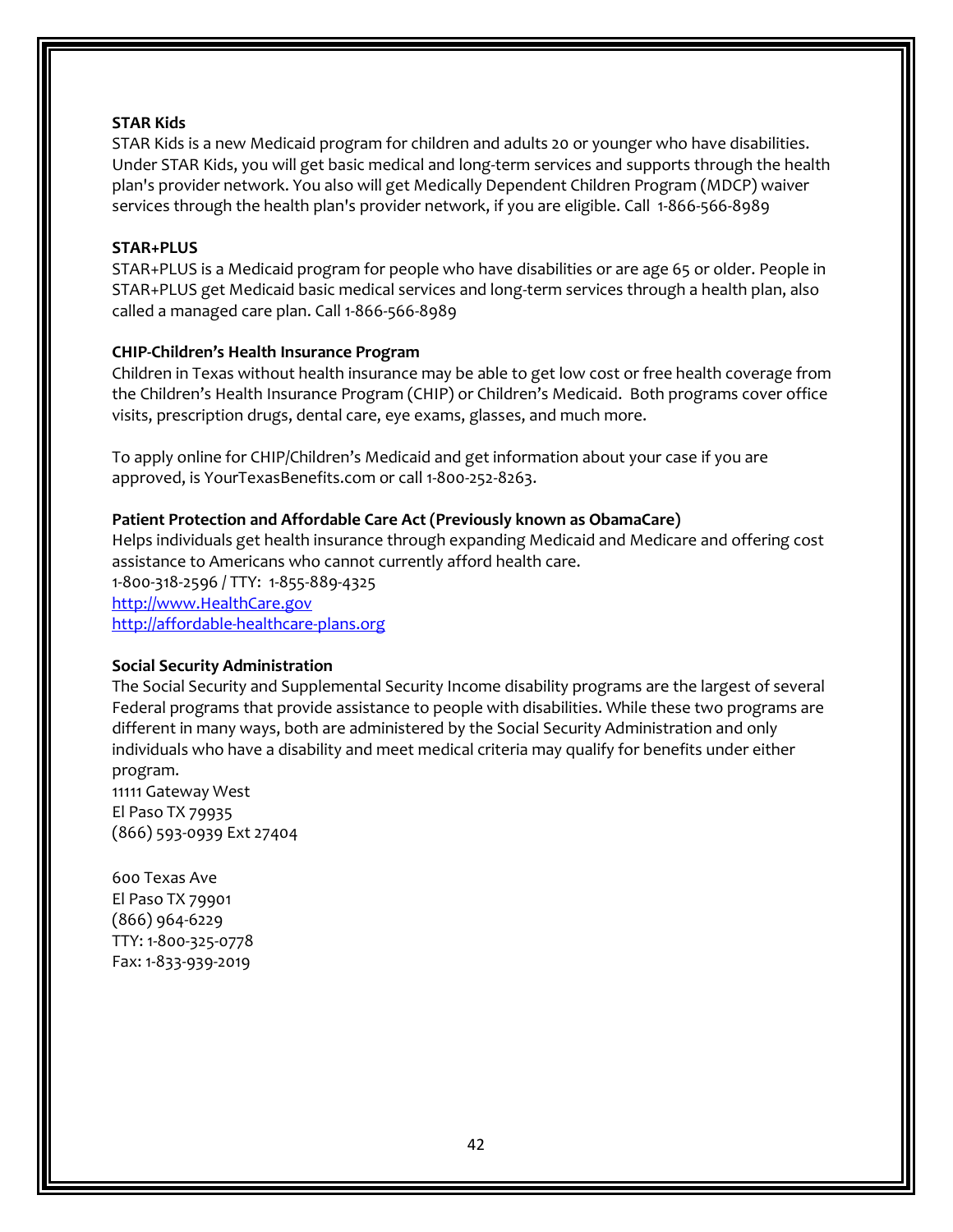#### **COUNSELING SERVICES**

#### **Anastacia Martinez, LPC**

Psychotherapy services provided to family, children, adolescents, and adults. Counseling provided on an individual basis, family or group setting.

1225 Cincinnati Ave. El Paso, TX 79902 (915) 775-2599 Emergencies: (915) 474-1018

#### **Curtis L. Hoppe, MA**

Specializing in child, adolescent and family therapy. P.O. Box 4548 El Paso, TX 79924 Main number (915) 855-8550

#### **Rodolfo E. Vazquez, M.A., LPC, Counseling Services**

Counseling provided to children, adolescents and families. 6070 Surety Dr. Suite 207 El Paso, TX 79905 (915) 881-4959

#### **Psychotherapy Services of El Paso Holaya Ponce-Acosta, LPC, MA, CRT, CART**

Counseling and education services provided to individuals and families. 1851 Trawood Drive, Suite A El Paso, TX 533-0303 (915) 533-0303

#### **Family Services of El Paso**

Family Services of El Paso is a private, non-profit social service agency governed by a volunteer board of directors. Counseling services provided to children, youth and young adults. Counseling may be provided on an individual basis, family or group setting. Educational Classes and a Recovery Wellness Group is also available. 6040 Surety Dr.

El Paso, TX 79905 (915) 781-9900

#### **Irma Gonzalez, MA, LMHC, NCC, LPC**

Psychotherapy services provided to family, children and adolescents. 7511 Alpine Dr. El Paso, TX 79915 (915) 526-2300

#### **Temperance Johnson Psychologist, LP, LSSP**

11163 La Quinta Pl. Suite B100 El Paso, Texas 79936 [\(915\) 301-8445](tel:+1-915-301-8445) or (915) 201-2606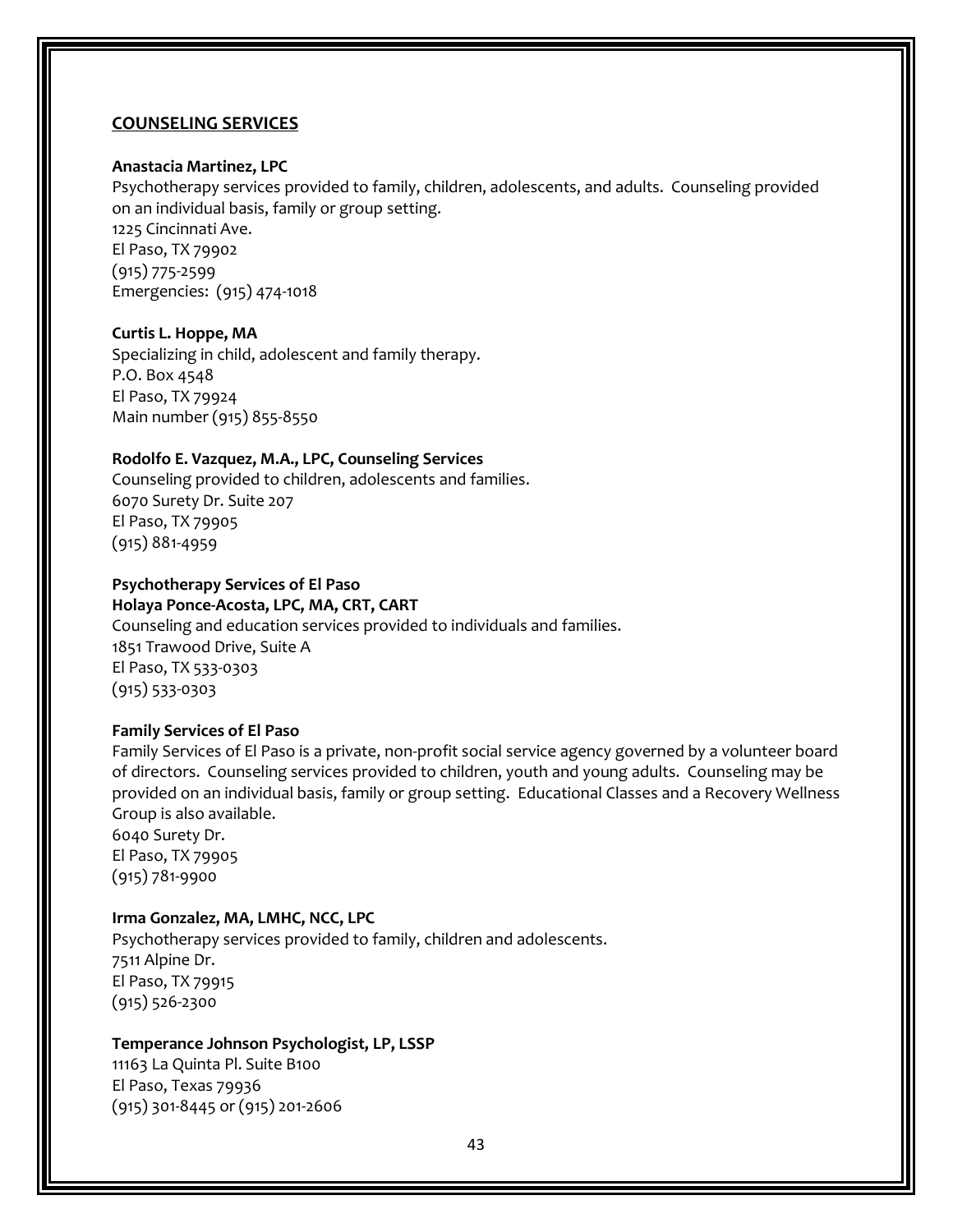#### **GENETIC RESOURCES**

#### **Genetic Providers in Texas**

<http://dshs.state.tx.us/genetics/provider.shtm>

#### **Cook Children's Hospital**

Cook Children's Clinical Genetics offers evaluation and diagnosis of genetic disorders, as well as assists families with referrals to community resource services. The physicians and staff help patients and their families understand the disorders and related recurrence risks. 750 8th Ave.#200 Fort Worth, TX 76104 (682) 885-2170 or 1-800-266-5514

#### **Texas Children's Hospital**

The largest clinical genetics clinic in the country, Texas Children's Hospital Genetics Clinic strives to stay at the forefront of genetic research while offering families the latest diagnostic and clinical resources available. 6701 Fannin Street Houston, TX 77030 (832) 822-4280

#### **Shriner's Hospital for Children-Genetics Clinic**

Galveston, TX (713) 797-1616 (request to be connected to OP clinic) (713) 793-3762

#### **Children's Health**

In the Children's Health Genetics clinic, we see children up to age 19 who have a known or suspected genetic condition. 1935 Medical District Drive Suite F4200 Dallas, Texas 75235 (214) 456-2357 Fax: 214-456-2567

Park Cities: (469) 488-7000 Fax: 469-488-7001 Suite 106

#### **Evenings with Genetics**

Seminars are offered to the community, sponsored by Baylor College of Medicine and Texas Children's Hospital. Website has video links to seminars on Autism, Down Syndrome, Rett Syndrome, Sleep in Children with Developmental Disabilities, Parental Stress: Coping Tips. Texas Children's Hospital 1-800-364-5437 Ext. 24182 or (832) 822-4182 Fax: (832) 825-1515 [www.bcm.edu/eveninggenetics](http://www.bcm.edu/eveninggenetics)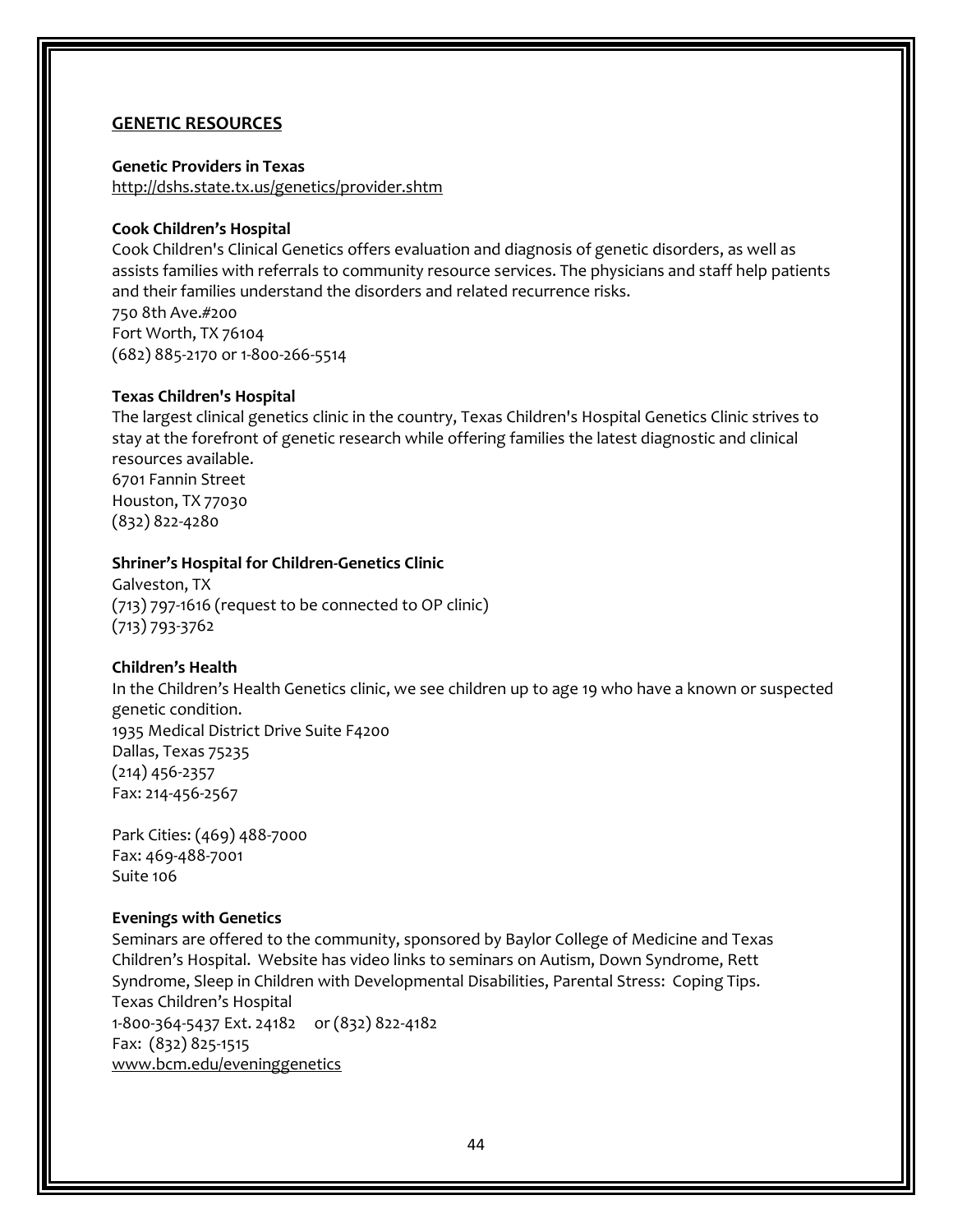#### **The Mountain States Regional Genetics Network (MSRGN)**

The MSRGN ensures that individuals with heritable disorders and their families have access to quality care and appropriate genetic expertise through facilitating a network of genetics clinics, primary care practices, consumer advocates, and state health department resources. <https://www.mountainstatesgenetics.org/about/state-teams/texas/>

#### **MSRGN Genetic Navigator**

The MSRGN Genetic Navigator program is an initiative to help families navigate the genetic services system in their state of residence.

<https://www.mountainstatesgenetics.org/gn/>

[texasgenetic@gmail.com](mailto:texasgenetic@gmail.com)

#### **Genetic Alliance**

A network of over 1000 genetic support organizations sharing resources and information. Sign up to get a weekly email bulletin of upcoming events or new resources. 4301 Connecticut Avenue, NW Ste. 404 Washington, DC 20008-2369 (202) 966-5557 Fax: (202) 966-8553 [www.geneticalliance.org](http://www.geneticalliance.org/)

#### **Genetic Information Nondiscrimination Act (GINA)**

Summarizes the protections against discrimination based on a person's genetic information in health insurance coverage and employment. <http://www.genome.gov/10002328>

#### **Genetics Home Reference**

National Library of Medicine for families and health care professionals with many links and information.

<https://www.ncbi.nlm.nih.gov/pmc/articles/PMC385319/>

#### **Glossary of Genetic Terms**

<https://www.genome.gov/genetics-glossary/g> <https://www.cdc.gov/genomics/about/glossary.htm> <https://medlineplus.gov/genetics/> <http://www.genesinlife.org/glossary> <https://rarediseases.info.nih.gov/glossary>

#### **Genetic and Rare Diseases Information Center (GARD)**

The Genetic and Rare Diseases Information Center (GARD) is a program of the National Center for Advancing Translational Sciences (NCATS) and is funded by two parts of the National Institutes of Health (NIH): NCATS and the National Human Genome Research Institute (NHGRI). GARD provides the public with access to current, reliable, and easy-to-understand information about rare or genetic diseases in English or Spanish. Toll-free: 1-888-205-2311 International number: 301-251-4925 TTY: 1-888-205-3223 Fax: 301-251-4911 Website[: http://rarediseases.info.nih.gov/](http://rarediseases.info.nih.gov/)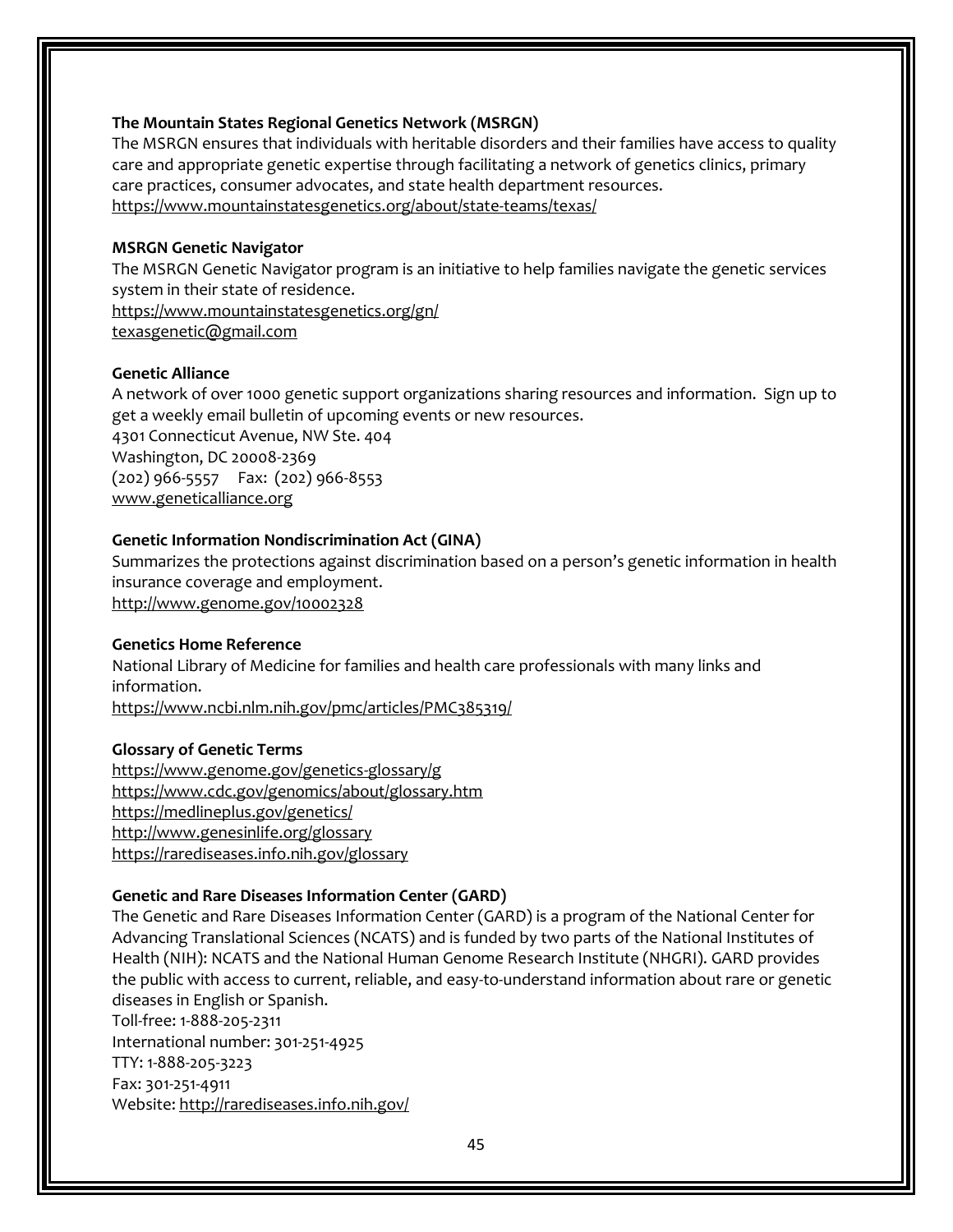#### **National Fragile X Foundation**

An organization that was formed to help families spread awareness, find improved treatments, and support research leading to an eventual cure for all Fragile X associated disorders. [www.fragilex.org](http://www.fragilex.org/)

#### **Fragile X Clinics in Texas**

Texas Children's Hospital (832) 822-3400 https://www.texaschildrens.org/departments/fragile-xclinic?msclkid=2f1c5630a61811ecbfa7a3dc736039c4

#### **National Organization of Rare Disorders (NORD)**

Dedicated to helping the nearly 30 million Americans with rare diseases through programs of education, advocacy, research, and patient services. [www.rarediseases.org](http://www.rarediseases.org/)

#### **Understanding Rare Chromosome and Gene Disorder UNIQUE**

A source of information and support to families and individuals affected by any rare chromosome disorder.

[www.rarechromo.org](http://www.rarechromo.org/)

#### **Velo Cardial Facial Syndrome**

Children's Hospital of Philadalphia The virtual "22q and You" Center at the Children's Hospital of Philadelphia. [www.chop.edu/service/22q-and-you-center/home.html](http://www.chop.edu/service/22q-and-you-center/home.html)

#### **VCFS Texas, Inc.**

Provides support and resources to individuals with Velo-Cardio-Facial-Syndrome (VCFS) / 22q, their families, professionals, and the community in Texas. <http://www.vcfstexas.com/index.php/about/>

#### **The Yellow Brick Road Project.**

This project is a quest to cure HNRNPH2 mutations, this is an ultra-rare genetic neuro-developmental disease. HNRNPH2 mutations have been detected in patients and are considered pathogenic, or disease causing. Heterogeneous Nuclear Ribonucleoprotein H2, or the abbreviation HNRNPH2, is a gene, found on the X chromosome of an individual. [https://yellowbrickroadproject.org](https://yellowbrickroadproject.org/)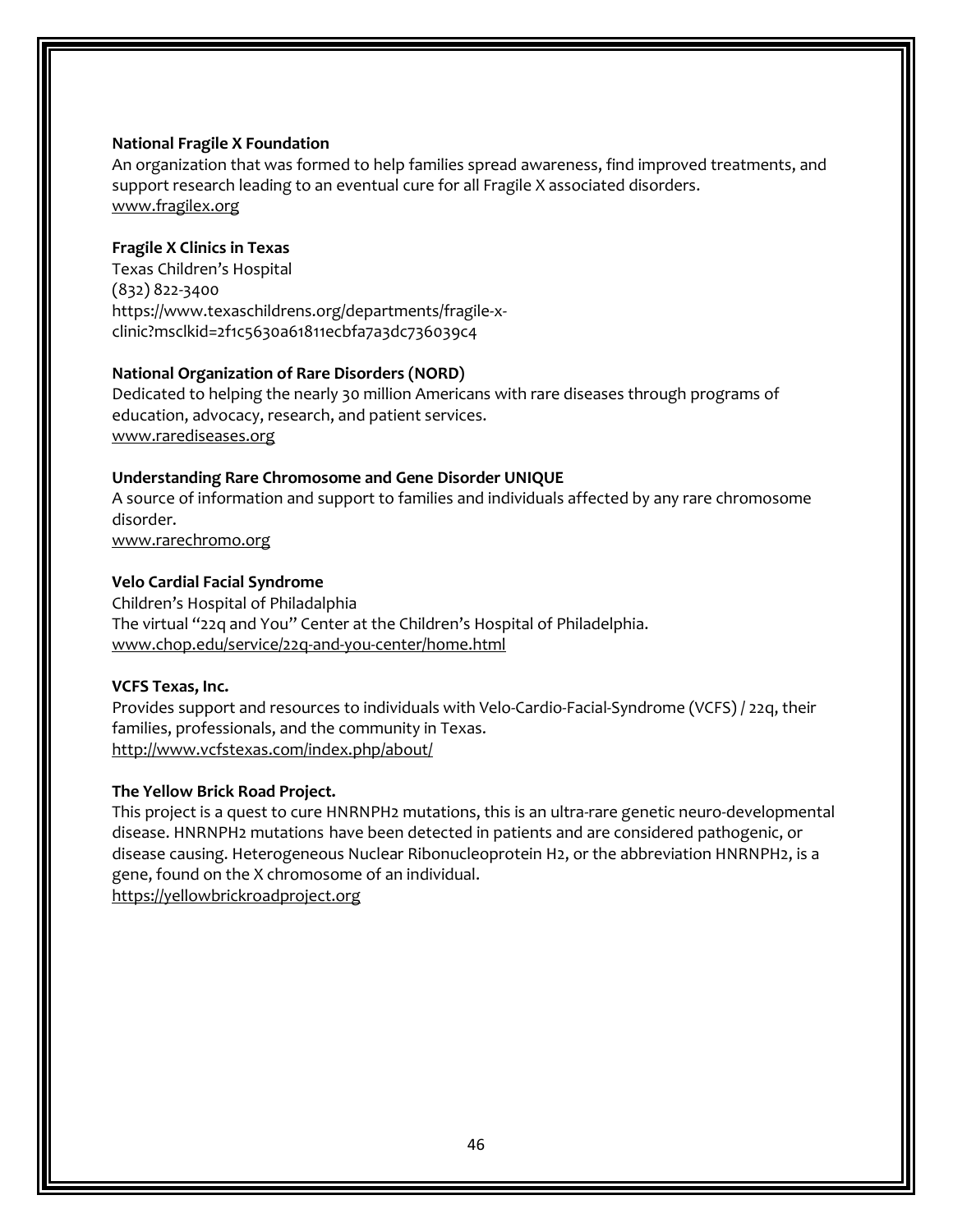#### **LEGAL GUARDIANSHIP**

Guardianship is the legal process by which an individual(s) is (are) appointed by the Court, with the duty to take care of a person; managing the property and rights of another person, who, because, he/she (they) is (are) a minor, a special needs adult or has a mental disability is (are) unable to take care of him/her (them) self and/or manage his/her (their) estate.

#### **El Paso County**

#### **Statutory Probate Court No.1**

The El Paso County Probate Courts are a statutory created probate court system headed by elected judges. In general, a probate court probates the wills of deceased persons, declares the heirs of deceased persons who die without a will, and establishes guardianships for incapacitated persons. 500 E. San Antonio, Suite 803

El Paso, TX 79901 (915) 546-2161

#### **El Paso County**

#### **Statutory Probate Court No. 2**

The El Paso County Probate Courts are a statutory created probate court system headed by elected judges. In general, a probate court probates the wills of deceased persons, declares the heirs of deceased persons who die without a will, and establishes guardianships for incapacitated persons. 500 E. San Antonio, Suite 422 El Paso, TX 79901

(915) 546-8183 or (915) 546-8127

#### **Project Amistad (Guardianship Services)**

3210 Dyer St. El Paso, TX 79930 (915) 532-3790, (915)224-0508, (915)525-1721

#### **The following is a list of Attorney's that Accept Indigent Cases**

| Victor Falvey, Attorney at Law     | $(915)$ 858-0665   |
|------------------------------------|--------------------|
| Rene Ordonez, Attorney at Law      | $(915) 845 - 5800$ |
| Teresa R. Beltran, Attorney at Law | $(915)$ 532-3638   |
| Warach Soto & Associates           | $(915)$ 779-3619   |
| Jaime Alvarado, Attorney at Law    | $(915)$ 852-0500   |
| Angie Lugo, Attorney at Law        | $(915)$ 532-5846   |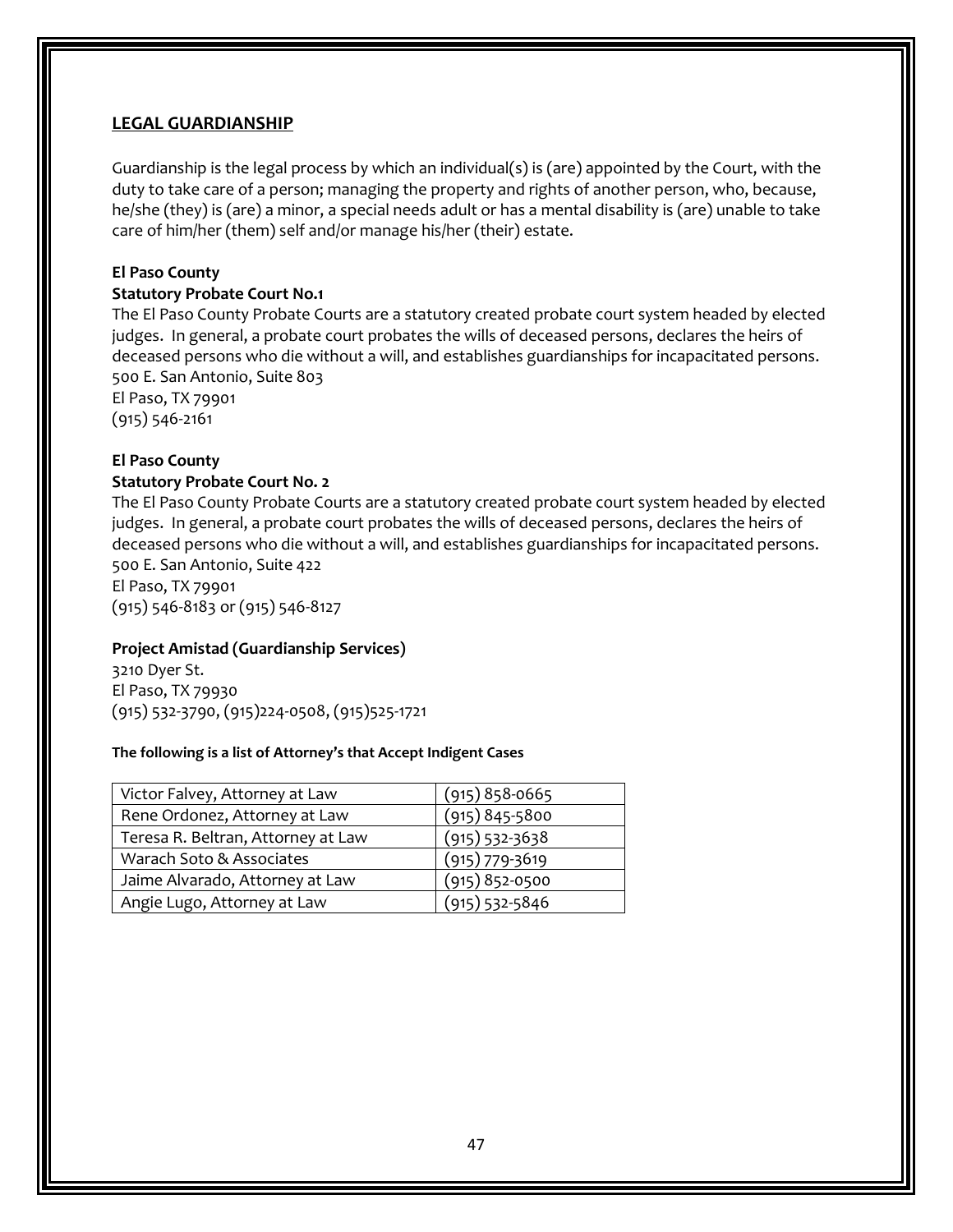#### **SUPPORTED DECISION-MAKING**

During the 84th Texas Legislative Session in 2015, legislators passed new laws that made Texas the first state to have laws recognizing supported decision-making agreements as an alternative to guardianship. Supported decision-making allows individuals to make their own decisions and stay in charge of their lives, while receiving the help and assistance they need to do so. Disability Rights Texas can assist people with disabilities in creating supported decision-making agreements or provide resources for people to create one on their own.

Disability Rights Texas

1-800-252-9108 or go to [intake.DRTx.org](https://securec24.ezhostingserver.com/drtx-org/WebIntake/) to submit a request online.

### **LEGAL ASSISTANCE**

#### **Texas Rio Grande Legal Aid (TRLA)**

TRLA is a non-profit organization that specializes in providing free legal services to the poor in 68 counties in Central, South and West Texas. Established in 1970, the mission of TRLA is to promote the dignity, self-sufficiency, safety and stability of low-income families and communities in Texas; to protect populations with special vulnerabilities; and to preserve fundamental freedoms by providing high quality legal assistance and related educational and support services. All services are offered in English or Spanish. Services are free.

1331 Texas Avenue El Paso, TX 79901 (915) 585-5100 or (888) 988-9996

#### **HOUSING**

#### **HOME (Formerly known as the Housing Authority of the City of El Paso)**

Housing Opportunity Management Enterprises (HOME) provides quality affordable housing that is well integrated into the fabric of neighborhoods and serves as a foundation to improve lives and better the quality of life.

203 Cortez El Paso, TX 79905 (915) 849-3742 TTD: (915) 849-3737

#### **Housing Choice Voucher (HCV) Program and Project Based Vouchers (PBV)**

Previously referred to as the "Section 8" program, HCV provides housing assistance in the form of vouchers to families to be utilized with any participating landlord in our city limits. "Special Programs" include voucher programs for certain target groups, such as veterans.

#### **Family Self-Sufficiency (FSS)**

FSS is a program that enables HUD-assisted families to increase their earned income and reduce their dependency on program assistance and rental subsidies. Housing Opportunity Management Enterprises (HOME) works in collaboration with a Program Coordinating Committee (PCC) to secure commitments of public and private resources for the operation of the FSS program, to develop the PHA's FSS Action Plan (the FSS policy framework), and to implement the program.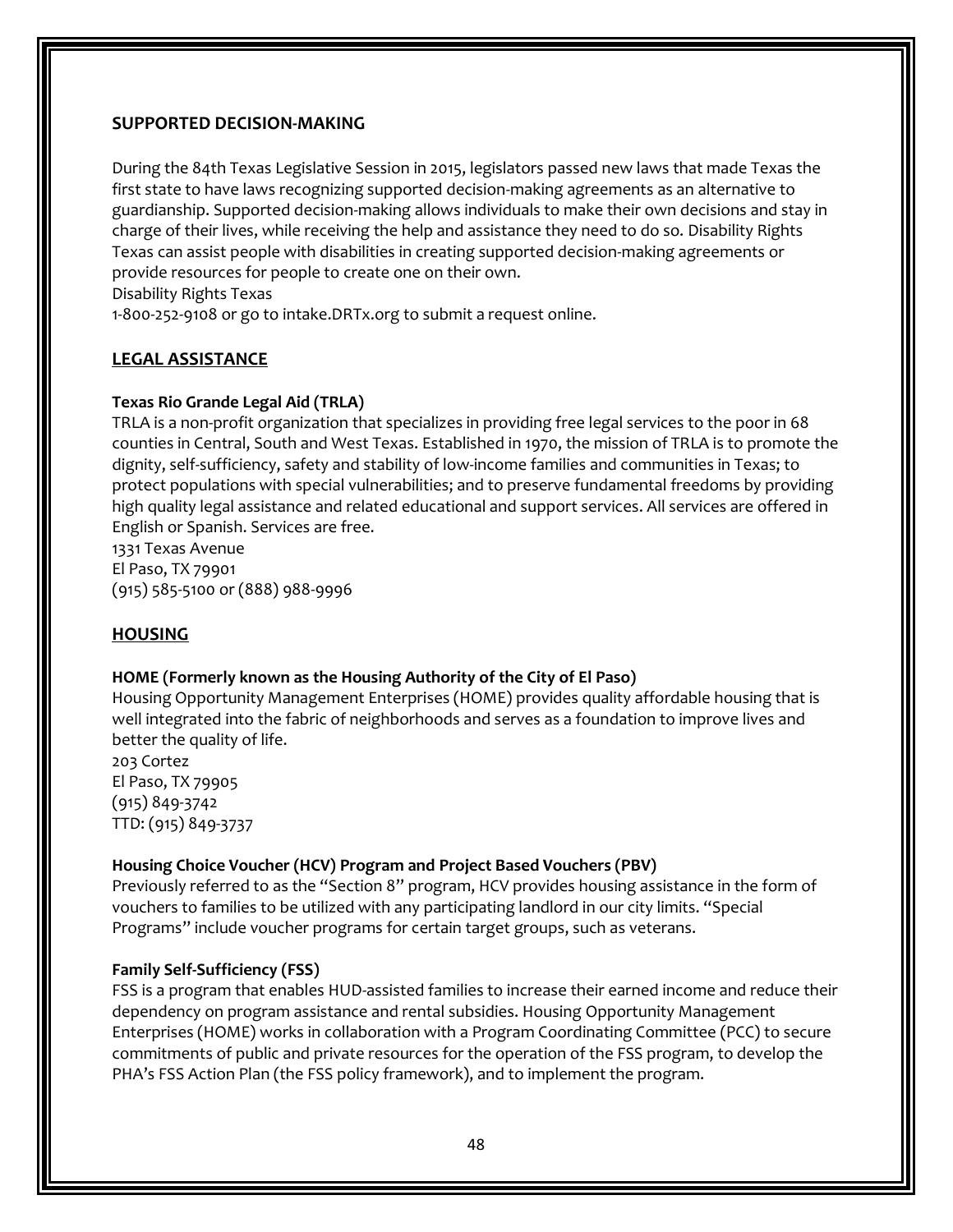#### **Affordable Housing**

All applications for the Public Housing and Housing Choice Voucher Programs are accepted through our online pre-application system. Registering and submitting the pre-application is the first step toward receiving subsidized housing assistance.

Applicants will need to include the following information in their pre-application:

#### **City of El Paso**

#### **Community & Human Development First Time Homebuyers Program**

The City's First Time Homebuyer program provides 0% - 3% deferred loans to first-time homebuyers purchasing a property in the City of El Paso. The buyer selects their own eligible property to purchase and meets with one of the participating lenders to pre-qualified for a mortgage loan. The City of El Paso underwrites the loan based on the first mortgage lender's commitment. The City only accepts applications from participating lenders, and they are processed on a first-come, first-ready, firstserve basis.

#### **Home Renovation Program**

If your home needs basic repairs, we have low-cost loans through our Department of Community and Human Development - Housing Programs Division. These loans, for amounts up to \$65,000 can be repaid and/or deferred up to 30 years. The interest rate is now at 0%. Come talk with us if your home needs repair to bring it up to City Code Standards and your family income is low to moderate. Our experienced, friendly staff will help you find a way to make those much-needed improvements. El Paso City Hall

300 N. Campbell El Paso, Texas 79901 (915) 212-0000 or (915) 212-1667

#### **Habitat for Humanity El Paso, TX**

A non-profit organization dedicated to providing affordable housing to people in EL Paso County. 11220 Rojas – B6 El Paso, TX 79935 (915) 231-6062

#### **EL PASOANS FIGHTING HUNGER**

#### **El Pasoans Fighting Hunger Food Bank**

El Pasoans Fighting Hunger's mission is to combat the hunger crisis in our region by strategically procuring and distributing nutritious food through community partners…because no one should go hungry. 9541 Plaza Circle,

El Paso, TX 79927 (915) 298-0353 https://elpasoansfightinghunger.org/contact-us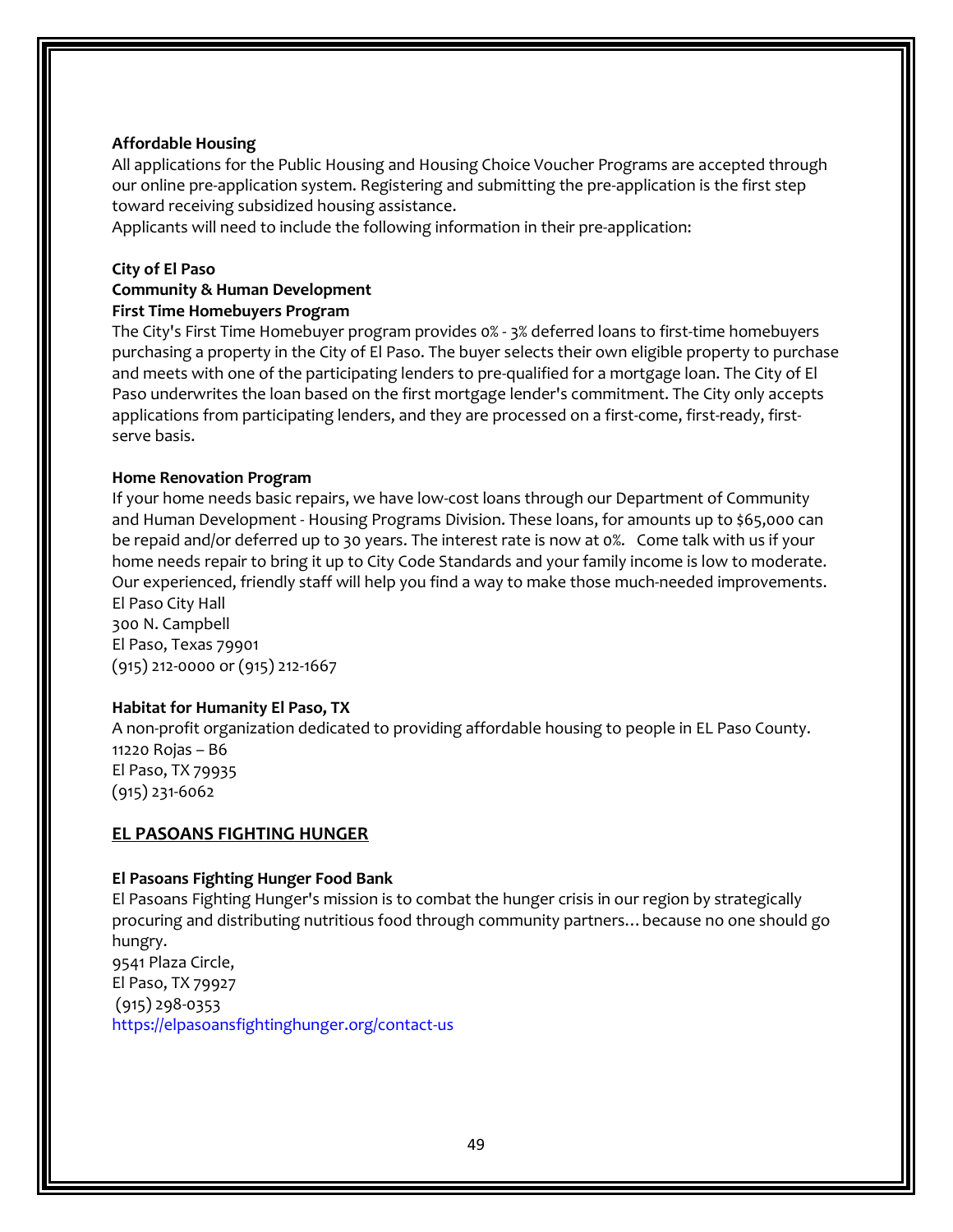# **MEDICAID WAIVER PROGRAMS**

## **MEDICAID WAIVER PROGRAMS**

A Medicaid waiver allows the state to be more flexible in how it spends money to provide some longterm services to some people with disabilities or elderly citizens who are eligible for Medicaid. In the past, people had to be in nursing homes or other large institutions for Medicaid to pay for long-term services. If they meet the eligibility requirements, people can get the services they need in their own homes or other community settings, instead of having to go into a nursing home or an institution. Texas has 7 waivers, and each one has its own interest list. Consider adding your child to all the interest lists based on their identified diagnosis and current needs. There are different rules and funding amounts for each of the different waivers. In general, though, they all help people get the supports they need in the community.

All of these programs have a long interest list, the wait time to receive any of these services varies from 8 to 16 years. You need to call immediately to place your child in these interest lists when your child is first diagnosed with a disability or special health care need. You should also think about adding your child to the lists even if they aren't diagnosed but have reason to believe they will have a long-term disability or special health care needs. Visit<http://medicaidwaiver.org/state/texas.html> for more information.

**STAR+PLUS Home and Community-based Services-(HCBS) (previously known as Community Based Alternatives or CBA)-**This program provides home- and community-based services to people who are elderly and to adults with disabilities as a cost-effective alternative to living in a nursing home. Individuals must have a need for skilled nursing care; meet at least two nursing facility risk criteria; be eligible for Medicaid, be age 21 or older.

For more information call 1-877-782-6440. If you have a speech impairment or are hard of hearing, call 7-1-1 or 1-800-735-2989.

**MDCP-Medically Dependent Children Program-** The program provides services to support families caring for children and young adults who are medically dependent and to encourage deinstitutionalization of children in nursing facilities. Individuals must be under 21 years of age, be eligible for Medicaid based on their income and financial resources, meet the medical criteria for admission to a Texas nursing facility, and meet the Supplemental Security Income medical disability criteria.

For more information call 1-877-438-5658.

**CLASS-Community Living Assistance and Support Services-** Provides home and community-based services to people with related conditions as a cost-effective alternative to placement in an intermediate care facility for individuals with an intellectual disability or a related condition (ICF/IID). A related condition is a disability, other than an intellectual disability, that originated before age 22 and that affects a person's ability to function in daily life. There is no age limit for enrollment. For more information call 1-877-438-5658.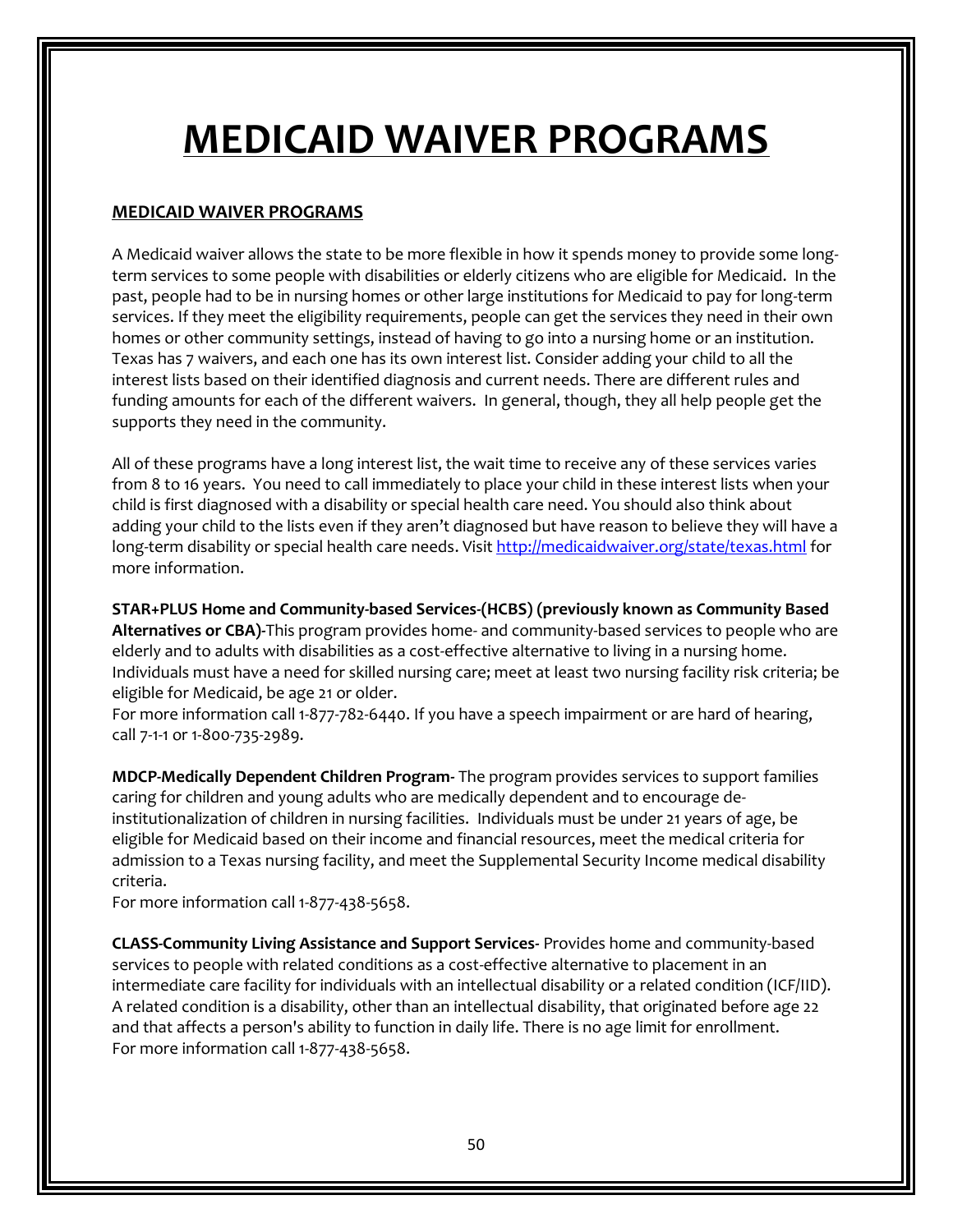**DBMD-Deaf Blind with Multiple Disabilities-** This program provides home and community-based services to people who are deaf-blind with multiple disabilities as a cost-effective alternative to institutional placement. The program focuses on increasing opportunities for consumers to communicate and interact with their environment. Individuals must be deaf-blind and have another disability that impairs independent functioning; have either intellectual disability or a related condition, be eligible for Medicaid. There is no age limit for enrollment. For more information call 1- 877-438-5658.

**HCS-Home and Community Based Services Programs-** Gives services and supports to people with an intellectual disability (ID) or a related condition that results in deficits in adaptive behavior and full scale IQ of 75 or below who live with their families, in their own homes, or in small group homes with no more than 4 beds. There is no age limit for enrollment.

For more information call (915) 599-6645 Ext 18131, Appointments: 915-242-0555 .

#### **Youth Empowerment Services (YES) Waiver**

The YES Waiver is a 1915 (c ) Medicaid Home and Community-Based Services Waiver that allows for more flexibility in the funding of intensive community-based services to assist children and adolescents with severe emotional disturbances to live in the community with their families. Waiver services are delivered through utilizing a strength based process called Wraparound. Waiver services are provided in combination with services available through the Medicaid State Plan, other federal, state, and local programs the individual may qualify for, and the natural supports that families and communities provide. Services stop at 19 years. For more information call (915) 599-6600

**TxHmL-Texas Home Living Program-** provides services and supports to people with an Intellectual Disability (ID) or a related condition who live in their own home or their family's home. For more information call (915) 599-6645 Ext 18131, Appointments: 915-242-0555.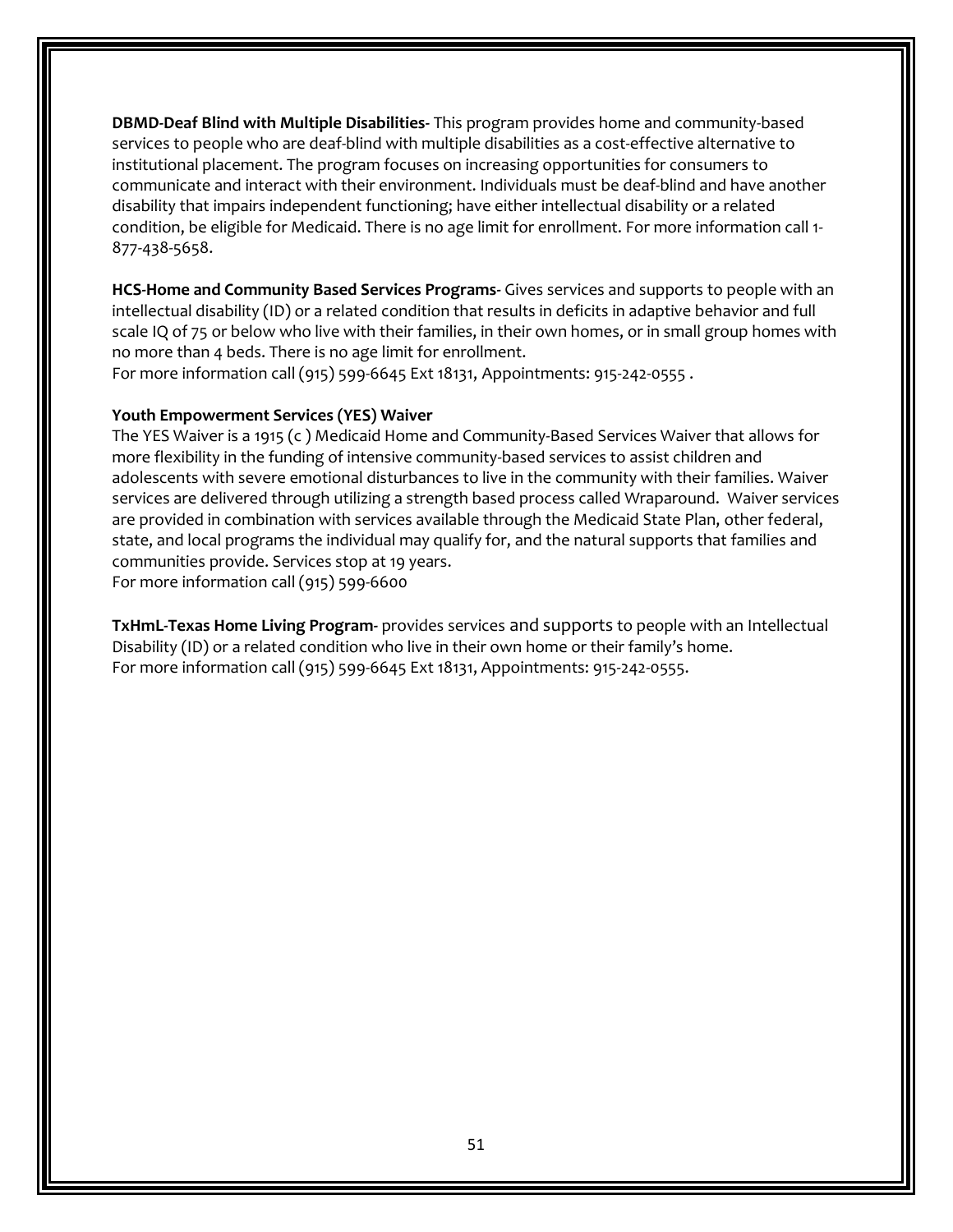#### **PHYSICIANS**

#### **Developmental Pediatrician**

Dr. Monica Suchoff 840 E. Redd Rd. #3 El Paso, TX 79912 (915) 581-5557

#### **Developmental Pediatrician**

Anacani Fonseca, MD 4801 Alberta Ave, El Paso, Texas 79905 (915) 215-5700

#### **Gastroenterologist**

Dr. Luis A. Santos 125 W. Hague Rd, Ste. 180 El Paso, TX (915) 533-2600

#### **Gastroenterologist**

Dr. Aldo Rene Maspons 100 E Schuster Ave. El Paso, TX 79902 (915) 929-7363

#### **Neurologist/Epileptology**

Dr. Chigolum Eze 1250 E. Cliff Dr., Suite 4A El Paso, TX 79902 (915) 759-4204

#### **Neurologist**

Dr. Rodolfo Fierro-Stevens, 1400 N. El Paso St., Suite B El Paso, TX 79902 (915) 544-4911

#### **Neurologist**

Dr. Johanan Levine 4801 Alberta Ave El Paso, TX 79905 (915) 215-5900

#### **Ophthalmologist**  Dr. Sapna Tibrewal

7888 Gateway East Blvd. (Upstairs) El Paso, TX 79915 (915) 315-2584

#### **Orthopedic**

Dr. Eileen Leonard 2101 N. Oregon St. El Paso, TX 79902 (915) 577-7888

#### **Orthopedic**

Dr. Ikechukwu Onyedika 1732 Weston Brent Ln. Suite F El Paso, TX 79935 (915) 313-6300

#### **Pediatric Pulmonologist**

Dr. Larry Tremper 1201 E. Schuster Ave, Suite 5B El Paso, TX 79902 (915) 544-3229

#### **Pediatric Surgeons**

Dr. Donald Meier 4800 Alberta, Suite C3300 El Paso, TX 79905 (915) 215-6050

#### **Pediatric Surgeons**

Dr. William Wesley Spurbeck 5340 El Paso Dr. Ste. M El Paso, TX 79905 (915) 242-8402

# **Prosthetic & Orthotics Hanger**

1302 N. Stanton El Paso, TX 79902 (915) 532-4444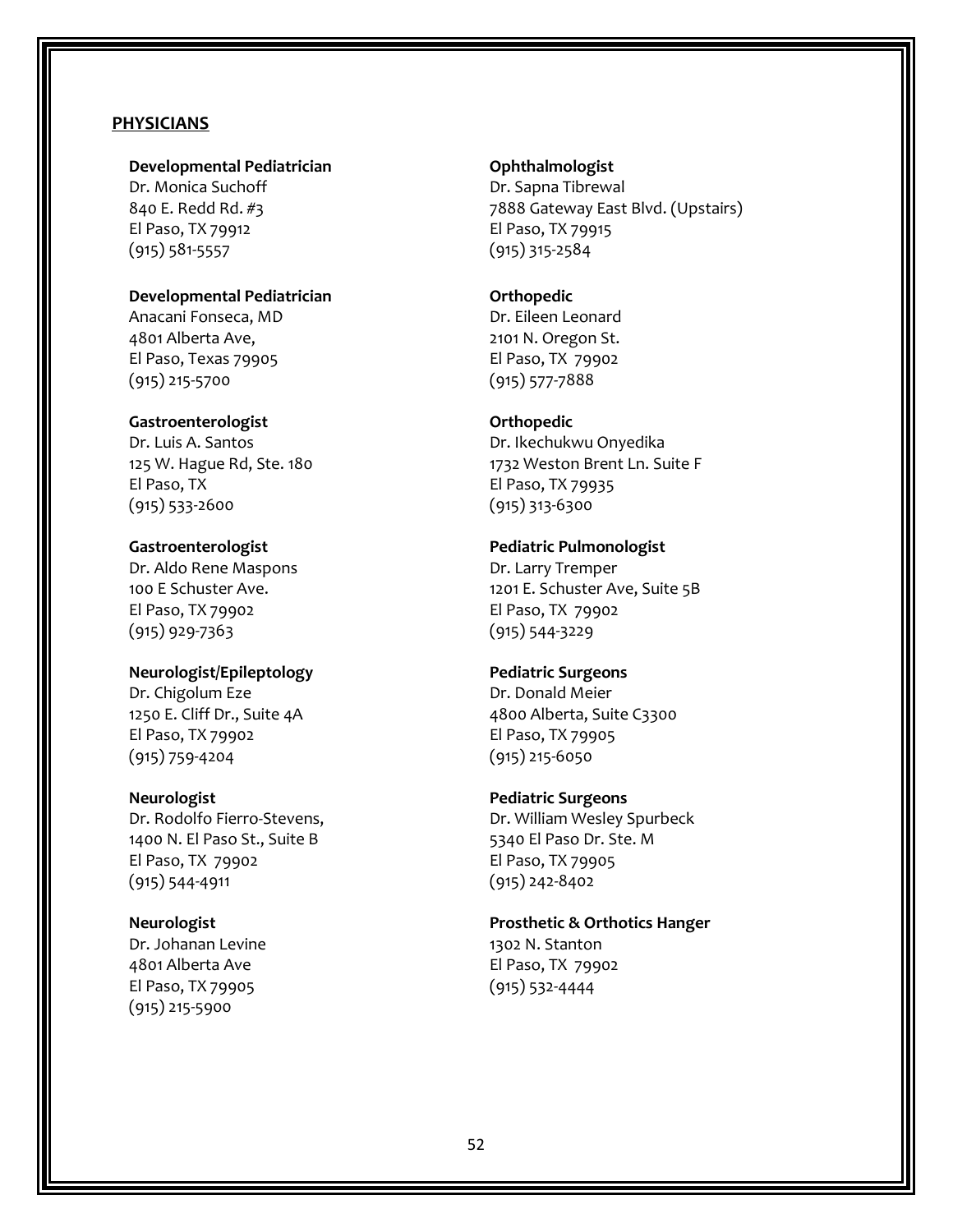#### **Ophthalmologist**

Dr. Violeta Radenovich 1250 E. Cliff Dr., #4 El Paso, TX (915) 577-9339

#### **Orthopedic**

Dr. Jacob Heydemann 1300 Murchison Dr El Paso, TX 79902 (915) 838-3888

**Psychiatrist** 

Dr. Cecilia de Vargas Texas Tech Health Services Center 800 N. Mesa El Paso, TX 79902 (915) 215-6170

#### **Psychiatrist**

Dr. David Brooks 154 N. Festival Dr., Ste. B El Paso, TX 79912 (915) 231-9300

#### **Psychiatrist**

Carla I. Alvarado, MD 8500 Boeing Dr. El Paso, TX 79925 (915) 242-0555

**New Mexico Childfind New Mexico** (575) 527-6076

#### **Peak Behavioral Health Services**

A private mental health hospital. Have a 119-bed acute care and psychiatric residential treatment facility.(PRTF) Peak Behavioral specializes in the treatment of children, adolescents, adults and seniors with mental health and chemical dependency needs. 5056 McNutt Rd. Santa Teresa, NM 88008 Free Assessment: (575) 589-3000 Facility Phone: (575) 589-3000

#### **Psychiatrist**

Dr. Oswaldo Gaytan 1900 Denver Ave. El Paso, TX 79902 (915) 544-4000

#### **Psychiatrist**

Dr. Shivani Mehta 2101 N. Oregon St. El Paso, TX 79902 (915) 577-7888

#### **Psychiatrist**

Dr. Naomi Diaz 5505 N. Mesa Suite 1 El Paso, TX 79912 (915) 532-9200

#### **Total Orthotic & Prosthetic Solutions**

900 E. Yandell Drive El Paso, TX 79902 (915) 541-8677

#### **Total Orthotic & Prosthetic Solutions**

1397 George Dieter Dr. Suite F El Paso, TX 79936 (915) 595-0730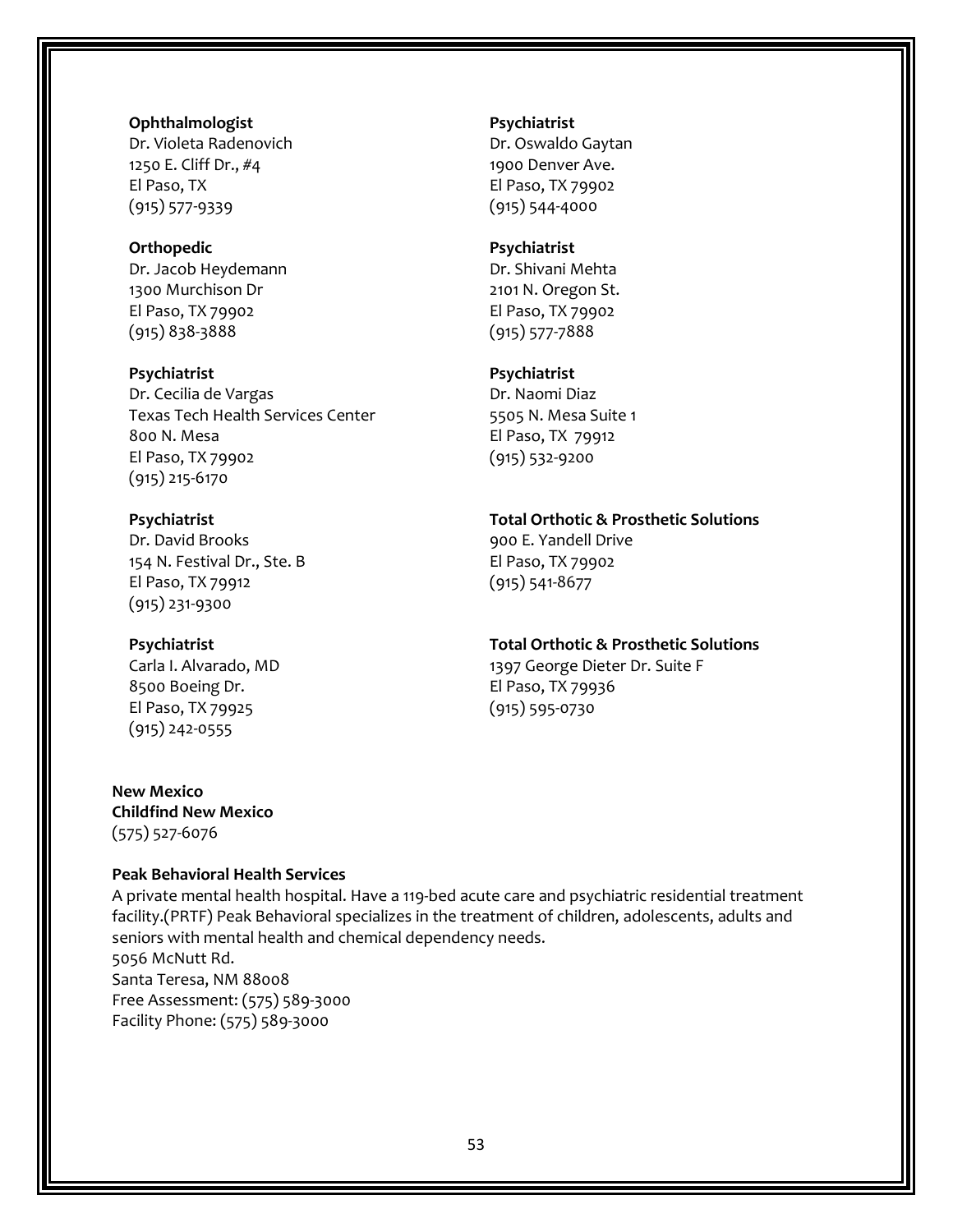#### **VISUALLY IMPAIRED SERVICES**

#### **El Paso Downtown Lions Club**

Provide eye exams, eye surgery & new eyeglasses to children & adults through the West Texas Lions Eye Health Foundation (915) 539-6834 [sue\\_billdriscoll@earthlink.net](mailto:sue_billdriscoll@earthlink.net)

#### **Blind Children's Vocational Discovery & Development Program**

Each year, hundreds of Texas families turn to Texas Health and Human Services (HHS) for information and support for their children who are blind or visually impaired. A blind children's specialist from the Blind Children's Vocational Discovery and Development Program (BCVDDP) works with each child and family to create a service plan tailored to the child's needs and circumstances. It's a flexible document that will develop along with the child.

Information 915-834-7078 email [BlindChildrensProgram@hhs.texas.gov](mailto:BlindChildrensProgram@hhs.texas.gov)

#### **Blindness Education, Screening & Treatment (BEST) Program**

BEST provides free vision screenings and financial assistance to Texas residents for medically urgent eye treatment with a referral from your ophthalmologist. Vision screenings occur throughout the state of Texas at specifically scheduled locations. Please contact **BESTprogram@hhsc.state.tx.us** for the latest vision screening schedule. Vision screenings are conducted throughout the year.

#### **DENTISTS**

| Star Kids Pediatric Dentistry | 1800 McRae Blyd.                                                 | El Paso, TX   (915) 592-4168 |
|-------------------------------|------------------------------------------------------------------|------------------------------|
|                               |                                                                  |                              |
| Star Kids Pediatric Dentistry | 7211 N. Mesa, Suite 1-E                                          | El Paso, TX (915) 833-2952   |
|                               |                                                                  |                              |
| Croc Doc                      | 7878 Gateway East Blvd. Suite 101   El Paso, TX   (915) 444-5121 |                              |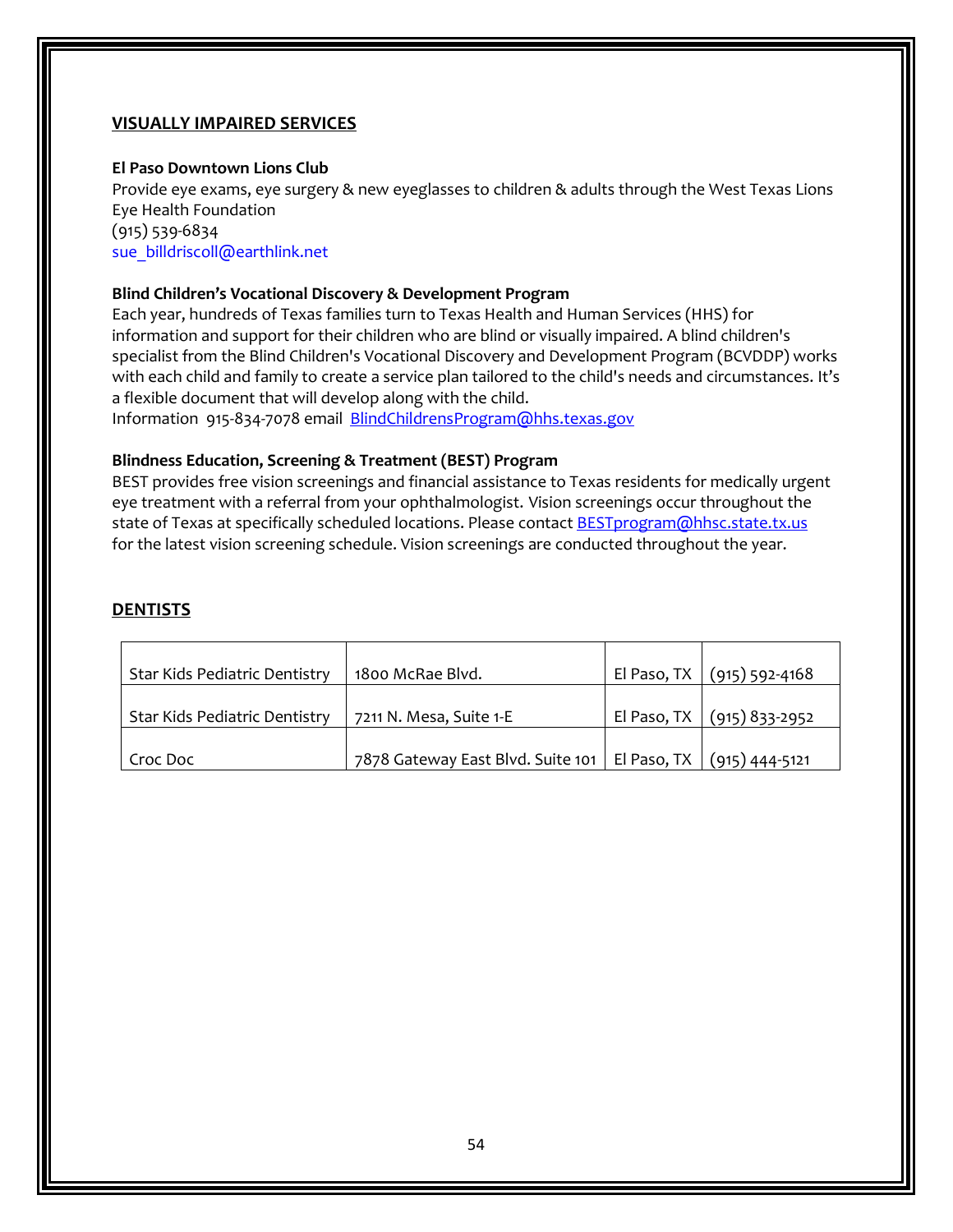# **EDUCATION**

# **EL PASO PUBLIC SCHOOLS**

| Anthony ISD                                    | $(915) 886 - 6500$       |
|------------------------------------------------|--------------------------|
| Anthony ISD Special Education Department       | $(915) 886 - 6509$       |
| Canutillo ISD                                  | $(915)$ 877-7400         |
| Canutillo ISD Special Education Department     | $(915)$ 877-7450         |
| Clint ISD                                      | $(915)$ 926-4000         |
| Clint ISD Special Education Department         | $(915)$ 926-8500         |
| Dell City ISD                                  | $(915)$ 964-2663         |
| El Paso ISD                                    | $(915)$ 230-2000         |
| El Paso ISD Special Education Department       | $(915)$ 230-2825         |
| Fabens ISD                                     | $(915)$ 765-2600         |
| <b>Fabens ISD Special Education Department</b> | $(915)$ 765-2690         |
| Socorro ISD                                    | $(915)$ 937-0000         |
| Socorro ISD Special Education Department       | $(915)$ 937-4303         |
| San Elizario ISD                               | $(915)$ 872-3900         |
| San Elizario ISD Special Education Department  | (915) 872-3939 Ext. 3926 |
| Sierra Blanca ISD                              | $(915)$ 369-3741         |
| Sierra Blanca ISD Special Education Department | (915) 369-3741           |
| Tornillo ISD                                   | $(915)$ 765-3000         |
| Tornillo ISD Special Education Department      | $(915) 765 - 3041$       |
| Ysleta ISD                                     | $(915) 464 - 000$        |
| Ysleta ISD Special Education Department        | $(915)$ 434-0905         |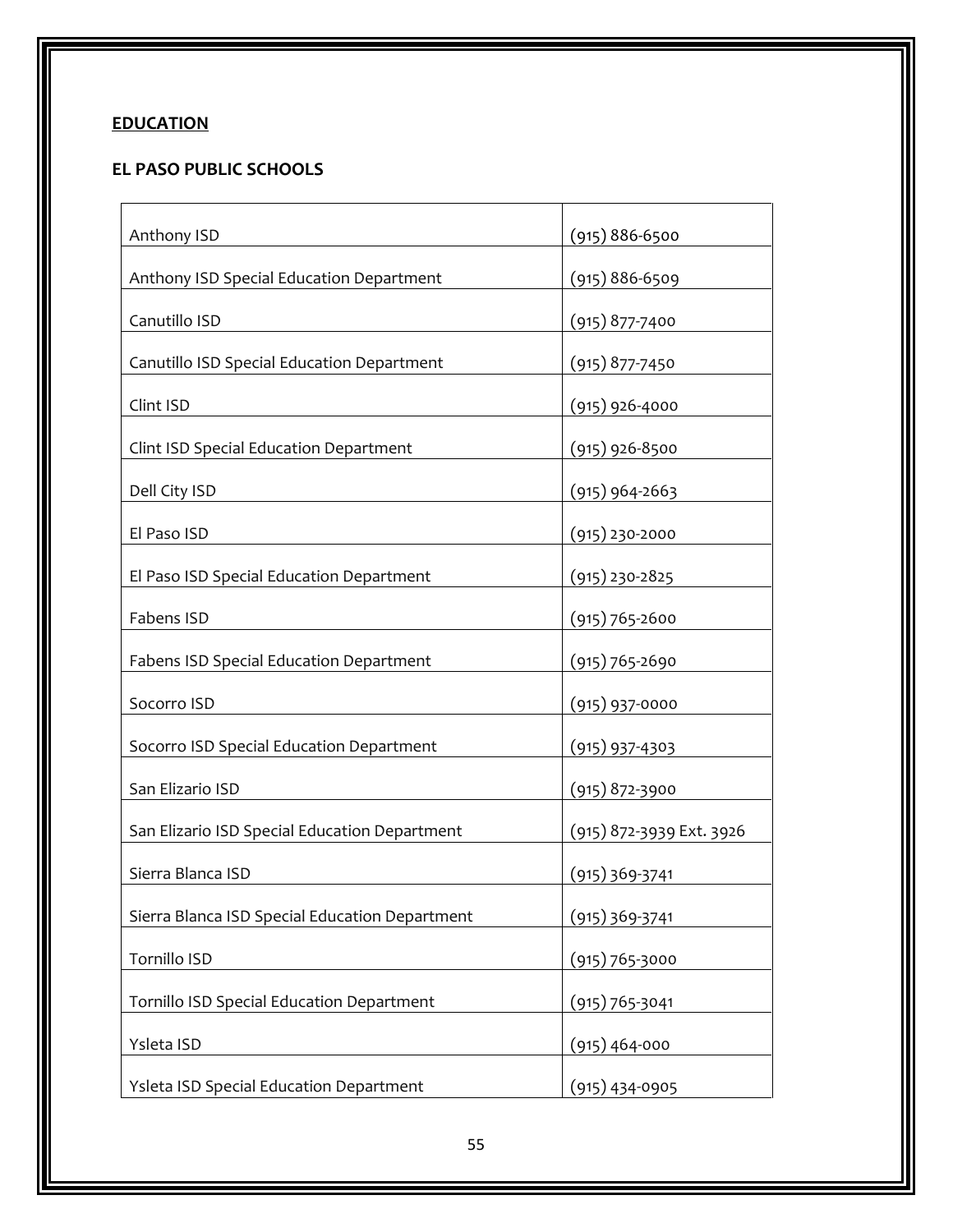# **EL PASO CHARTER SCHOOLS**

| Howard Burnham Elementary School PK - 5                                               | $(915) 584 - 9499$ |
|---------------------------------------------------------------------------------------|--------------------|
| Da Vinci School for Science & the Arts 6-12                                           | $(915) 584 - 4024$ |
| Vista del Futuro Charter School K-8                                                   | $(915)$ 855-8143   |
| La Fe Preparatory School PK-5                                                         | $(915) 533 - 3922$ |
| Premier High School of El Paso Mesa 9-12                                              | $(915) 581 - 4300$ |
| Premier High School of El Paso East Responsive Ed 9-12                                | $(915)$ 633-1598   |
| El Paso Leadership Academy                                                            | $(915)$ 298-3900   |
| El Paso Academy East                                                                  | $(915) 590 - 8589$ |
| El Paso Academy West                                                                  | $(915)$ 845-7997   |
| El Paso Classical Academy K-12                                                        | $(915) 594 - 3305$ |
| Harmony Science Academy School 6-12                                                   | $(915)$ 859-4620   |
| Harmony School of Innovation K-12                                                     | $(915)$ 757-2929   |
| Harmony School of Excellence K-5                                                      | $(915)$ 307-4772   |
| Linguistic Academy                                                                    | $(915)$ 331-4397   |
| Triumph Public High Schools El Paso West 9-12                                         | $(915) 532 - 7216$ |
| Triumph Public High Schools El Paso East 9-12                                         | $(915)$ 298-3637   |
| Individuals Dedicated to Excellence and Achievement                                   |                    |
| (IDEA) Edgemere PK -10                                                                | (915) 444-0200     |
| Individuals Dedicated to Excellence and Achievement                                   | $(915)$ 444-0188   |
| (IDEA) Rio Vista PK-10                                                                |                    |
| Individuals Dedicated to Excellence and Achievement<br>(IDEA) Mesa Hills PK-4 and 6-9 | (915) 888-4050     |
| Individuals Dedicated to Excellence and Achievement<br>(IDEA) Horizon Vista PK-8      | $(915) 888 - 4300$ |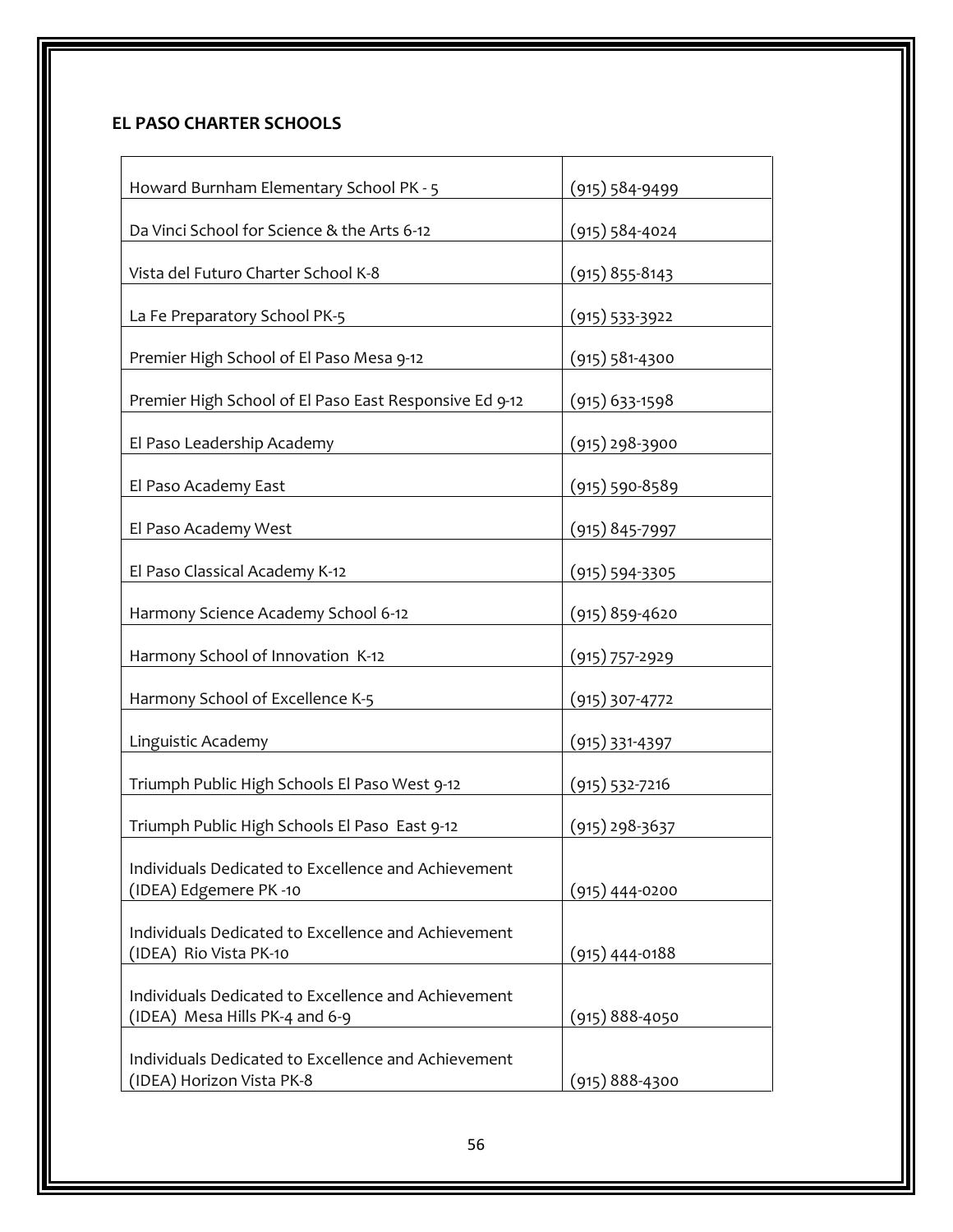#### **Career & Technical**

#### **Career Technical Education (CTE) Socorro ISD**

In collaboration with business/industry and post-secondary, SISD will promote advanced skills for competitive wages in high-demand careers. All students will be provided opportunities to participate in a CTE Program of Study which will promote leadership, skills development and a seamless transition to post-secondary education and/or work.

12440 Rojas Drive El Paso, TX 79928 (915) 937-0238 (915) 937-0328 <https://www.sisd.net/CTE>

#### **Center for Career and Technology Education (CCTE) El Paso ISD**

CCTE will provide each student a seamless transition from the program of study to their postsecondary education or career opportunities 1170 N. Walnut St. El Paso, TX 79930 (915) 236-7900 <https://ccte.episd.org/>

#### **Career and Technical Education (CTE) Ysleta ISD**

CTE will provide high quality, sustained and targeted professional development that will prepare students to meet the needs of a global workplace. CTE will work collaboratively with district and regional entities to provide enhanced services and instructional support. 9600 Sims Dr. El Paso, TX 79928 (915) 434-0670 <https://www.yisd.net/cte>

#### **El Paso Bridges Academy**

Non-profit private school that can help your child succeed in school and in life with a personalized educational approach to teach children with: Dyslexia, ADHD, Autism, Sensory Processing Disorder, and Neurological Based Learning Differences.

4320 N. Stanton St. El Paso, TX 79902 (915) 532-6647

Texas Project FIRST [http://texasprojectfirst.org](http://texasprojectfirst.org/) Texas EducationAgency (TEA) [https://tea.texas.gov](https://tea.texas.gov/) Speci al Education lnformation Center [http://spedtex.org](http://spedtex.org/) 1-855-773 3839 Texas AssistiveTechnologyNetwor[k http://www.texasat.net](http://www.texasat.net/) Behavior Support Initiative <https://tier.tea.texas.gov/TBSI> Dyslexia <https://www.region10.org/programs/dyslexia/overview> Texas Transition Network<https://www.texastransition.org/> State-wide Leadership for Autism [http://www.txautism.net](http://www.txautism.net/) School for Deaf <https://www.tsd.state.tx.us/> School for Blind & Visually Impaire[d http://www.tsbvi.edu](http://www.tsbvi.edu/)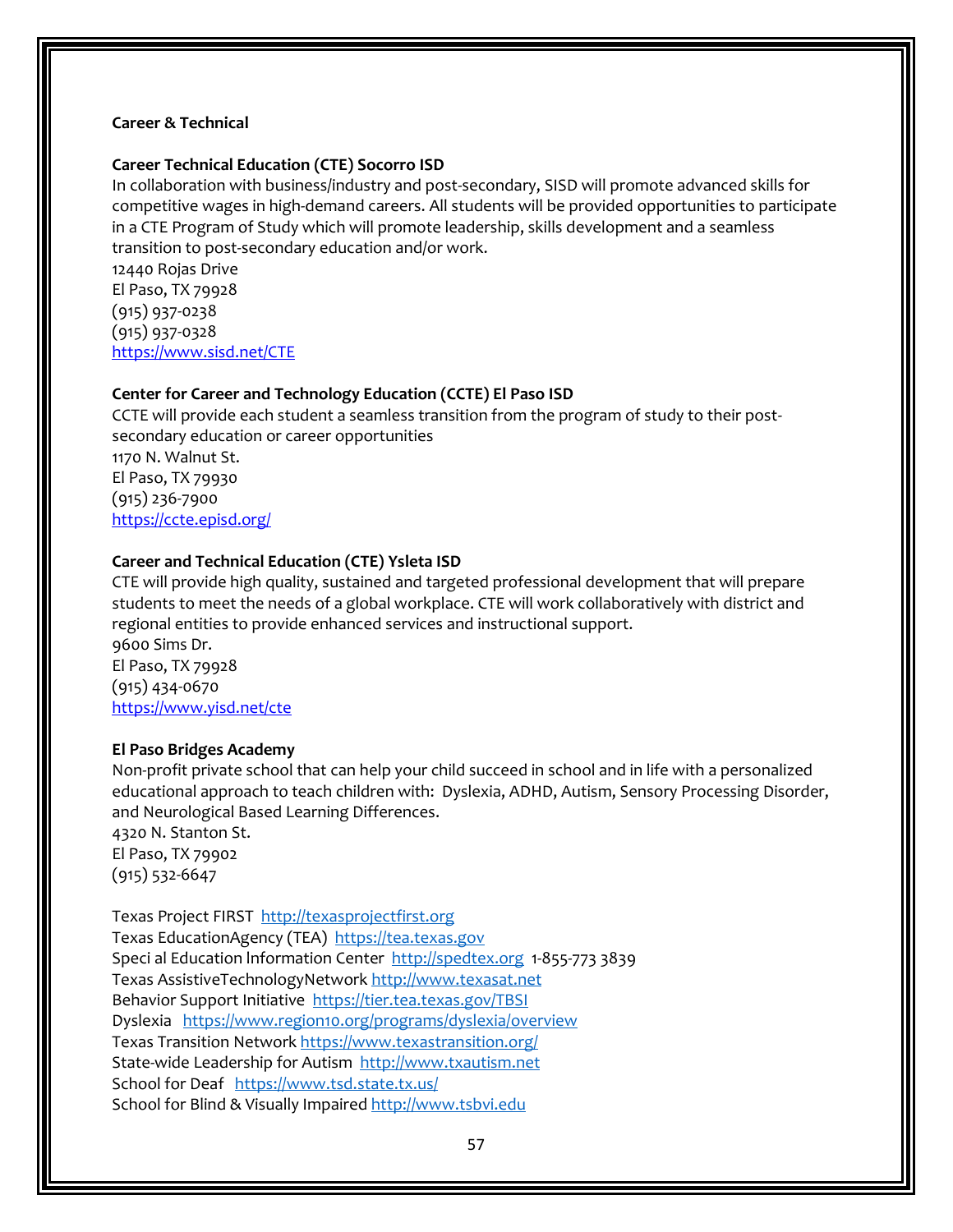Texas Home School Coalitio[n https://thsc.org/](https://thsc.org/)

US Department of Education Building the Legacy IDEA 2004 [Building the Legacy: IDEA 2004 -](https://sites.ed.gov/idea/building-the-legacy-idea-2004/) [Individuals with Disabilities Education Act](https://sites.ed.gov/idea/building-the-legacy-idea-2004/) Center for Parent Information & Resources(CPIR) [http://www.parentcenterhub.org](http://www.parentcenterhub.org/) Individuals with Disabilities Education Act (IDEA) Manual: <https://www.thearcoftexas.org/wp-content/uploads/2019/08/idea-manual.pdf> [IDEA Manual Espanol 2018 \(disabilityrightstx.org\)](https://media.disabilityrightstx.org/wp-content/uploads/2018/09/26233253/2018-IDEA-Manual-ESPANOL.pdf) The National Resource on ADHD<http://www.chadd.org/> Learning and Attention Issue[s https://www.understood.org](https://www.understood.org/)

# **REGION 19 EDUCATION SERVICE CENTER (ESC)**

The purpose of Education Service Center (ESC)-Region 19 is to aid teachers and administrators in the El Paso area in their role as educators of our children. 6611 Boeing Dr.

El Paso, TX 79925 (915) 780-1919

| Juan Alderete                | Director, Special Education                                                 | $(915)$ 780-6570   |
|------------------------------|-----------------------------------------------------------------------------|--------------------|
| <b>Richard Torres</b>        | Special Education, Visually Impaired                                        | $(915) 780 - 5344$ |
| Sheryl Wilcox                | Preschool Program for Children with Disabilities                            | $(915) 780 - 5097$ |
| Lisa McCuller                | Special Education, Assistive Technology                                     | $(915) 780 - 5353$ |
| Albert Villa                 | Special Education, Behavior, Discipline and Mental Health                   | $(915) 780 - 5358$ |
| West Temple                  | Special Education, Positive Behavior Support                                | $(915) 780 - 5340$ |
| Katherine<br>Wellborn-Chacon | Special education, Autism, Inclusion, Access to General<br>Curriculum       | $(915)$ 780-5350   |
| Monica Mena                  | Special Education, Evaluation Services                                      | $(915)$ 780-5095   |
| <b>Esther Fernandez</b>      | Special Education, Assistive Technology & Resource Center<br>Specialist     | $(915) 780 - 5348$ |
| Thelma Najera                | Special Education, Field Specialists                                        | $(915) 780 - 5053$ |
| Leah Wood                    | Special Education, Transition & Life Skills and Deaf and Hard of<br>Hearing | $(915)$ 780-1919   |
| <b>Bernice Garcia</b>        | Special Education, Access to the General Curriculum                         | $(915) 780 - 5359$ |
| <b>Richard Torres</b>        | Special Education, Visually Impaired, Orientation & Mobility<br>Specialist  | $(915) 780 - 5343$ |
| Daniely Gutierrez            | Parent Community Engagement & Mental Health Information<br>Specialist       | $(915)$ 780-5356   |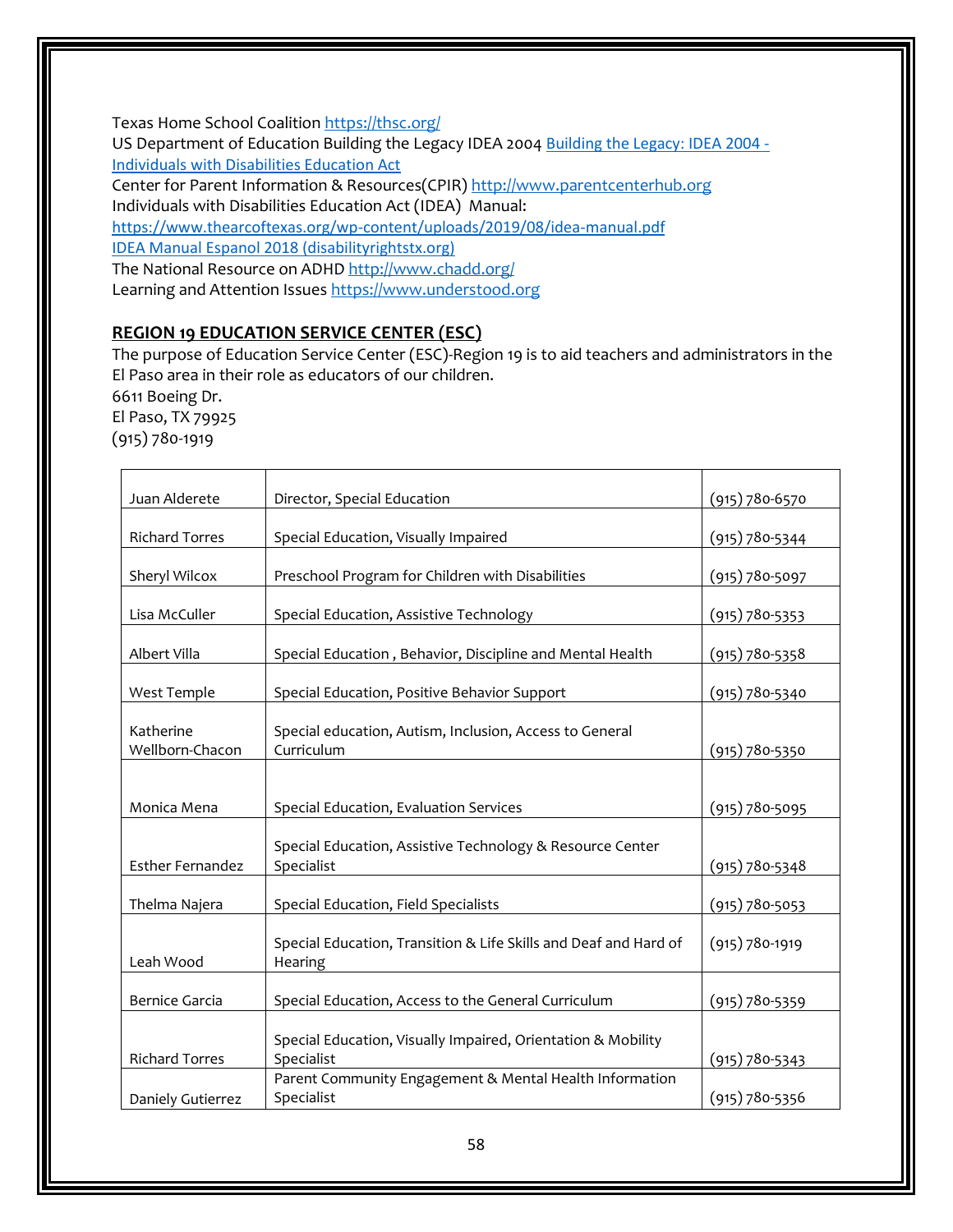#### **COLLEGE AND UNIVERSITIES**

#### **University of Texas at El Paso (UTEP)**

#### **The Center for Accommodations and Support Services**

The Center for Accommodations and Support Services (CASS) aspires to provide students with disabilities, accommodations, and support services to help them pursue their academic, graduation, and career goals. Union Building East Room 106 (915) 747-5148

Email: cass@utep.edu

#### **El Paso Community College (EPCC) Center for Students with Disabilities**

The Center for Students with Disabilities provides students, regardless of disability, if otherwise qualified, an equal opportunity to complete their educational goal through the provision of accommodations based upon their individual disability.

#### **Center for Student with Disabilities Offices**

| Mission del Paso Campus | Northwest Campus      |
|-------------------------|-----------------------|
| 10700 Gateway East      | 6701 South Desert Rd. |
| El Paso, TX 79927       | El Paso, TX 79932     |
| $(915)$ 831-7007        | $(915)$ 831-8815      |
| CSD@epcc.edu            | CSD@epcc.edu          |
|                         |                       |

Rio Grande Campus 100 West Rio Grande Ave. El Paso, TX 79902 Room B201 (915) 831-4198 CSD@epcc.edu

Transmountain Campus 9570 Gateway Blvd. North El Paso, TX 79924 Room 1400 (915) 831-5808 CSD@epcc.edu

Valle Verde Campus 919 Hunter El Paso, TX 79915 Room C112 (915) 831-2426 CSD@epcc.edu

#### **PARENT SUPPORT GROUPS**

#### **Down Syndrome Coalition for El Paso**

Support group for parents that provides educational information and support for families and friends of individuals with Down Syndrome. Activities: monthly meetings and other activities. Felipe Martinez, President (915) 241-1040 [tisomy21dad@gmail.com](mailto:tisomy21dad@gmail.com)

**Children's Disabilities Information Coalition (CDIC) Parent Support Group** Support group for parents of children with disabilities, monthly meetings. Children's Disabilities information Coalition (CDIC). 1200 Golden Key Circle Suite 144 El Paso, TX 79925 (915) 217-2747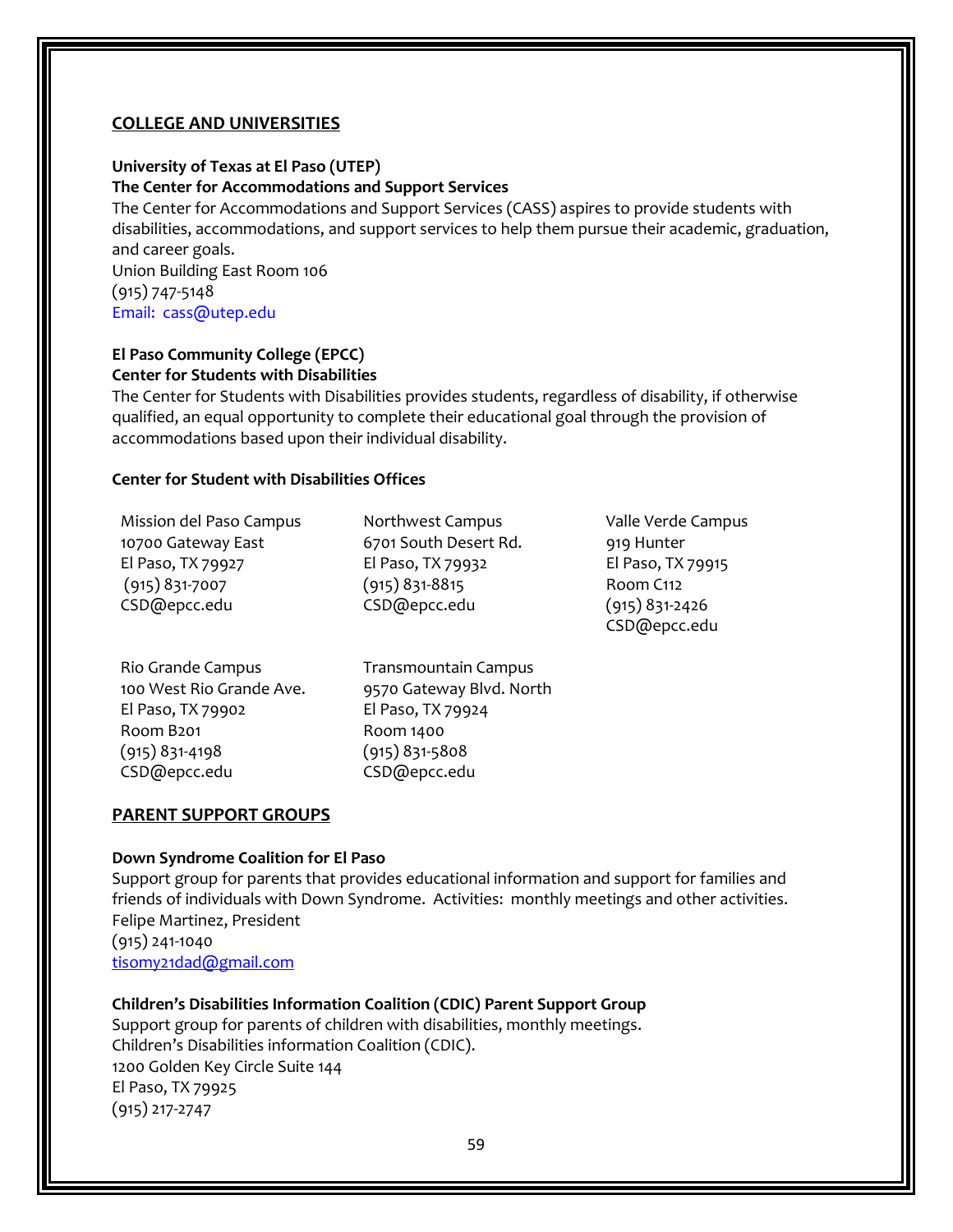#### **St. Pius X Special Needs Group**

Support group for individuals with special needs with the mission of improving the quality of life for individuals with special needs. Activities: monthly dances, quarterly events, entertainment, spiritual activities, and sports. Richard Couder

(915) 443-3703

#### **Ladies in Blue Autism Support Group**

Support group for mothers of children with Autism. For more information (915) 525-9767 [www.facebook.com/groups/ladiesinblue](http://www.facebook.com/groups/ladiesinblue)

#### **Support Group for Persons with Down Syndrome**

Activities: monthly meetings, sports activities for girls, and an Inclusive Dance Group. Josefina Muñoz (915) 433-8953

#### **The Arc of Paso**

Provides high quality support and long term services for families and individuals with intellectual and developmental disabilities (especially those over age 22). Current services include job development; future services include day habilitation.

750 Sunland Park Dr. P08 El Paso, TX 79912 (915) 564-4978 [info@thearcofelpaso.org](mailto:info@thearcofelpaso.org)

#### **Miracle Kids Support Group**

Meetings are held every Friday from 9:00 am – 11:00 am, at the Center Against Family Violence at 580 Giles. Activities: weekly meetings, Annual "Dia del Niño" celebration, and Christmas Party. Alejandra Melendez (915) 858-0298

#### **Autism Society of El Paso**

Support group for parents of children, youth and young adults with Autism. Monthly Support and Educational Meetings are on the  $2^{nd}$  Tuesday of each month at 6:30 pm; family activities, Annual Autism Conference and the Annual Autism Walk. 750 Sunland Park Dr. Suite P06 B-C El Paso, TX 79912 (915) 772-9100

#### **En Voz Alta**

Support group for parents of children with hearing loss. (915) 491-8046

#### **Fort Bliss Special Needs Resources**

Support and resources to military families Andre Williams (915) 568-3052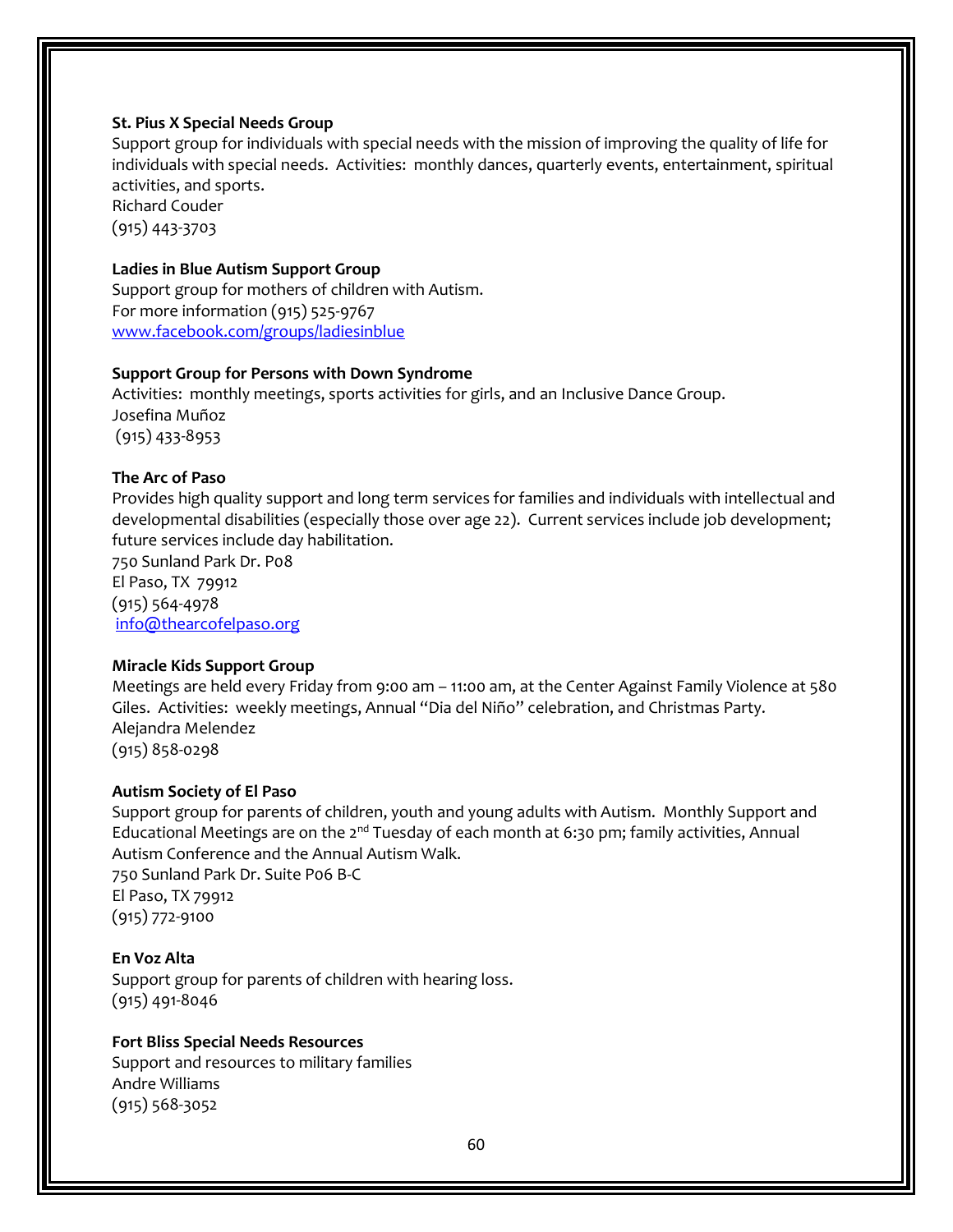#### **Downs in Motion**

A connect group that builds strong meaningful relationships through social, physical, educational activities, and community outreach, while staying connected with other families throughout the community.

1000 Diesel Dr. Suite E El Paso, TX 79907 (915) 242-9423 Email: info@downsinmotion.org

#### **TX Hands & Voice/Guide by Your Side**

A family support program that embodies the mission of Hands & Voices, which is to provide unbiased support to families with children who are deaf or hard of hearing. (512) 462-5738 (voice) [coordinator@txgbys.org](mailto:coordinator@txgbys.org)

## **VOLAR Center for Independent Living**

#### **Independent Living Skills Training**

Weekly sessions are deigned to provide consumers with support and information to encourage and maintain community integration and an independent lifestyle. 1220 Golden Key Circle El Paso, TX 79925 (915) 591-0800 [volar@volarcil.org](mailto:volar@volarcil.org)

#### **St. Marks Special Needs Ministry Support Group**

Recreational, educational, sports and religious formation. Meetings are every Monday at 6pm at the St. Marks Parish. 11700 Pebble Hills El Paso, TX 79936 (915) 920-4436

#### **Inclusive Drama Club**

Josefina Muñoz (915) 433-8953

#### **THERAPIES**

#### **ACES**

Early Infant Intervention, Home Based Intervention, Clinical Based Intervention, Speech Therapy, Social Skills Classes, Occupational Therapy, School Services, Community Based Instruction and Vocational Training. 725 South Mesa Hills Drive, Building 3 El Paso, TX 79912 (915) 760-4147 / Fax:(915) 581-0799 [tx@accesaba.com](mailto:tx@accesaba.com)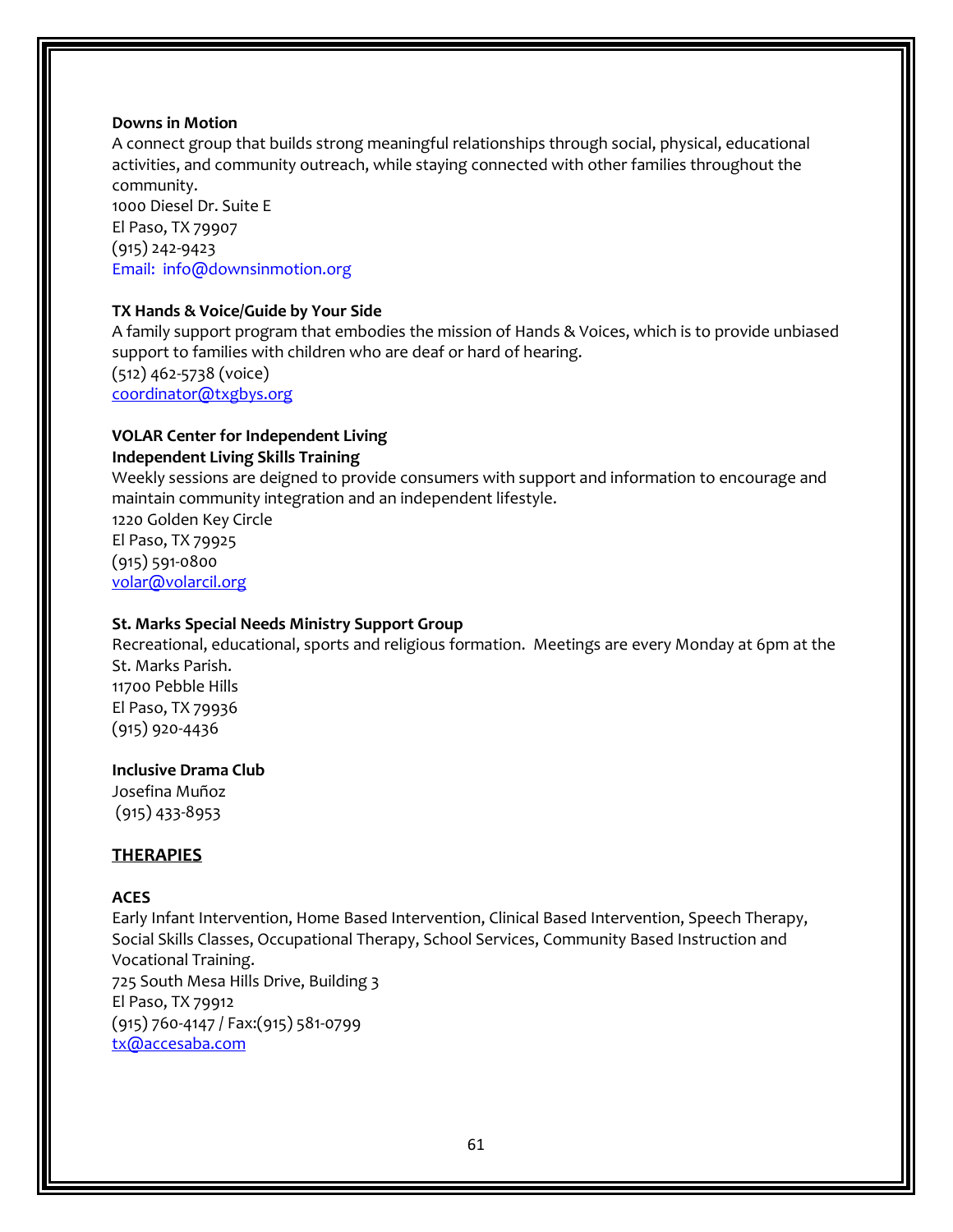#### **Applied Behavior Analysis (ABA) at PdNCDC**

1101 E. Schuster Ave. El Paso, TX 79902 (915) 544-8484 ext. 140

#### **Action Care**

Speech Therapy, Occupational Therapy, Physical Therapy and Counseling. 10450 Brian Mooney El Paso, TX 79935 (915) 598-6616

#### **Altomar Home Healthcare, Inc.**

Skilled Nursing, Physical Therapy, Occupational Therapy, Speech Therapy, Medical Social Services and Home Health Aides. 3214 E. Yandell El Paso, Texas 79903 (915) 845-2211

#### **Autism & Behavioral Pediatric Clinic**

Hector Adame, MS. CCC-SLP, BCBA 4700 N. Mesa St. F-4 El Paso, TX 79912 (915) 704-1094

#### **Autism Learning Partners**

9900 Montana Ave, Ste C-6 El Paso, TX 79925 (915) 591-5100

#### **Behavior Change Institute (IN-HOME ABA)**

El Paso, TX 79912 (866) 273-2451

#### **Circle of Care Pediatric Home Health Services**

1200 Golden Key Circle Ste 161 El Paso, TX 79925 (915) 371-5121

#### **Diapers 4 Less, Inc.**

Diapers 4 Less delivers discount disposable diapers right to your door. www.diapers-4-less.com Toll Free: 1-800-270-1816

#### **Desert Sun Chiropractic**

3800 N Mesa St Ste C-1 El Paso, TX 79902 (915) 838-1500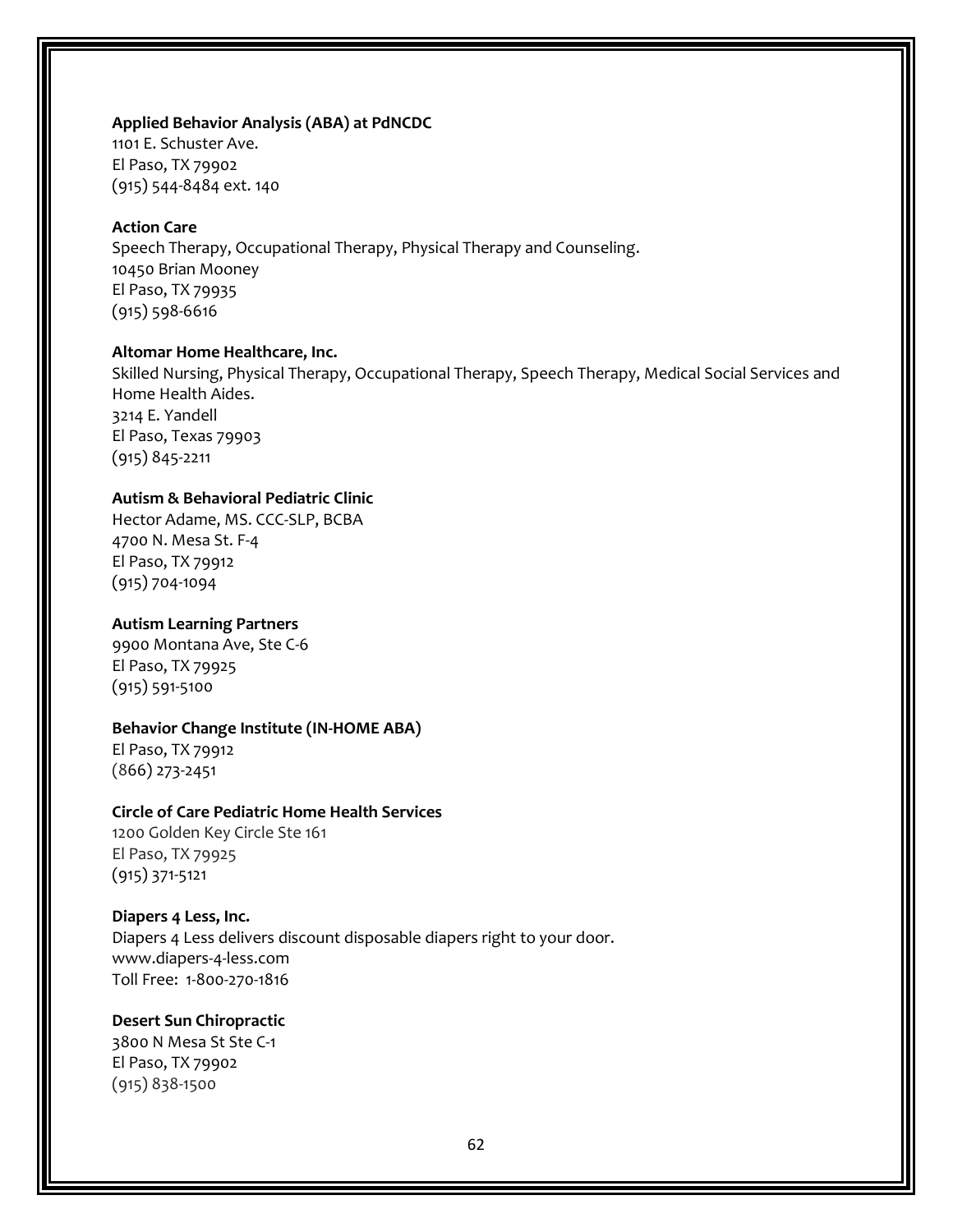#### **Early Bird [Pediatric Therapy ST, OT and PT](https://www.facebook.com/earlybirdtherapy/services/?service_id=885903631520426)**

1514 N. Zaragoza, Ste. B-4 El Paso, Texas 79936 (915) 257-5782

#### **El Paso Speech & Language Service Excellence PLLC**

Speech therapy, speech and language evaluations provided. 1527 Brown St. A-1 El Paso, TX 79902 (915) 600-2069

11395 James Watt Suite A-6 El Paso, TX 79936 (915) 600-2069

**[Enjoy Your Life Recreation Therapy](https://www.facebook.com/enjoyyourliferecreationcenter/)** 3621 Mattox St. El Paso, Texas 79925 (915) 996-2776

**Aveanna Health Care**  6601 Montana Avenue, Suite H El Paso, TX 79925 (915) 838-7604

#### **Healthstar Family**

Occupational Therapy, Speech Therapy, and Physical Therapy from birth and up. 6800 Gateway Blvd E., Bldg 4A El Paso, TX 79915 (915) 779-7827

#### **Love Occupational Therapy Services**

2150 Trawood Suite A100 El Paso, TX 79935 (915) 333-0200

#### **New Beginning Pediatric Speech Therapy Services, PLLC.**

Pediatric Speech Therapy 1512 N. Zaragoza Rd. Suite C11 El Paso, TX 79936 (915) 855-0601

#### **OMEGA Rehab Services**

8700 Montana Ave. El Paso, TX 79925 (915) 771-8523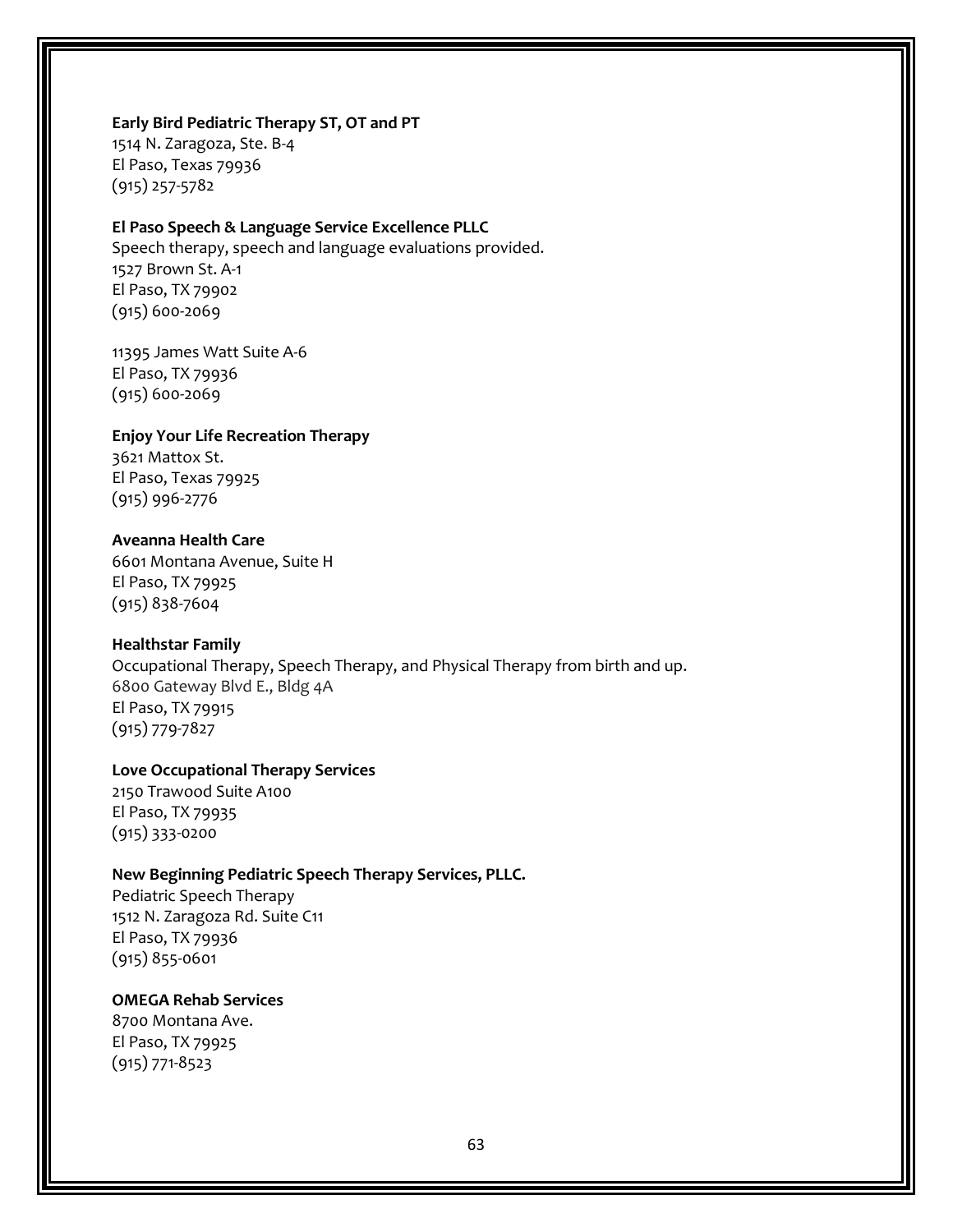#### **OT for TOTS**

1510 N Zaragoza Road, Suite B1 El Paso, TX 79936 (915) 921-6881

#### **Pasitos Clinic**

406 Chelsea St. El Paso, TX 79905 (915) 307-7612

#### **Pediatric Therapy Services OT, ST, and Feeding Clinic at PdNCDC**

1101 E. Schuster Ave. El Paso, TX 79902 (915) 544-8484

#### **Providence Memorial Hospital General Therapy Department**

Physical Therapy Department 2001 N. Oregon Street El Paso, TX 79902 (915) 577-7586

#### **Rio Grande Speech Therapy Group in El Paso**

109 S. Festival El Paso, TX 79912 (915) 842-1788

#### **Silva Clinic - Speech-Language Pathology**

1900 N Oregon St Ste 420 El Paso TX 79902 (915) 533-1388

#### **Southwest Hearing Aid Solutions, Inc**

1188 N. Yarbrough Dr. Suite U El Paso TX 79925 (915) 504-1715

#### **Star Medical Specialties**

1477 Lomaland Suite B1 El Paso TX, 79935 (915) 227-9777

#### **Texas Tech Ortho Department**

4800 Alberta El Paso, TX 79905 (915) 215-5400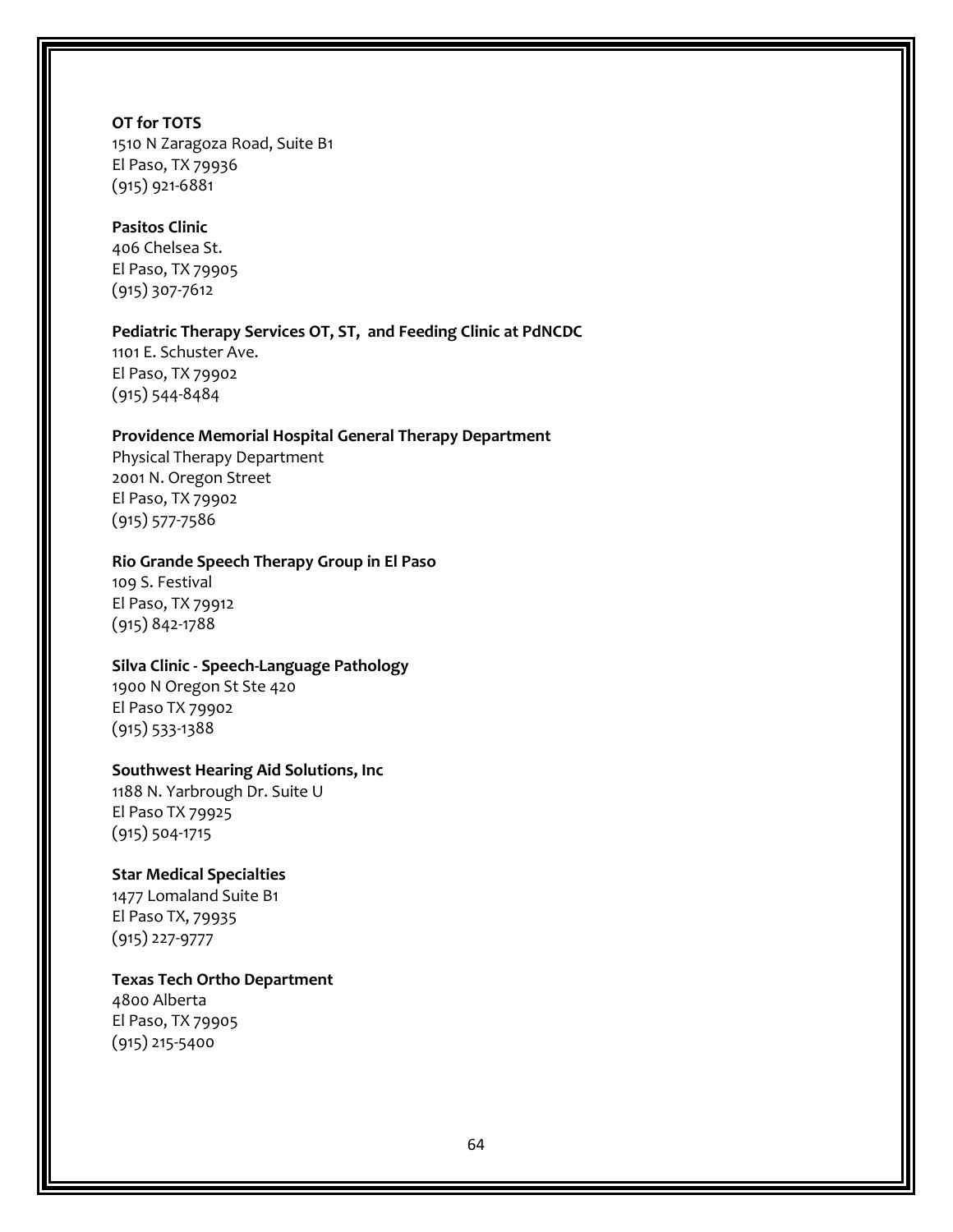#### **Transformations Rehabilitation Services - Neurofeedback**

9244 Gateway East Suite A El Paso, TX 79907 (915) 213-5490

#### **University Medical Center**

Rehabilitative Services 1223 N. Lee Treviño Dr. El Paso, TX 79907 (915) 521-7283

#### **Villa Children's Therapy**

2267 Trawood Suite G3 El Paso, TX 79935 (915) 595-5999

#### **West Texas Therapeutic Services** (915) 629-7669

#### **EQUINE CENTERS**

#### **Hooves of Hope El Paso**

6025 Strahan Rd. El Paso, TX 79932 (915) 255-9589

#### **KNJ Therapeutic Riding, LLC**

Rio Grande Valley Ranch 300 Farm 259 Canutillo, TX 79835 (915) 315-5922

#### **Sunny Farm**

5747 Montoya El Paso, Texas 79932 (915) 500-9438

#### **TUTORING**

#### **All-Star Reading Tutoring Center**

Helps all students develop an appreciation for reading and writing while they also master fundamental literacy skills for their future success through the use of research based literacy programs, differentiated and individualized loteracy curriculums. 7410 Remcon Circle El Paso, TX 79912 (915) 241-3753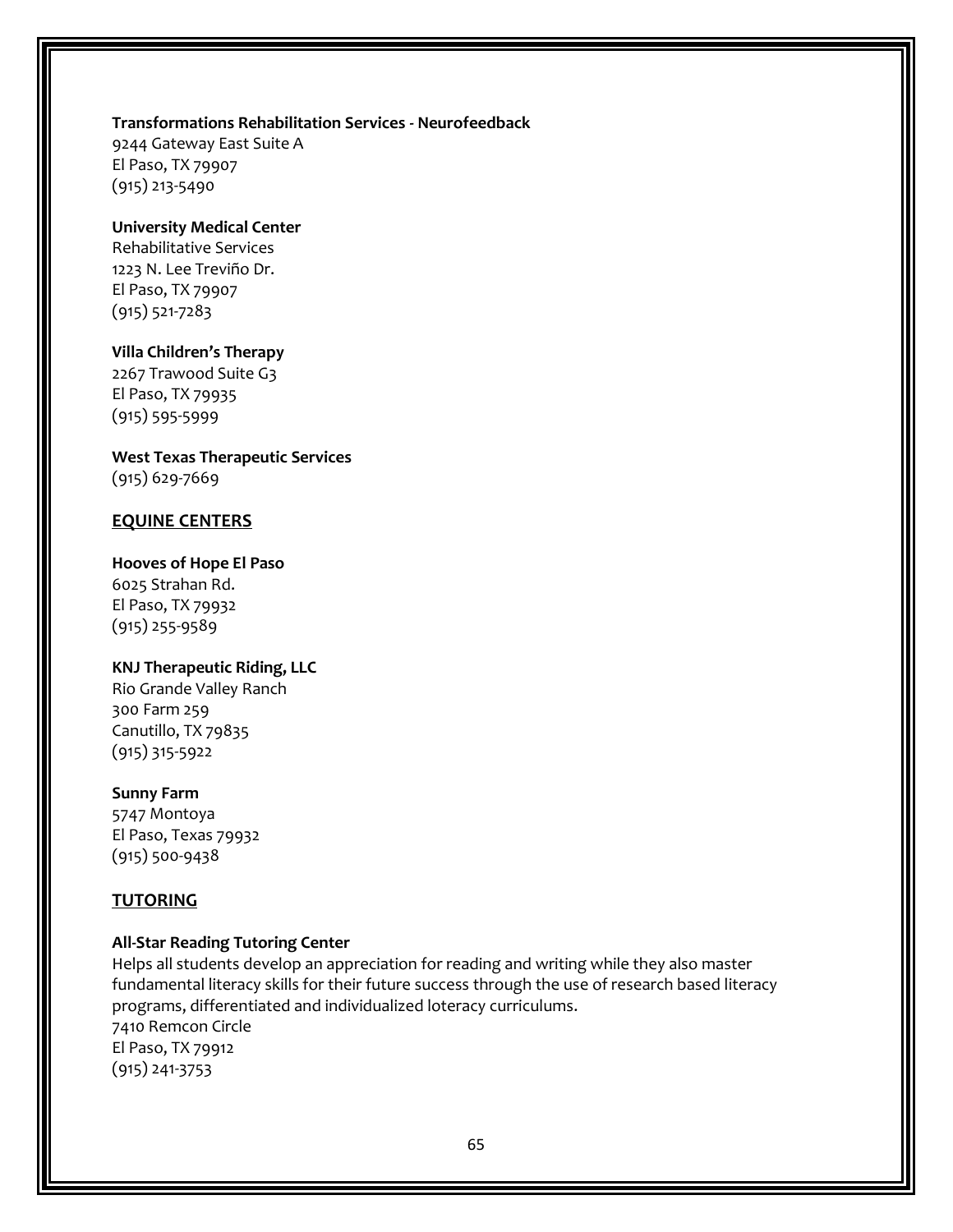#### **Sylvan Learning Center**

Use a personal approach and interactive technology to help kids learn mathm reading, writing and more-turning B's into A's and frustration into confidence.

5811 N. Mesa St. El Paso, TX 79912 (915) 587-7323 1757 George Dieter Dr., Ste 114 El Paso, TX 79936 (915) 629-8774

#### **Dyslexia Institutes of America**

5380 N. Mesa St. Suite 108 El Paso, TX 79912 (915) 613-3989

#### **RECREATION**

#### **The Miracle League of El Paso**

Non-profit organization that provides children with mental and/or physical challenges an opportunity to play basketball as a team member in an organized league. The Miracle League of El Paso gives these children the opportunity to get ourdoors and enjoy planing the game of baseball in its purest form. It is the first of its kind in our area and will serve children of surrounding areas of El Paso. P.O. Box 972508

El Paso, TX 79997 (915) 779-4770

#### **Special Olympics Texas – Greater El Paso Area**

Special Olympics Texas is a year-round movement, holding more than 300 competitions annually on area, regional and state levels. Special Olympic Texas athletes must traing for a minimum of eight weeks prior to each competition. Sports include basketball, cycling, soccer, tennis, acquatics, flag footbal, softball, bowling, and volleyball.

11436 Rojas Shite B19 El Paso, TX 79936 (915) 533-8229

#### **The Boys & Girls Club**

Sports & Recreation Programs help develop physical fitness, reduce stress, and promote a positive use of leisure time, appreciation for the environment and interpersonal skills. (915) 532-7410 Email: info@bgcelpaso.org

#### **Big Brothers Big Sisters of El Paso**

Create and support one-to-one mentoring relationships that ignite the power and promise of youth. 1724 Wyoming El Paso, TX 79902 (915) 544-4203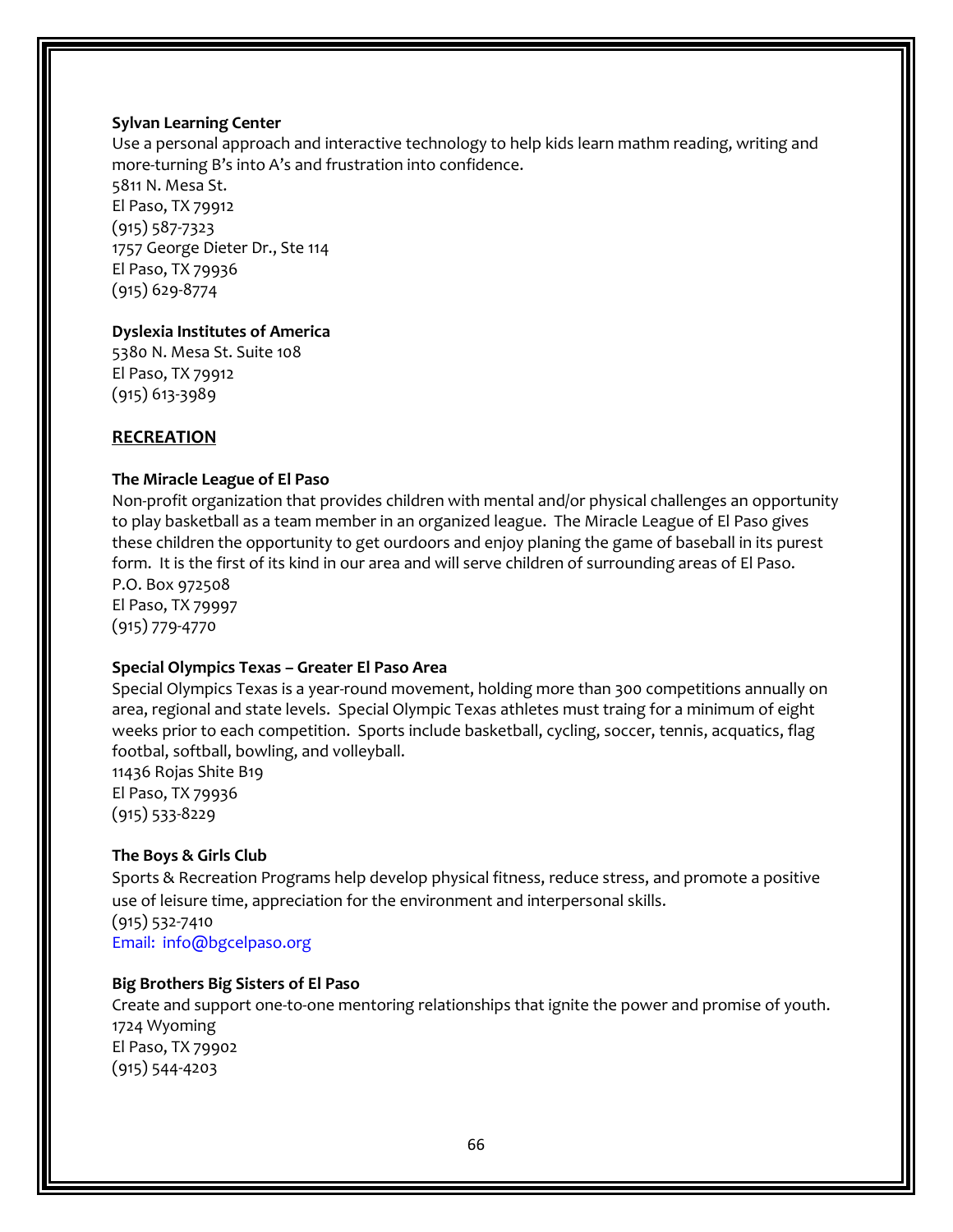#### **Beautiful Minds MALI**

The main purpose of Beautiful Minds MALI is to provide innovative experiences and new opportunities to individuals with all disabilities and their direct family members in the areas of arts, and its combination with Engineering and Science. (915) 216-7285 beautifulmindsmali@gmail.com

#### **CITY OF EL PASO PARKS AND RECREATION**

801 Texas Ave. 2<sup>nd</sup> Floor El Paso, TX 79901 (915) 212-0092

| Nolan Richards Recreation<br>4435 Maxwell Avenue<br>El Paso, TX<br>$(915)$ 755-4014                           | <b>Galatzan Recreation Center</b><br>650 Wallenberg Drive<br>El Paso, TX<br>$(915) 581 - 5182$        | Marty Robbins Recreation Center<br>11600 Vista Del Sol Drive<br>El Paso, TX<br>$(915)$ 855-4147    |
|---------------------------------------------------------------------------------------------------------------|-------------------------------------------------------------------------------------------------------|----------------------------------------------------------------------------------------------------|
| Pavo Real Recreation Center<br>9301 Alameda Avenue<br>El Paso, TX<br>$(915)$ 858-1929                         | San Juan Recreation Center<br>701 N Glenwood St.<br>El Paso, TX<br>$(915)$ 779-2799                   | Armijo Recreation Center<br>700 E 7th Ave.<br>El Paso, TX<br>$(915) 544 - 5436$                    |
| Leona Ford Washington<br><b>Recreation Center</b><br>3400 E Missouri Ave<br>El Paso, TX<br>$(915) 562 - 7071$ | El Paso Chihuahuita<br><b>Recreation Center</b><br>417 Charles Rd.<br>El Paso, TX<br>$(915)$ 533-6909 | <b>Carolina Recreation Center</b><br>563 N. Carolina St.<br>El Paso TX 79915<br>$(915) 594 - 8934$ |
| Gary Del Palacio<br>3001 Parkwood St.<br>El Paso, TX 79925<br>$(915)$ 629-7312                                | Multipurpose Recreation<br>Center<br>9031 Viscount Blvd.<br>El Paso, TX 79925<br>$(915)$ 598-1155     | Pat O'Rourke Recreation Center<br>901 Virginia St.<br>El Paso, TX 79901<br>$(915)$ 533-1611        |
| Rae Gilmore Recreation<br>Center<br>8501 Diana Dr.<br>El Paso, TX 79904<br>$(915) 751 - 4945$                 | <b>Seville Recreation Center</b><br>6700 Sambrano<br>El Paso, TX 79905<br>$(915)$ 778-6722            | <b>Veterans Recreation Center</b><br>5301 Salem Dr.<br>El Paso, TX 79924<br>$(915)$ 821-8909       |